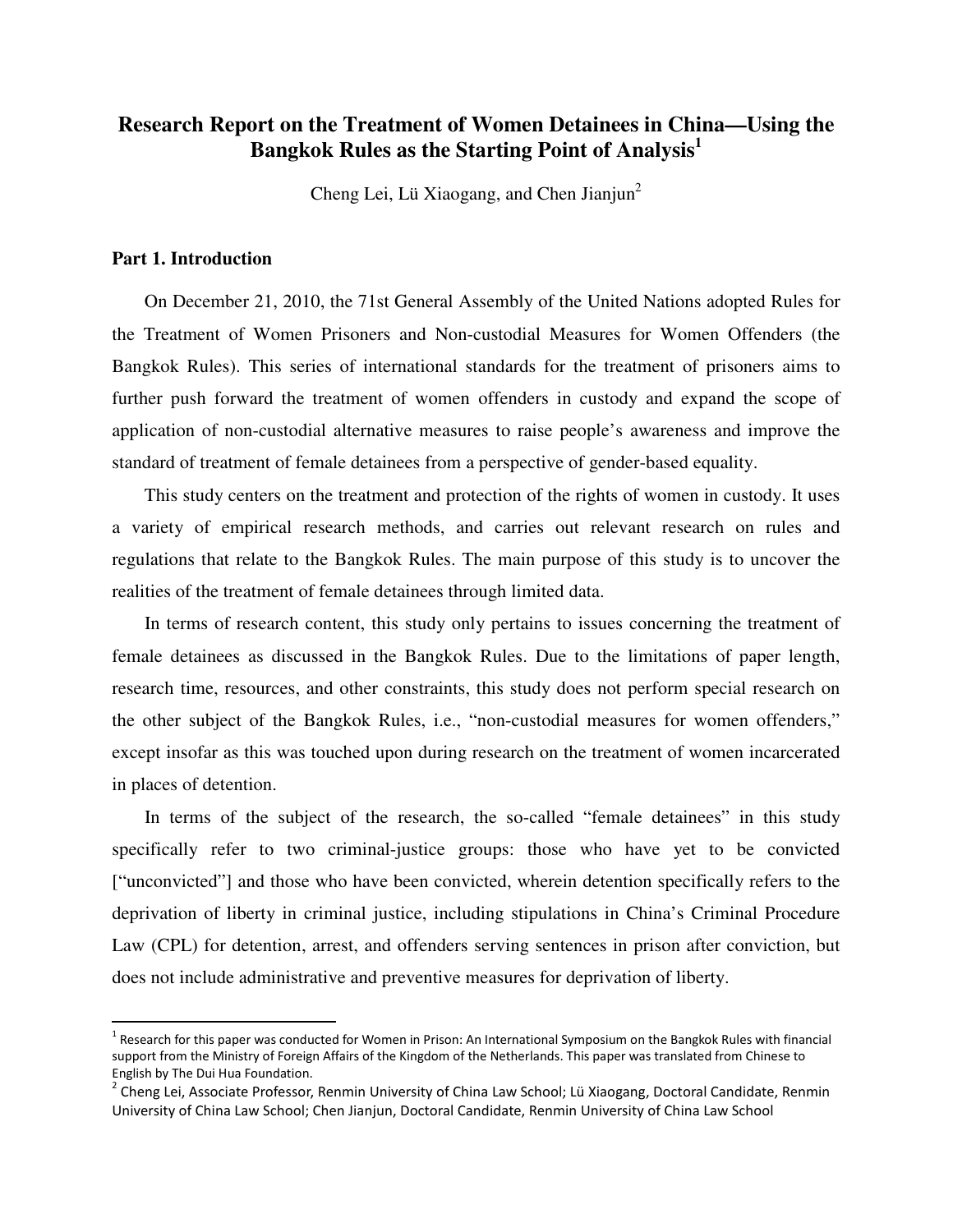This paper examines samples taken from five female custodial facilities, including two women's prisons and the women's sections of three detention centers, which the authors letter sequentially as A, B, C, D, and E. Rough descriptions of these places of research are as follows: Women's Prison A is located in central China, where in 2012, per capita gross domestic product (GDP) was approximately US\$5,200; Women's Prison B is located in western China, where in 2012, per capita GDP was US\$4,600; Detention Center C is located in China's developed southern coastal region, where in 2012, per capita GDP was approximately US\$20,000; Detention Center D is located in western China, where per capita GDP is US\$3600; Detention Center E is located in south central China, where per capita GDP is approximately US\$8,000. This sampling distribution shows the varying degrees of development among regional areas more comprehensively, and to a large degree is able to show the general condition of female detainees in different regions of mainland China. $3$ 

For the methods of research, this paper employs three main empirical research methods: interviews (group and individual), questionnaires, and field observations. In addition, this paper also investigates and consults judicial statistics as a supplementary method. The researchers tried to use a variety of research methods to crosscheck a list of identical research questions and their conclusions. Utilizing a variety of research methods at the same time helps to reduce conclusion biases that appear because of limited sampling selections. The interview subjects include female detainees and custodial people's police. Individual interviews were mainly used to speak one-onone with female detainees, and interview and survey questions were basically identical. Field observations refer to site visits made by researchers to examine areas in carceral facilities that are relevant to the research topic, especially living areas, work areas or places, kitchens, bathrooms, reception places and so on. The survey included two different questionnaires for custodial people's police and female detainees. During the study, the researchers distributed 500 questionnaires in total, and recovered 458 valid questionnaires. The sampling method for distributing questionnaires to subjects could not be done randomly. The method of selection was to distribute questionnaires to  $2-3$  selected prison units in prisons with relatively large total

 $3$  Although there are no comprehensive and definitive studies that demonstrate a positive correlation between the degree of economic development and the protection of human rights in criminal justice, economic development has a tremendous impact on criminal justice. The material conditions of detention, people's concepts of civil rights, the number of detention guards, and the quality of law enforcement are all directly affected by the degree of economic development. Therefore, this study uses per capita GDP as the standard for the sample selection, which is a representative sample selection.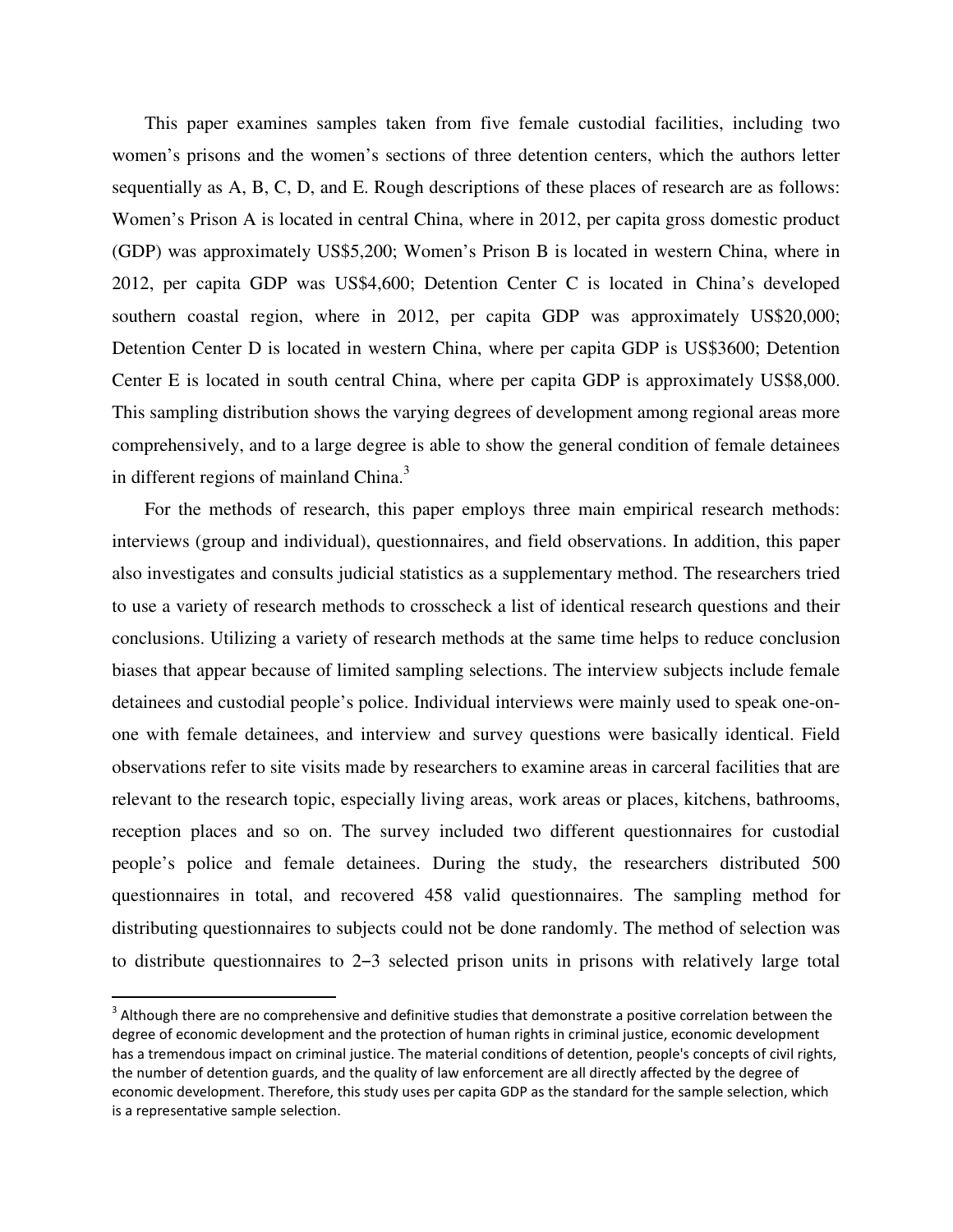numbers of female detainees, and to distribute questionnaires to all [female] detainees in detention centers with relatively few female detainees. The specific prison areas or prison cells where questionnaires were distributed were determined by researchers' selections upon approval of detention administration officers and detainees. Regarding the basic statistics of female detainees in the research sample, there is a more detailed description in Part 4 of this paper, including the charges against them, their marriage status, age distribution, whether they are firsttime offenders, and other factors.

The following two shortcomings in the research methods described above may affect the scientific nature of the research conclusions. First, the non-random research sampling: the selection of neither locations nor specific subjects could be done randomly, which may influence the universality of the research conclusions. For example, although we note that, to the extent possible, the selection of research locations was based on different levels of economic development among places of custody in areas that are economically developed, have an average level of development, and are underdeveloped, it was ultimately impossible for researchers to randomly select research locations due to the closed-nature of the research subject. Second, although researchers determined the subjects of the study, the basis for these determinations is not clear and is characterized by typical accidental features rather than random generation. The two shortcomings above remind the reader to be reasonable and appropriately consider the conclusions of the research. When possible, additional research should also continue to further verify relevant conclusions.

This study is divided into four parts. First, we review the basic statistics and main conclusions of previous studies. These past studies provide the essential background for the development of this study, and are also able to further illustrate the new findings of this study. Then, we compile laws, regulations, and policy provisions related to the rights and treatment of female detainees. The various provisions of these texts outline the regulatory framework for protecting the rights and interests of female detainees. Afterwards we enter into the central part of this report, Part 5, which includes issues related to the regulatory framework in judicial practice and the execution situation. The issues selected for research originated from analysis of the content and shortcomings of previous studies in comparison with the main points of the Bangkok Rules. On the treatment of female detainees, we focus on four issues: 1) the rights to physical health and hygiene; 2) marriage and family rights; 3) mental health; and 4) dignity and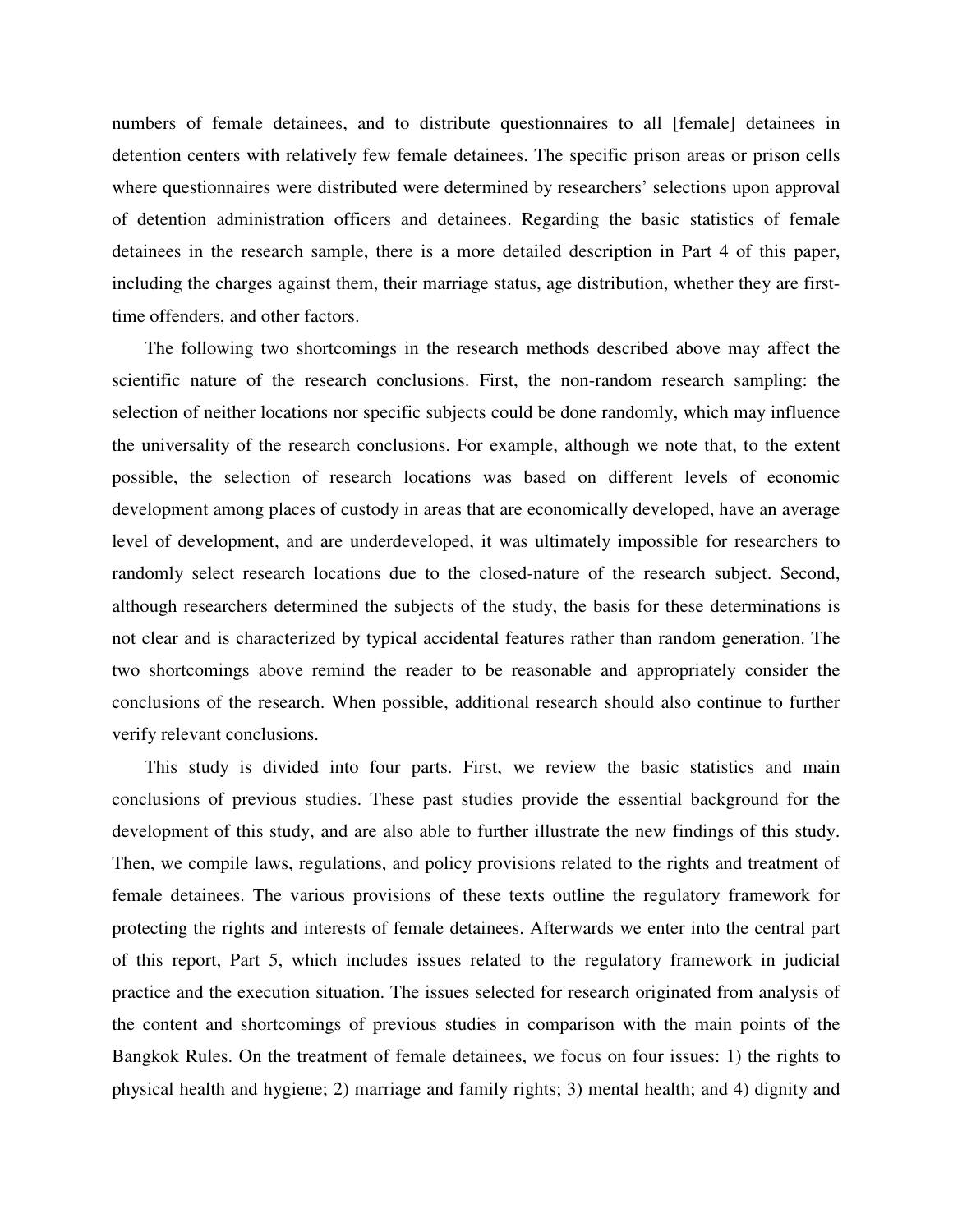privacy protection. The last part of this study is a summary as well as analysis and comments for future improvement.

#### **Part 2. Main findings of previous research**

I. The total number of female detainees in China

Whether they are unconvicted female detainees or convicted female prisoners, China implements a strict system of centralized detention through the establishment of specialized women's prisons, the centralized detention of female suspects and defendants, and other initiatives to achieve the absolute separation of men and women in custody. Due to changes in the social mode of production, the depth and breadth of women's participation in social affairs continues to expand, and as women's roles in society quietly change, what has followed is a significant increase in the amount of crime committed by women. According to currently disclosed statistical data, the number of female [convicted] offenders in China showed an increasing trend in recent years (Table 1). The growth rate of the number of female prisoners was significantly faster than the growth rate of all prisoners (Table 2).

| Year | No. of Female    | No. of Sentenced | % of Female      |
|------|------------------|------------------|------------------|
|      | <b>Prisoners</b> | <b>Prisoners</b> | <b>Prisoners</b> |
| 2003 | 71286            | 1546130          | 4.61             |
| 2004 | 75870            | 1562742          | 4.85             |
| 2005 | 77279            | 1558511          | 4.96             |
| 2006 | 77771            | 1565711          | 4.97             |
| 2007 | 78334            | 1566839          | 5.00             |
| 2008 | 80951            | 1589222          | 5.10             |
| 2009 | 85167            | 1623394          | 5.25             |
| 2010 | 90322            | 1646593          | 5.49             |
| 2011 | 93051            | 1656773          | 5.62             |

Table 1. Statistical Table of Female Prisoners in China, 2003-2011

Data source: China Statistical Yearbook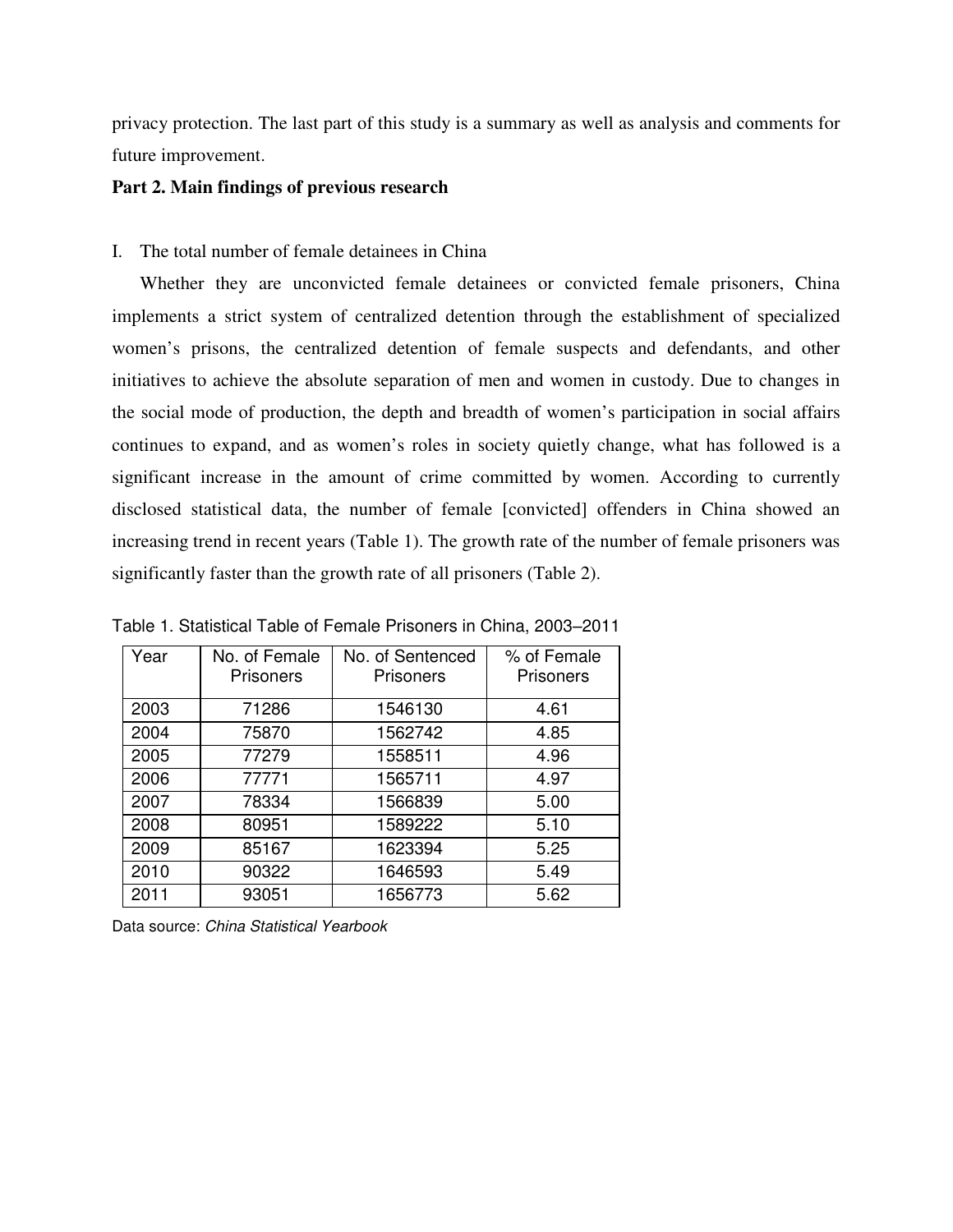| Year                | Growth Rate (%)        |                       |  |
|---------------------|------------------------|-----------------------|--|
|                     | <b>Female Prisoner</b> | <b>Total Prisoner</b> |  |
|                     | Population             | Population            |  |
| 2004                | 6.43                   | 1.07                  |  |
| 2005                | 1.86                   | $-0.27$               |  |
| 2006                | 0.63                   | 0.46                  |  |
| 2007                | 0.72                   | 0.07                  |  |
| 2008                | 3.34                   | 1.43                  |  |
| 2009                | 5.21                   | 2.15                  |  |
| 2010                | 6.05                   | 1.43                  |  |
| 2011                | 3.02                   | 0.62                  |  |
| Overall growth rate | 30.53                  | 7.16                  |  |

Table 2. Growth in China's Female Prisoner Population, 2004–2011

Data source: China Statistical Yearbook

China has not publicly announced a specific number for unconvicted women in detention, but based on the number of convicted female offenders serving time in prison, it is not difficult to deduce that detention centers must have an increasing trend in the number of unconvicted women detainees. Overall, the number of female detainees in a state of imprisonment and detention in China has rapidly increased over the past few years, which is an important proposition that should be established, and the rate of increase should exceed that of all detainees. The proportion of women detainees has shown an increasing trend.

#### II. Summary of previous studies

Confronted with a constantly growing population of female detainees, the balance between how to establish and guarantee security in the detention facility, accomplish correctional duties and respect gender differences, and effectively protect the legal rights and interests of female detainees has gradually garnered the attention of theorists and practitioners. To a certain extent, concern about the treatment of and rights protections for female detainees, which is based on gender differences, is essentially a step further in acknowledging and implementing respect for and protection of the concept of human rights in China's criminal justice field. Compared with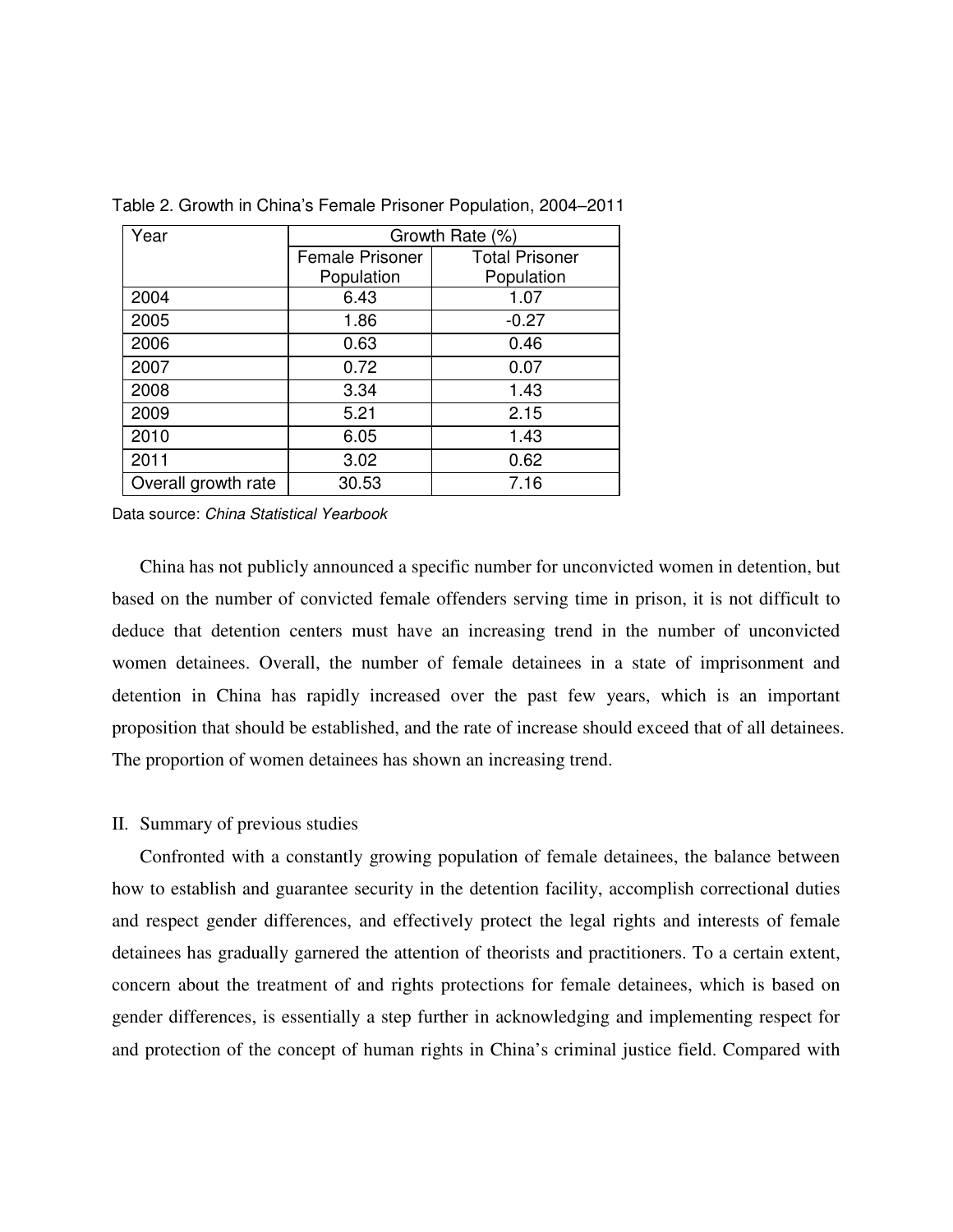the overall protection of the basic rights of prisoners, [concern about women detainees] is more targeted and in-depth.

Since there are some physical and psychological differences between women and men, a woman's commitment to social and family responsibilities is also different from that of men. However, in detention centers and prisons, which are detention and imprisonment facilities that are highly contained, gender differences are often neglected in order to protect the security of the detention facility and the orderliness of corrections procedures, and the same system of regulations and reform standards are adopted for all detainees. This has led to China's longstanding lack of attention to the protection of female detainees' rights and interests, but there are still some scholars interested in the topic who explore and research related issues. Combing through existing studies, China's current research on protecting the rights of female detainees is mainly concentrated in the following areas.

A. Sexual and cohabitation rights of women prisoners

The sexual rights of convicted women are a hot issue that is largely controversial. However, the relatively unified current view is that offenders do not necessarily enjoy the right to a sex life even though they enjoy the right to marriage. This is determined by their special status. Although China's Marriage Law states that spouses have the obligation of faithful cohabitation, when one party has been deprived of their freedom because of a criminal offense, the nature of confinement and imprisonment determines that the objective conditions do not exist to achieve cohabitation during the execution of punishment. The right of women prisoners to enjoy sexual life should yield to the penalty rights of the state. However, since the late 1990s, some women's prisons across the country successively introduced regulations for "special visits," arranging for some women prisoners who displayed relatively good behavior to stay with their spouse for 12– 24 hours. Since putting this initiative into practice, it has been subject to a series of doubts and oppositions, and many problems were exposed during the implementation process. One after another, many prisons stopped using the practice.<sup>4</sup>

B. Protection of marriage rights of female detainees

 $\overline{a}$ 

Whether convicted female offenders have marriage rights or not has always been a hot topic, but the Prison Law and other laws and regulations are not clearly formulated. Prisoners are

<sup>&</sup>lt;sup>4</sup> Suhong Wang, "Theoretical Foundations and Institutional Arrangements for the Protection of the Rights of Female Offenders in Chinese Prisons," master's thesis, Suzhou University, 2007.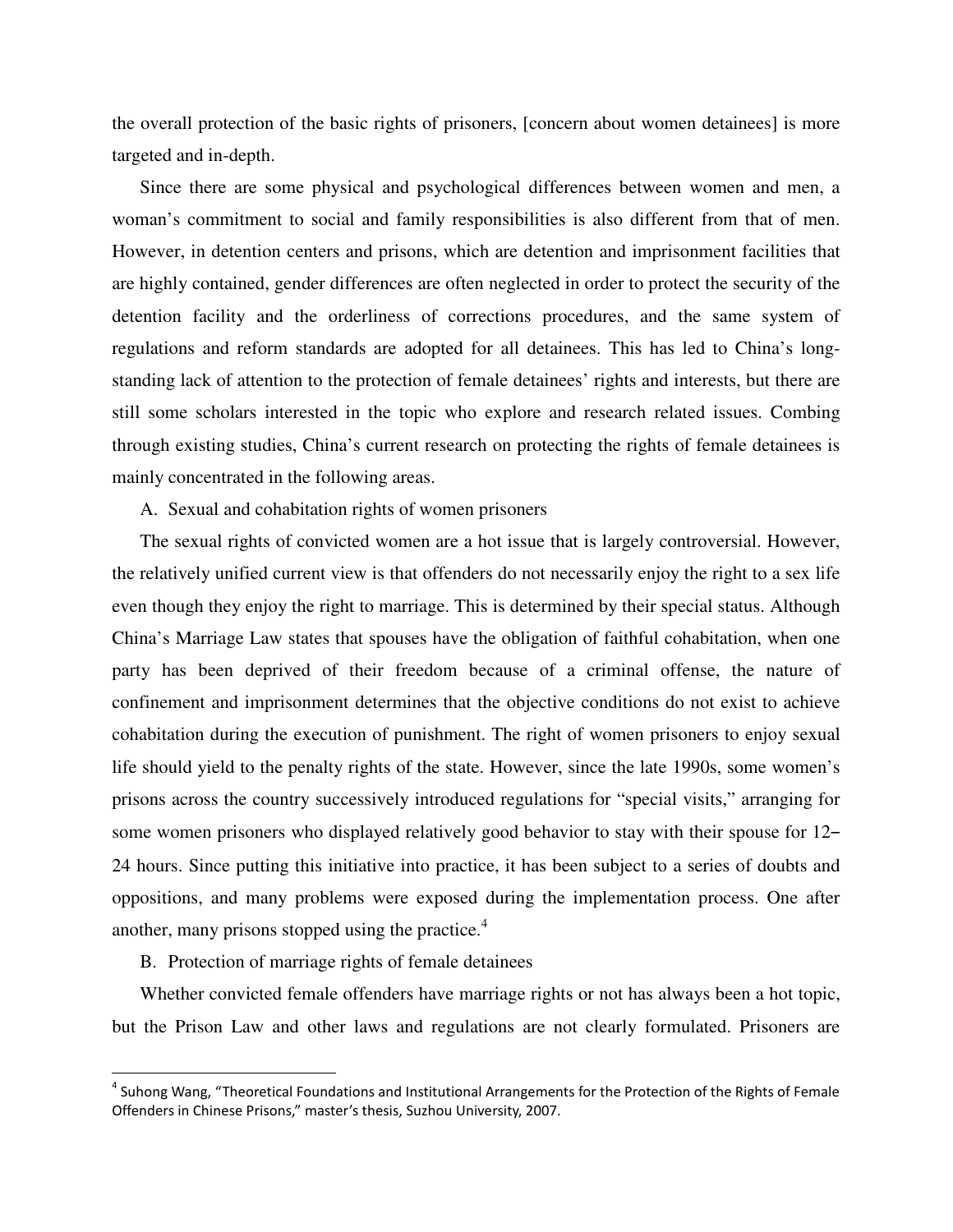people who lose their personal liberty, so in terms of the freedom to marry, their rights are inevitably restricted. In 1982, the Ministry of Public Security (MPS) issued Detailed Rules on the Disciplinary Work of Prison and Reform through Labor Brigades that provides: "Prisoners in custody or who are released on medical parole are not allowed to get married." Of course, in many years of practice, marriage rights have not been completely "forbidden" for prisoners. Currently, the level of importance attached to the marriage rights of criminal offenders continues to increase. Many prisons throughout the country provide allowances to let offenders obtain a marriage license and even hold simple weddings for them in prison, which in effect acknowledges the existence of the marriage rights of criminal offenders. In 2004, the Ministry of Civil Affairs (MCA) issued an "Opinion Concerning the Implementation of 'Regulations on Administration of Marriage Registration'" that clearly states: "A prisoner applying for marriage registration shall go in person and present a valid ID to the marriage registration organ to apply for marriage registration; a prisoner who cannot present an ID may be issued supporting documents by the prison management department." [The opinion] ended the debate about whether criminal offenders have marriage rights by acknowledging the existence of an offender's right to marry. In practice, however, prisons still have a negative attitude towards the marriage of prisoners. Very few prisoners who meet the conditions for marriage and want to obtain a marriage license actually obtain one. For the majority of prisoners, the right to obtain a marriage license has not been well protected.<sup>5</sup>

C. Protection of privacy rights of female detainees

The right to privacy is regarded as "peaceful territory reserved for the individual in the continuously expanding public space of the community. It is the essential condition for people naturally maintaining their personal independence, equality, freedom and dignity, and engaging in social activities. It is the right for the individual to keep their personal life unknown to others, prohibiting others from interfering and keeping their personal spirit and real life hidden and undisturbed."<sup>6</sup> However, in order to ensure their security, places of detention and imprisonment such as detention centers and prisons will certainly restrict the privacy rights of female detainees to some extent. For the safety of prison management, video monitoring systems must be installed in detention and prison cells, and their perspectives can cover every part of the entire prison area.

 $\frac{1}{5}$  Ibid.

<sup>&</sup>lt;sup>6</sup> Xiaoli Wen, "Comments on Legal Systems with Administrative Openness," Chinese Legal Science, no. 2 (2004).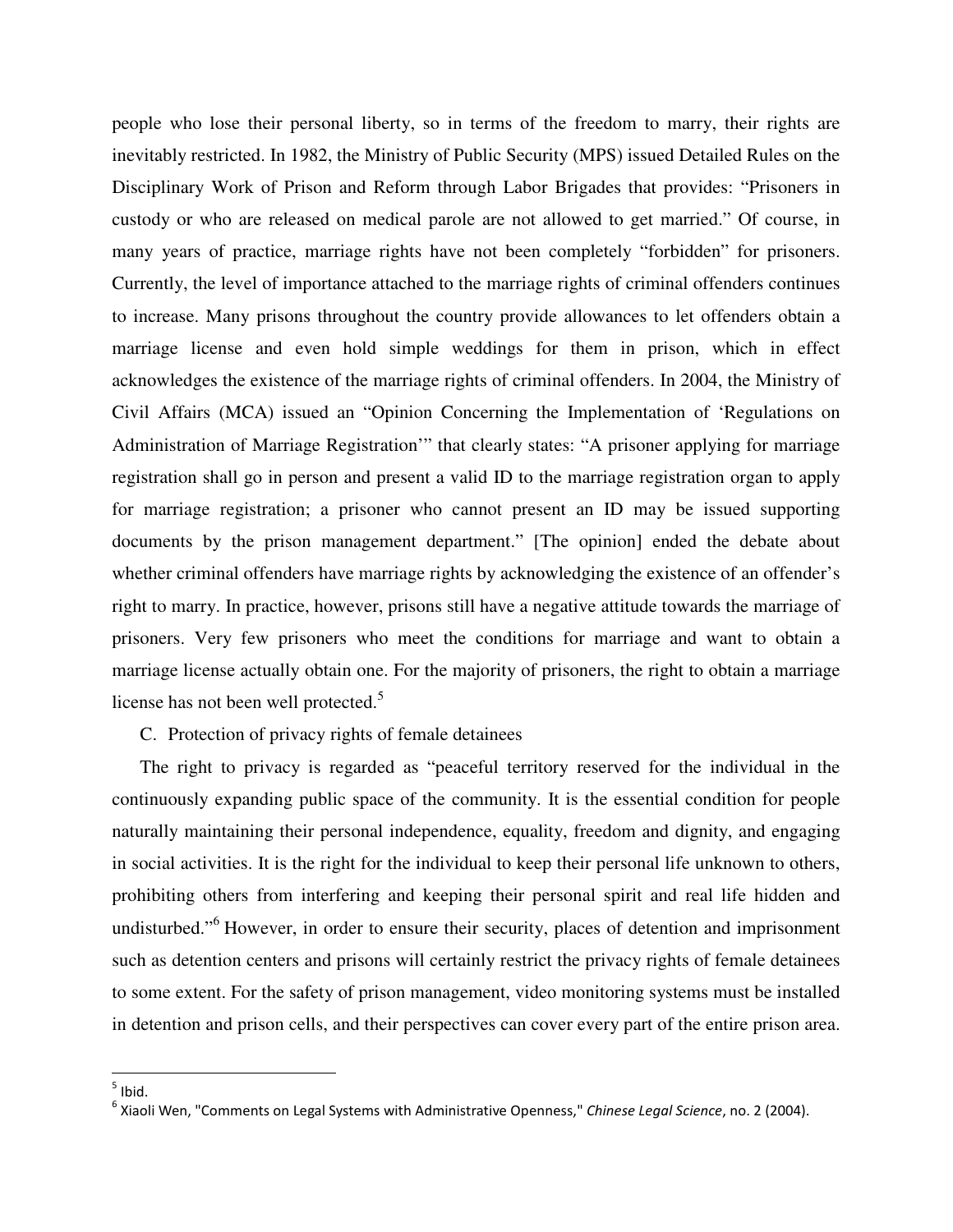The physical features and health habits of women detainees determine that they have more privacy needs than male detainees. However, due to the limitations of many conditions, such as bathing areas, monitoring systems, and supervisory personnel, female detainees' private physical body will be recorded and stored on video surveillance systems when they take a shower or use the toilet. In situations where terminal access permissions or video surveillance staff are unscientifically assigned, the privacy rights of female detainees could be seriously violated.<sup>7</sup> Therefore, surveillance cameras should leave some space for the privacy of female detainees and appropriate modifications should be made for the monitoring of daily living. Surveillance cameras should not be installed in bathrooms, showers, and other locations that involve physical privacy. Female guards should serve as video surveillance staff. Surveillance videos should be strictly sealed and only viewed after a rigorous approval process when there is a need for case investigation.<sup>8</sup>

Furthermore, in order to maintain the safety of prison management, prisons, detention centers and custodial people's police often search female detainees' diaries to learn about their trends of thought and to prevent self-mutilation and suicidal behavior. However, from the prospect of the right to privacy itself, the diaries of female offenders should not be searched, and the privacy of their inner thoughts should be protected. $9$ 

D. Regular gynecological screenings of female detainees

With regard to the gynecological examinations of women, China currently only states in the Women Workers' Health Care Provisions (Health Department Women's Issue [1993] No. 11) that any female worker who enters menopause should receive widespread attention from the community and should be informed about health and hygiene information regarding menopause. All units must conduct a gynecological examination for menopausal female workers every one or two years. Convicted female offenders who are participating in prison labor, should be classified as female workers, and enjoy this benefit. In practice, however, restricted by funding pressures, this provision has not been properly implemented. Female detainees, particularly menopausal women, have not received regular gynecological examinations.<sup>10</sup>

<sup>&</sup>lt;sup>7</sup> Jianwei Lü, Qimin Tan, and Huazhen Li, "Special Investigation and Research on Protecting the Human Rights of Female Detainees in Detention Centers," Law and Society 6, no. 2 (2009).

<sup>&</sup>lt;sup>8</sup> Jia Shen, "Study on the Human Rights Protection System for Accused Women in Criminal Proceedings," master's thesis, Southwest University of Political Science, 2008.

<sup>&</sup>lt;sup>9</sup> Wang, "Theoretical Foundations."

 $10$  Ibid.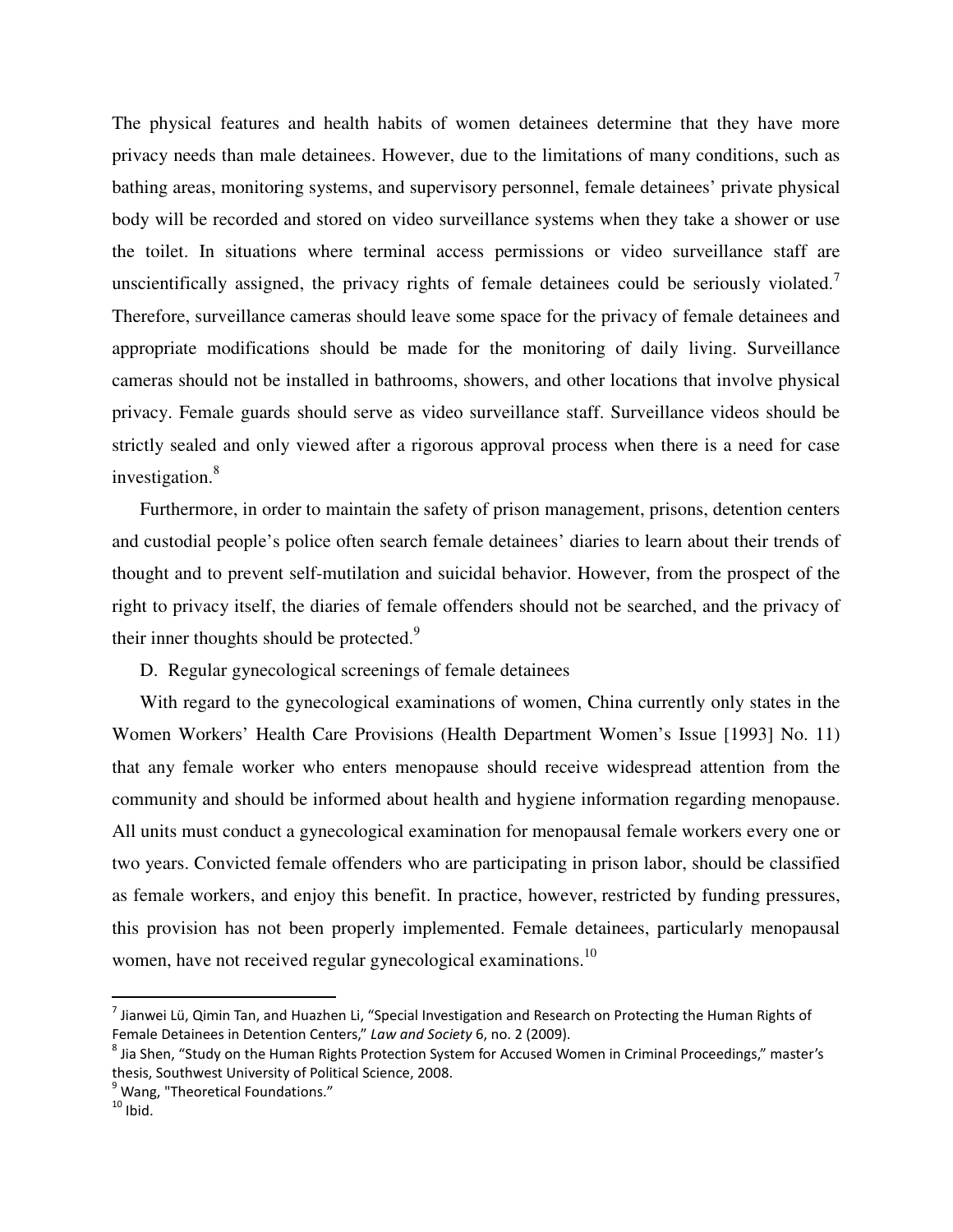# E. Right of female detainees to contact the outside world

The Prison Law states: "a prisoner may meet with his or her relatives and guardians." However, prisons often restrict visitation to immediate family members and siblings to the exclusion of other relatives in order to prevent offenders from meeting with people with mixed characters and from developing bad habits under the persuasion and direction of harmful relatives—even to the extent that they conspire together to break out of prison and influence and disrupt prison order—and to reduce workload. The Prison Law states that a prisoner may, during the service of his or her sentence, correspond with others. In practice, prisons often limit the communication of prisoners only to immediate relatives and siblings. To prevent the occurrence of illegal collusion or criminal acts, letters written by criminal offenders to people other than the aforementioned must pass through several examination and approval procedures.<sup>11</sup>

F. Distribution of detention and prison facilities for female detainees

Prison distribution mainly refers to a prison's geographical location. China now has approximately 700 prisons, of which approximately 70% are not in or are far away from cities and towns above the county level. The proportion of those farther away from medium-sized cities is even greater, and quite a few prisons are located in inaccessible, remote, and desolate areas. The location of prisons in remote areas is even more prominent in China's central and western regions, such as Xinjiang, Sichuan, Yunnan, Guizhou, and other provinces and autonomous regions. Differences in a prison's geographical location bring about differences in its protections of the rights of women prisoners. Women's prisons in relatively good geographical locations more easily attract highly qualified police personnel; find it easier to make use of the social market, raw materials, transportation, and other factors to develop prison production; and have greater contact with society. Thus, in these prisons, many of the rights of women prisoners are better protected. For women prisoners, who are more trusting and dependent upon family ties, it is easier to exercise visitation rights when prisons are located in accessible areas.<sup>12</sup>

G. Psychological counseling of female detainees

 $\overline{a}$  $11$  Ibid.

 $12$  Ibid.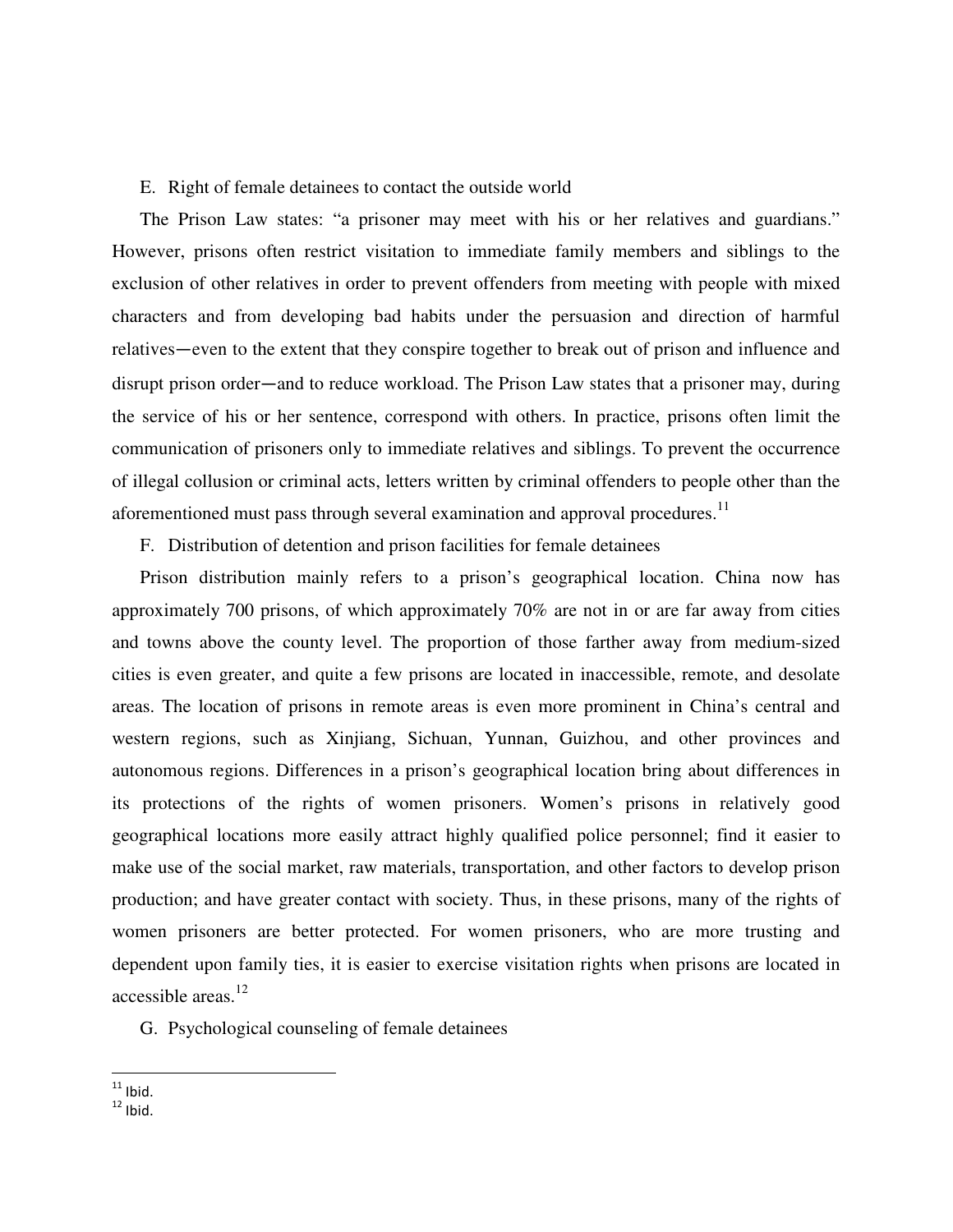Unconvicted women in the investigation, prosecution, and trial stages, due to unfamiliarity with litigation procedures and concern about procedural outcomes, will often face an excessive psychological burden and emotional instability due to future uncertainties. At this time, it is easy for them to breed resentment and possibly develop a rebellious mindset that is uncooperative, disobedient, and desperate when dealing with the management of custodial people's police. To alleviate and remove the mental pressure faced by unconvicted women, many things can be done, such as increasing the number of correctional female police, raising the quality of management, changing the management philosophy, improving the management system, and strengthening legal supervision.<sup>13</sup> The mental health states of convicted female offenders are also clearly undesirable. The trend shows that the mental health of perpetrators of violence is worse than that of non-violent offenders, and the mental health of divorced female offenders is worse than that of unmarried offenders and married female offenders; the higher the education level, the better the state of mental health. The psychological problems of divorced female offenders are particularly serious. The occurrence of psychotic illnesses such as depression and obsessive-compulsive disorder are much higher among these women than among unmarried and married female offenders. This may be because women attach more significance to family. Once the family is broken, there is great emotional damage, resulting in depression, loss of hope for life, compulsive anxiety, absent-mindedness, and other symptoms.<sup>14</sup>

H. Protection of property rights of female detainees

At present, the main focus of the issue of property rights of female detainees is the division of property of women who become divorced during their period of detention or imprisonment. With regard to the division of property during divorce, since female detainees are in a state of imprisonment, their spouses take more initiative and will often use the strength of the clan and the female offender's status to pressure her, forcing her to agree to an unfair divorce settlement, or to secretly conduct property transfers, even using "underhanded methods" to hide property. This leaves many female offenders without financial security after divorce. When hindered by their living conditions or economic situation, even if women intend to protect their rights, they do not have sufficient capacity to do so. Detention centers and prisons should actively cooperate

 $^{13}$  Lü Jianwei et al., "Special Investigation."

 $14$  Jing Zhou and Guangming Bai, "Survey on the Mental Health Status of Female Offenders in Detention," Science of Social Psychology, no. 1 (2003).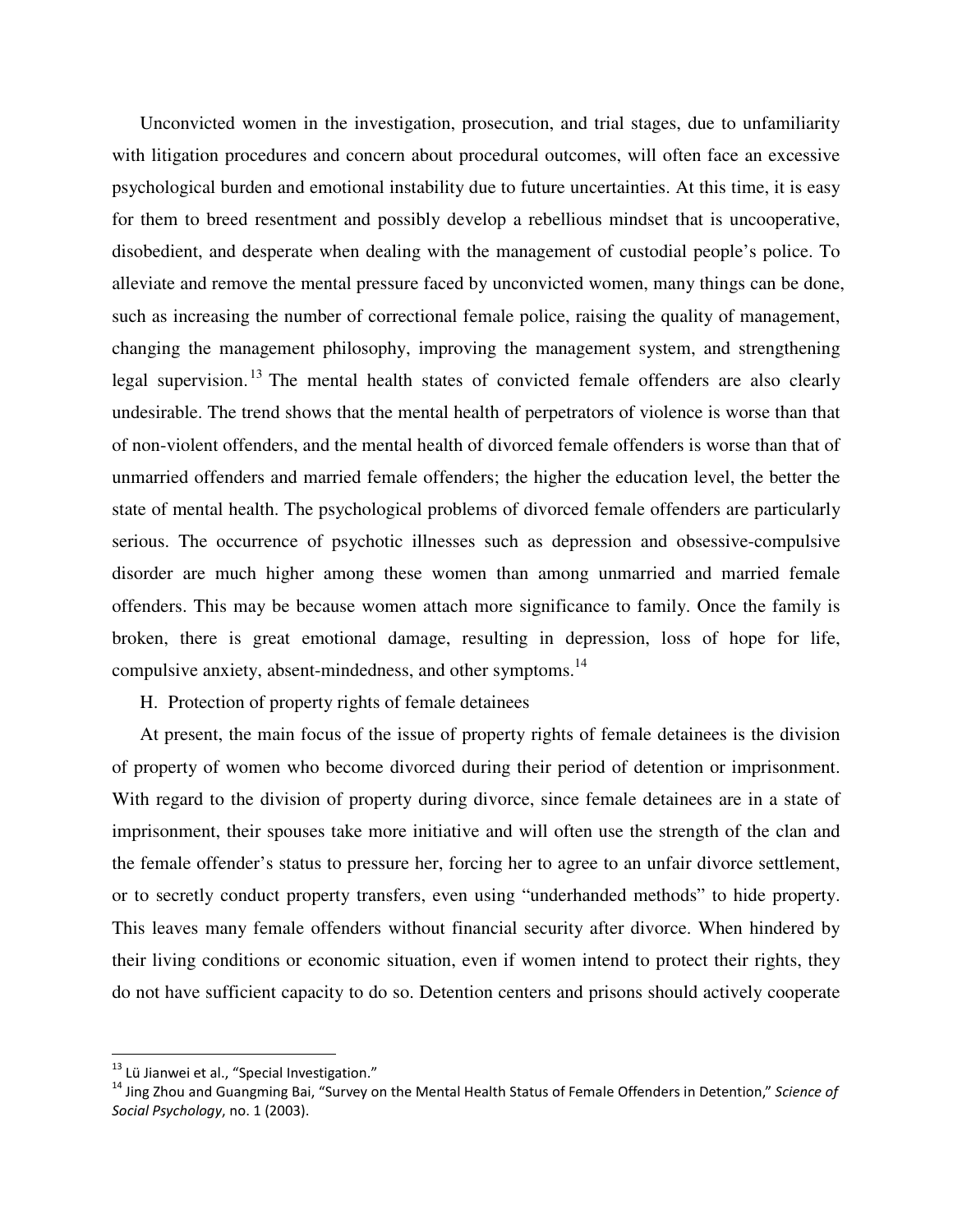to help safeguard the legitimate rights and interests of women in custody in order to protect the safety of prison management and maintain correctional order.<sup>15</sup>

# **Part 3. Overview of existing legal norms and regulations**

# I. Segregated custody and management and centralized imprisonment of female detainees

The Detention Center Ordinance and Detention Center Ordinance Implementation Measures both state: "Male and female offenders, adult and juvenile offenders, accomplices, and other offenders who need to be detained separately shall be detained separately." The MPS Detention Center Grading Evaluation Measures (DCGEM) also state: "Male and female detainees, criminal suspects or defendants and convicted offenders, adult and juvenile offenders, and criminal suspects and defendants in the same case shall be detained and managed separately. Suspects or defendants and convicted offenders, adult and juvenile detainees, persons from the same case, and so on are separately detained and managed. Female detainees are supervised by women people's police." For this reason, MPS Recommendations on Further Strengthening and Improving Public Security Supervision Work, issued in 2009, state: "With respect to women and minors, supervising personnel should take full care of their special physical and psychological needs and carry out centralized custody with classification." The MPS Notice on the Implementation of Centralized Custody and Administration of Female Detainees in Detention Centers states: "Cities above the prefecture level must set up female detention centers or detention areas based on the number of women detainees. Women's detention areas shall be relatively sealed off and segregated from men's detention areas. Installed inside the detention areas shall be female people's police duty rooms, monitoring rooms, conversation rooms, and so on. When there are a large number of female detainees in county-level detention centers, women's detention areas may be set up."

Article 39 of the Prison Law states: "A prison shall practice segregated custody and management with respect to male adult prisoners, female adult prisoners and juvenile delinquents. In respect of the reform of juvenile delinquents and female prisoners, special consideration shall be given to their physical and psychological characteristics. A prison shall, with respect to prisoners, carry out separate custody and varied administration on the basis of their types of crimes and punishments, terms of sentences, and reform behavior."

<sup>&</sup>lt;sup>15</sup> Wang, "Theoretical Foundations."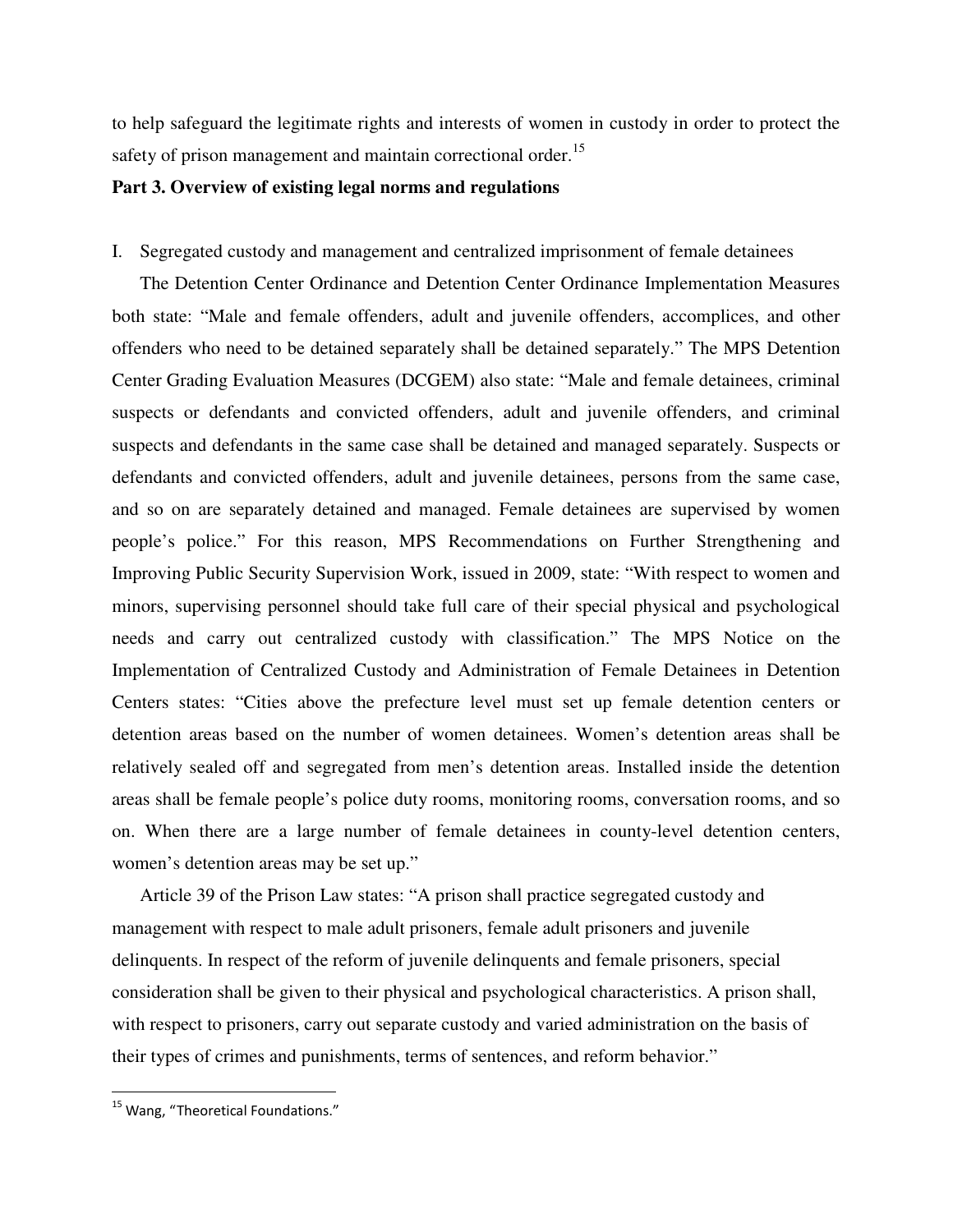In accordance with the provisions above, female convicted offenders in China currently serve out their sentences in provinces that have separately established women's prisons. In addition, there are some areas for women prisoners within men's prisons. Unconvicted women are uniformly held in women's detention areas within detention centers established in prefecturelevel cities.<sup>16</sup>

#### II. Regulations regarding female detainees participating in labor

As an important means of reform, convicted women prisoners participate in appropriate reform through labor. This is an important means of achieving correctional goals. The Ministry of Justice (MOJ) Opinion on the Establishment of Modern Civilized Prison Standards and Their Implementation states: "According to the physical and psychological characteristics of women prisoners and juvenile offenders, appropriate labor will be arranged." The DCGEM states: "When female prisoners and juvenile offenders are participating in labor, appropriate considerations shall be given to their physical and psychological characteristics. Work assigned to criminal suspects and defendants and women detainees must be indoors. When women detainees perform labor, they shall be led and supervised by women police officers." The MPS Administrative Measures of Detention Centers Organizing Labor for Prisoners also state: "Detention centers that organize labor for juvenile and women detainees shall take full consideration of their psychological and physiological characteristics. Work assigned to criminal suspects and defendants and women detainees must be indoors. When women detainees perform labor, they shall be led and supervised by women people's police. Physical inspection of women detainees shall be carried out by women people's police."

For convicted female offenders and unconvicted women, it is important to note that an essential difference exists in the nature of their participation in labor. Article 43 of the Detention Center Ordinance Implementation Measures provides: "In order to advance the ideological transformation of offenders and enhance physical fitness with the premises that safety is ensured and there are no effects on investigations, indictments, and trials, detention centers may organize offenders to perform appropriate labor." According to the presumption of innocence, unconvicted women shall be presumed innocent, and thus are not obligated to accept reform assignments. Their participation in labor is regarded mostly as a physical exercise that alleviates

<sup>&</sup>lt;sup>16</sup> Mugao Yang, *Chinese Female Offenders: Corrections System Research*, (Nanjing: Nanjing University Press, 2012).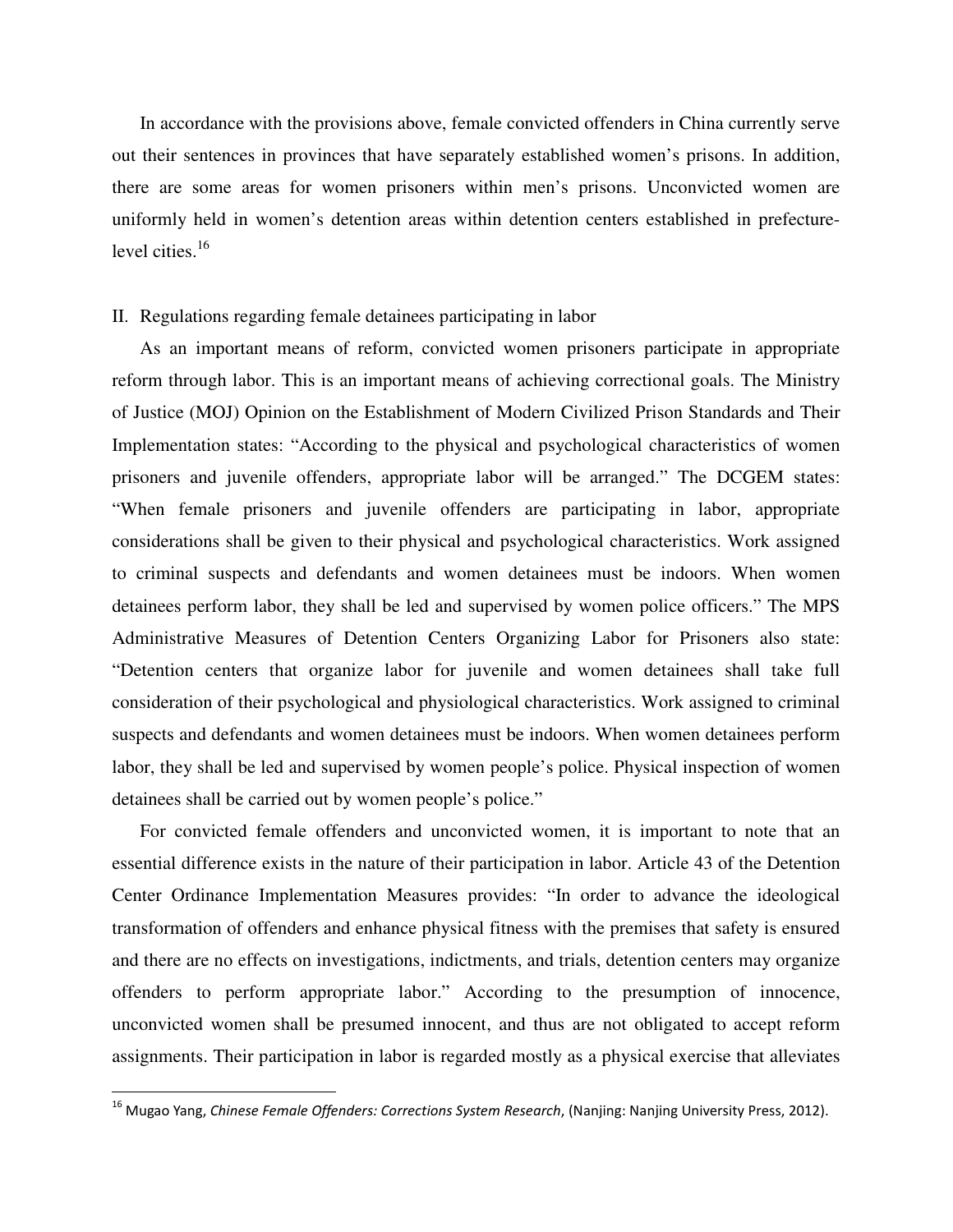mental stress. However, for convicted female offenders, Article 70 of the Prison Law states: "Prisons shall organize appropriate labor based on personal circumstances in order to help female offenders correct their vices, develop work habits, learn production skills, and create conditions for post-release employment." This means that for convicted female offenders, labor is an important means of correction. Through labor their vices are corrected, labor skills are obtained, and the foundation is laid for their return to society after the completion of their sentences. Participating in labor is the legal obligation of convicted female offenders; it is an important representation of their acceptance of reform and an important indicator of their level of reform.

Moreover, there are also differences with respect to labor compensation for convicted female offenders and unconvicted women. Article 58 of the Detention Center Ordinance Implementation Measures provides: "Income from the labor production of convicted prisoners is controlled by the detention center and is mainly used for the purchase of labor production supplies, living allowances, and incentives for convicted prisoners and unconvicted detainees." Article 24 of the MPS Detention Center Prisoner Labor Administration Measures also states: "The labor income of detention centers can be used for the following: (a) improving the food of detainees and rewarding detainees for outstanding labor performance; (b) purchasing equipment, tools, and supplies for detainee labor; and (c) other necessary expenses." This shows that unconvicted women in China are not entitled to labor remuneration, which of course has a certain relationship with their relatively lower participation in labor. Article 72 of the Prison Law clearly states: "Prisons shall, in accordance with the relevant regulations, pay remunerations to prisoners who participate in labor and implement relevant state regulations on labor protection." This shows that the labor remuneration rights of convicted female offenders are expressly authorized and protected by law.

#### III. Escorting female detainees

In 2003, China's Supreme People's Court (SPC) issued Escorting Rules for Judicial Police of People's Courts stating that: "Female defendants shall be escorted by female judicial people's police. Male defendants, female defendants, and other defendants who are not allowed to ride in the same vehicle, shall be divided into separate escort vehicles." Detention Center Work Standards state: "When escorting female offenders, female escorts must be responsible for the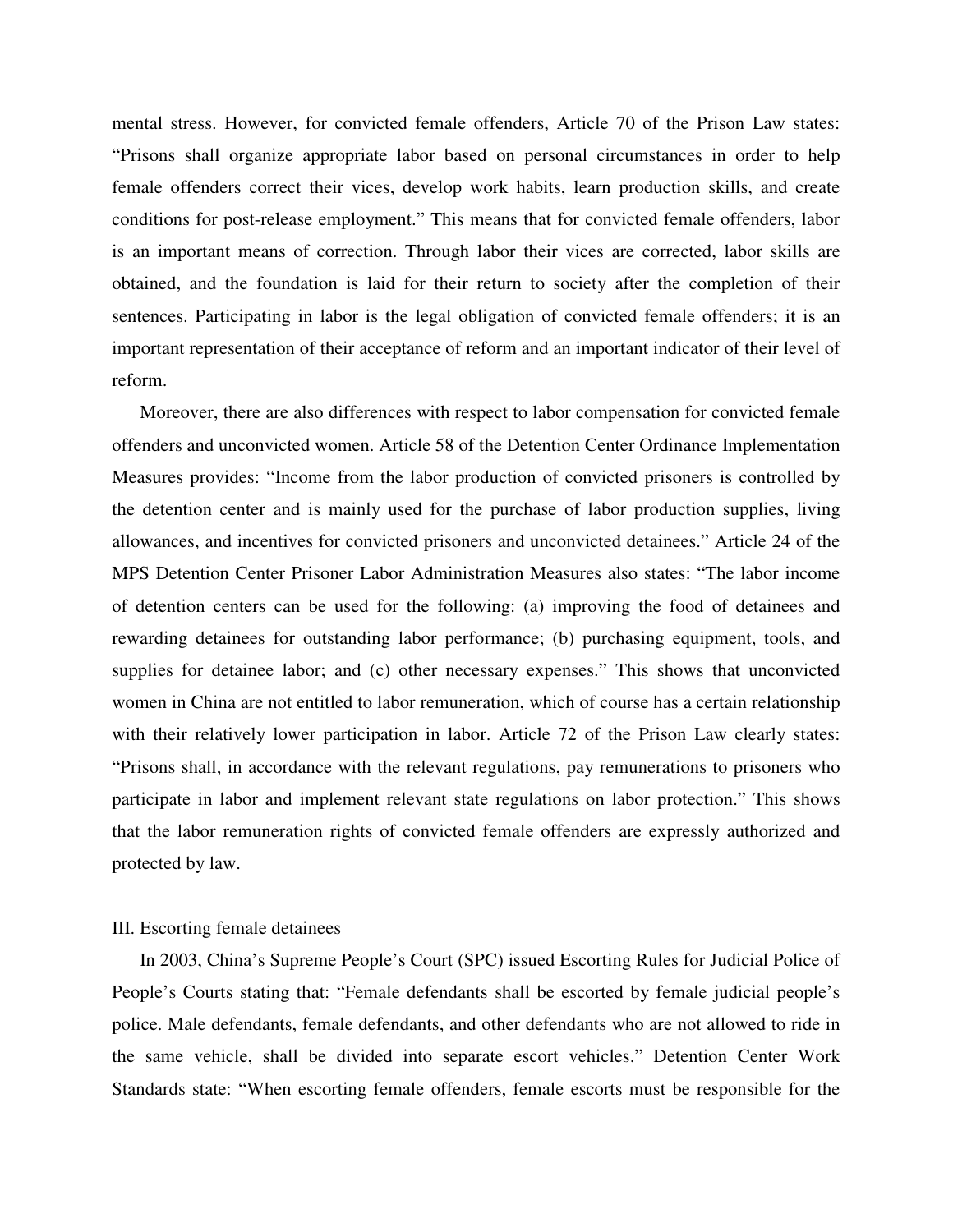daily management of female offenders on the road." Article 21 of the Detention Center Ordinance states: "During prisoner escort, escort staff must impose tight control and prevent the occurrence of accidents. Restraints may be used on prisoners being escorted. When escorting female offenders, female staff shall be responsible for the daily management of female offenders on the road." The purpose of these provisions is to protect the personal safety of women detainees during the escort process, which in effect is the implementation of the system of separate and centralized detention during the escort stage.

#### IV. Daily supervision of female detainees

The Detention Center Ordinance states: "Detention centers shall allocate female staff to manage female offenders." MPS Prison Administration Bureau Regulations on Detention Centers Informing Detainees of Their Rights and Obligations states: "Female detainees are supervised by female people's police. Female detainees, juvenile detainees, and sick detainees shall receive proper care." The DCGEM also states: "Female people's police shall be allocated to supervise female detainees." Article 40 of the Prison Law states: "Female prisoners shall be under the direct supervision of female people's police." According to the above provisions, in China, both convicted and unconvicted women shall be supervised and managed under the direct control of female prison police, thus fundamentally eliminating the possibility of male prison police directly contacting female detainees.

#### V. Physical inspections of female detainees

Article 11 of the Detention Center Ordinance states: "Detention centers shall conduct strict searches of the person and their personal articles when admitting a detainee. The detainee's nondaily necessities shall be registered and stored. Upon release from the detention center, [stored articles] shall be verified and returned or transferred to the prison and reeducation-through-labor organs. Contraband shall be confiscated. If criminal evidence or other suspicious items are found, they are to be recorded on the spot. After obtaining a signature and finger prints from the detainee, these items shall be transferred to and handled by the relevant supervisory organs. Physical inspections of female detainees shall be conducted by female staff." Article 6 of the Detention Center Ordinance Implementation Measures further states: "When a detention center admits an offender into custody, detention center guards must conduct a strict examination of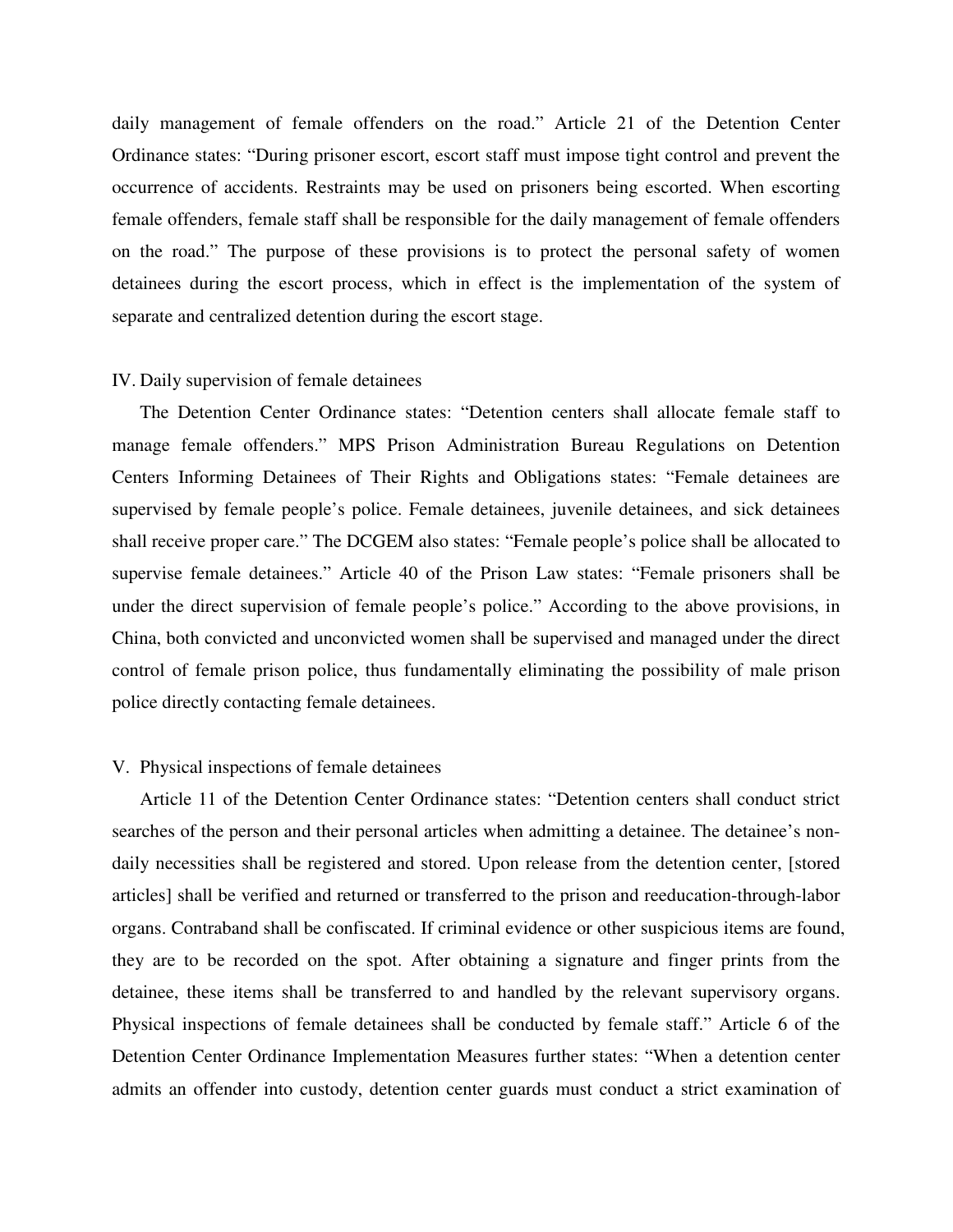their personal items to strictly prevent items that are not conducive to the detention center's safety from entering prison cells. Prisoners shall be questioned at the time of admission and shall fill out a 'Criminal Detention Registration Form.' Offenders must be taken into custody by two or more staff members. Bodily examinations of female prisoners are conducted by female staff." Administrative Measures for Offenders Retained at Detention Centers for Sentence Execution states: "When an offender is taken into custody, a detention center shall conduct a safety examination of their health, person, and property. The offender's non-daily necessities shall be registered and stored. Contraband shall be confiscated. Bodily examinations of female offenders shall be conducted by female staff." According to the DCGEM: "Bodily examinations of female detainees are conducted by female people's police. When women's bodily examinations are conducted by escort personnel, this must be done so by female people's police or female staff."

Article 18 of the Prison Law provides: "When a prisoner is taken into custody, there should be a strict search conducted on their person and personal articles. Non-daily necessities shall be stored by the prison for the prisoner or, with the agreement of the prisoner, be returned to his or her family, and contraband goods shall be confiscated. Women prisoners shall be searched by female people's police officers." The relevant provisions of prisons and detention centers repeatedly stress that upon admission the bodily searches of female detainees shall be conducted by female staff, embodying the degree of importance of this issue.

#### VI. Location of women's prisons

In 1998, the MOJ and State Development Planning Commission formulated the Prison Administration and Warning Facilities Construction Standards (Trial) that provide: "Juvenile reformatories and women's prisons shall [be located in] provincial capitals or large or mediumsized cities that are easily accessible." In 2010, the Ministry of Housing and Urban-Rural Development and the National Development and Reform Commission formulated the Prison Construction Standards that state: "New prisons shall [be located] close to economically developed, easy-to-access cities or districts. Juvenile reformatories and women's prisons shall [be located in] large or medium-sized cities that are more economically developed and easy to access." The main purpose of this provision is to facilitate family visits for female detainees. At the same time, it is conducive to women's prisons attracting additional outstanding correctional officers.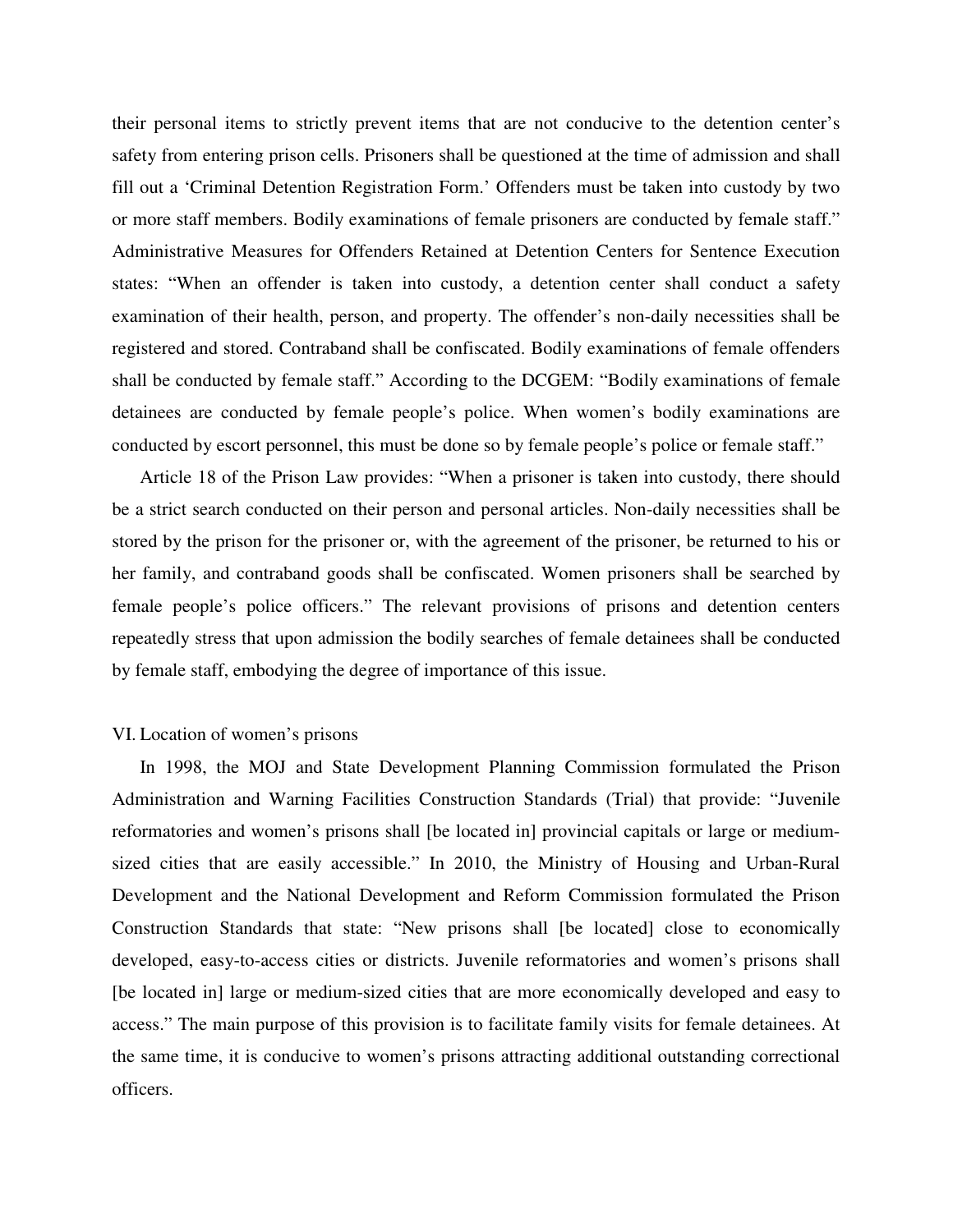#### VII. Construction standards for women's prisons

In 1998, the MOJ and State Development Planning Commission formulated the Prison Administration and Warning Facilities Construction Standards (Trial) that state: "It is advisable that dormitories for male offenders hold 12–20 people and that dormitories for female offenders and juveniles hold 8–12 people." In 2002, the Ministry of Construction and State Planning Commission formulated the Prison Construction Standards that state: "Regarding prison standards for the usable area for prisoners, the area of toilets in women's prisons shall be increased by  $0.04m<sup>2</sup>$  per prisoner; the area of study areas in women's prisons and juvenile reformatories shall be multiplied by a coefficient of 1.5. The area of solitary confinement cells in women's prisons and juvenile reformatories shall be 80% of the [standard] size." In 2010, the Ministry of Housing and Urban-Rural Development and the National Development and Reform Commission formulated the Prison Construction Standards that provide: "The area of toilets in women's prisons shall be increased by  $0.04m<sup>2</sup>$  per prisoner; the area of study areas in women's prisons and juvenile reformatories shall be multiplied by a coefficient of 1.5. Each prison dormitory that holds male offenders should not hold more than 20 people; for those holding female or juvenile offenders not more than 12 people; and for elderly, sick, or disabled offenders not more than eight people." The Explanation of Provisions on Prison Construction Standards further clarifies: "Standards for dormitory bathrooms are as follows: Each women's bathroom should be installed with one toilet for every 10 people, one wash basin, and one cesspool and have usable area of  $0.42m<sup>2</sup>$  per person. The area of study areas in women's prisons and juvenile reformatories shall be multiplied by a coefficient of 1.5." Considering the special physical features of female detainees, the construction standards for women's prisons were amended accordingly in order to truly meet the daily needs of female prisoners.

# VIII. Managing communication with female detainees

Article 17 of the Detention Center Ordinance Implementation Measures states: "Guards and police officers shall be familiar with the basic situation of each prisoner under their supervision, including their name, age, gender, ethnicity, main facial features, family situation and address,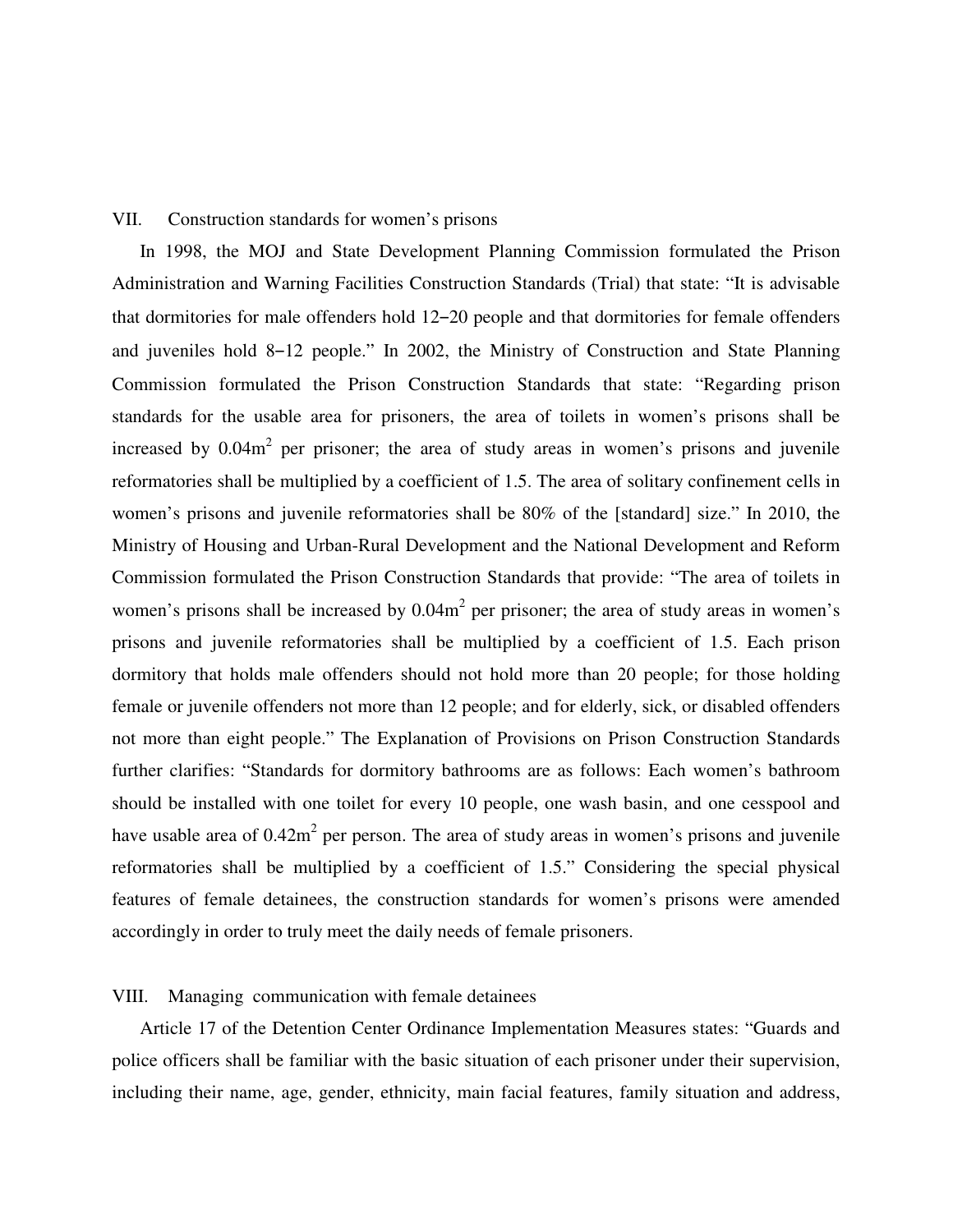main case details, work unit prior to arrest, occupation, whether they have a criminal record, and so on. They shall keep track of prisoners' behavioral patterns at all times through observation, conversation, liaising with case investigators, and other methods. Conversations with and education of female offenders shall be conducted by a female guard or two or more guards." The DCGEM states: "Adopt appropriate supervision methods with respect to the psychological and physical characteristics of women and juvenile detainees. Conversations with and education of female detainees shall be conducted by a female officer or two or more officers." As an effective means of supervision and management, conversation plays an irreplaceable role in easing the mental pressure of female detainees, but in order to avoid accidents, there should be special standards regarding the sex of police officers who carry out the conversations.

## IX. Family life of female detainees

Issued in 2011, the MPS Prison Administration Bureau Notice on Promoting Innovative Management Mechanisms in Detention Centers states: "Video visits are being introduced for detainees. In accordance with the principles of convenience for the families of detainees and improved efficiency of detention center work, video visits for detainees are being introduced. For suspects and defendants, detention centers can install one-way video conferencing systems to make it convenient for families to have one-way meetings when they come to the center; criminal offenders may conduct two-way video meetings over the Internet." The DCGEM states: "In accordance with the nature of the detainee's case, circumstances, and behavior in custody, different management approaches should be adopted to establish a scientific management model and enhance management efficiency."

Article 58 of the Administrative Measures for Offenders Retained at Detention Centers for Sentence Execution provides: "Offenders who need to register for marriage or carry out other civil legal acts that must be performed in person shall submit a written application to the detention center. Offenders who leave the detention center to handle their affairs must first obtain the approval of leaders of the detention center and be escorted by two or more people's police." In response to a question regarding how detention centers should handle leave applications submitted in order to carry out marriage procedures by offenders retained for the execution of their sentences, the MPS Prison Administration Bureau said: "Marriage is a citizen's civil right. If an offender who is serving a sentence in a detention center requests to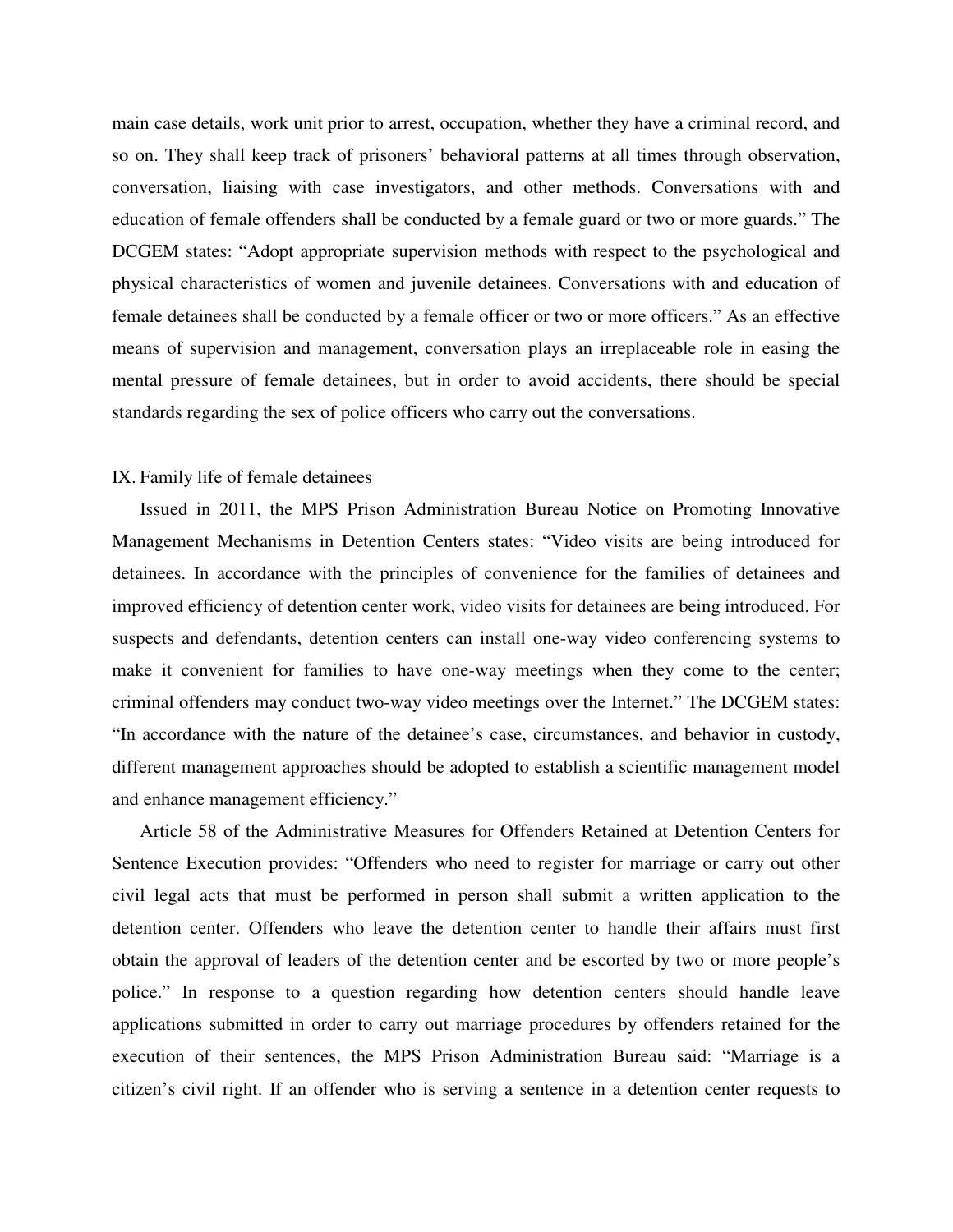marry, they shall be allowed to carry out the marriage procedures, but prison safety shall also be ensured. Specific arrangements are handled by local civil affairs departments."

# **Part 4. Composition and management situation of female detainees**

I. Analysis of current composition of female detainees and their [criminal] causes

Researchers conducted in-depth research into the composition of female detainees in China through questionnaires, comprehensive interviews, and on-site observations among convicted female offenders in Women's Prisons A and B and among unconvicted women in Detention Centers C, D, and E. The current composition and [criminal] causes of female defenders are analyzed in the following five areas.

A. Alleged offenses

1. Violent crime and non-violent crime $17$ 



Figure 1. [Female offenders]

 $^{17}$  Here violent crime includes intentional homicide, intentional injury, kidnapping, affray, organized crime, etc.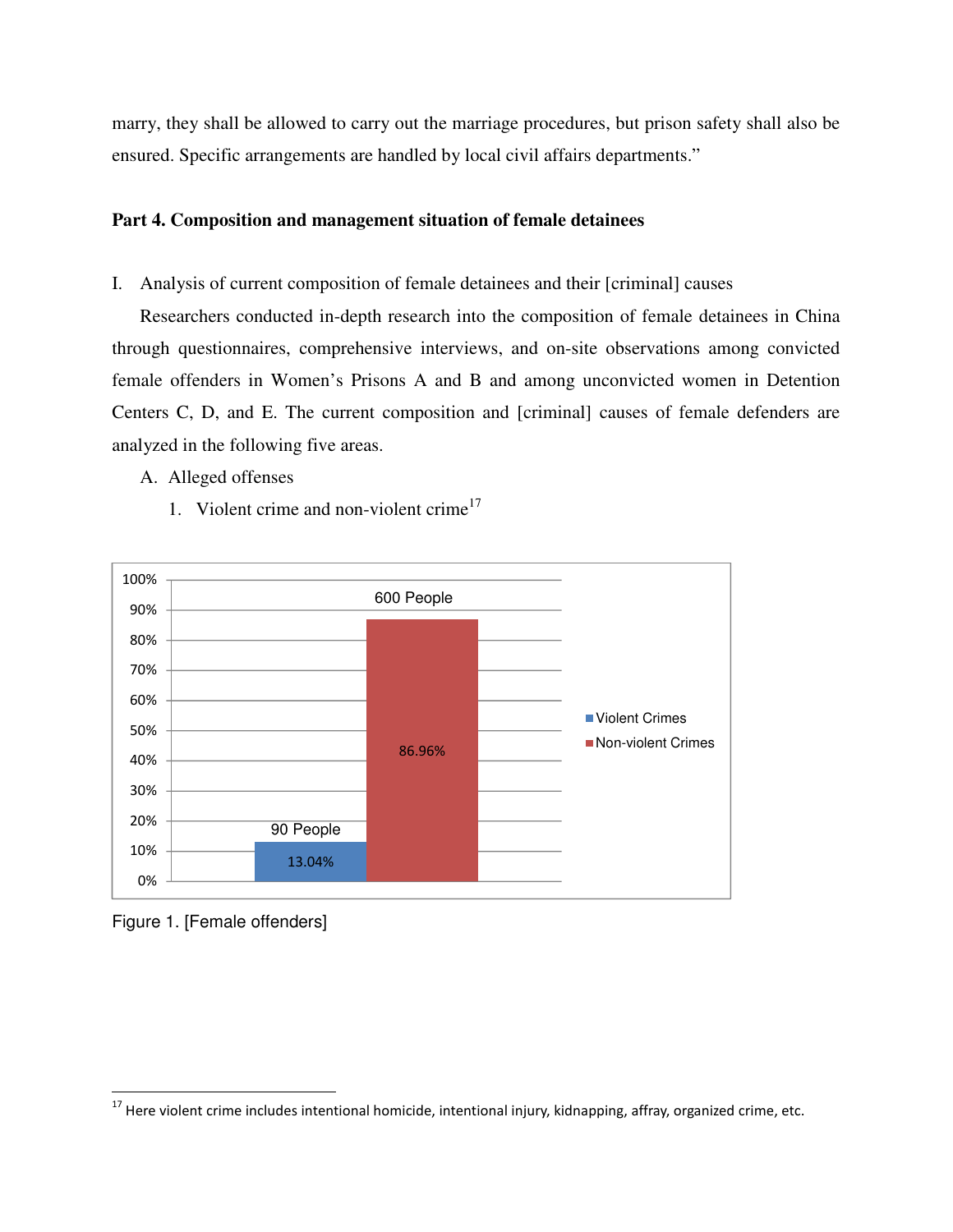

Figure 2. [Male offenders]

Our survey data show that violent crime only accounted for 13.04% of crimes committed by female detainees, while nonviolent crimes accounted for 86.96% (Figure 1). Because of their inherent limitations, women carry out violent criminal acts much less frequently than men. According to our research data, violent crime accounted for 32.64% of crimes committed by men (Figure 2). The manifold reasons female detainees commit violent crimes include: 1) Crimes committed due to domestic violence. These women have relatively little education, a weak concept of the rule of law, and low awareness of women's rights. Once harmed, they often take extreme measures to protect themselves. This was particularly evident in Detention Center D, where intentional homicide and intentional injury crimes caused by domestic violence accounted for 18% of crimes committed by women and 13.33% of violent crimes committed by women. 2) Crimes of revenge caused by an extramarital affair, romantic relationship, cohabitation, neighborhood disputes, or other poor interpersonal relationships. During menstruation, pregnancy, the perinatal period, lactation, and menopause, women will experience autonomic nervous system dysfunction, cerebral cortex motor disorders, and other symptoms, resulting in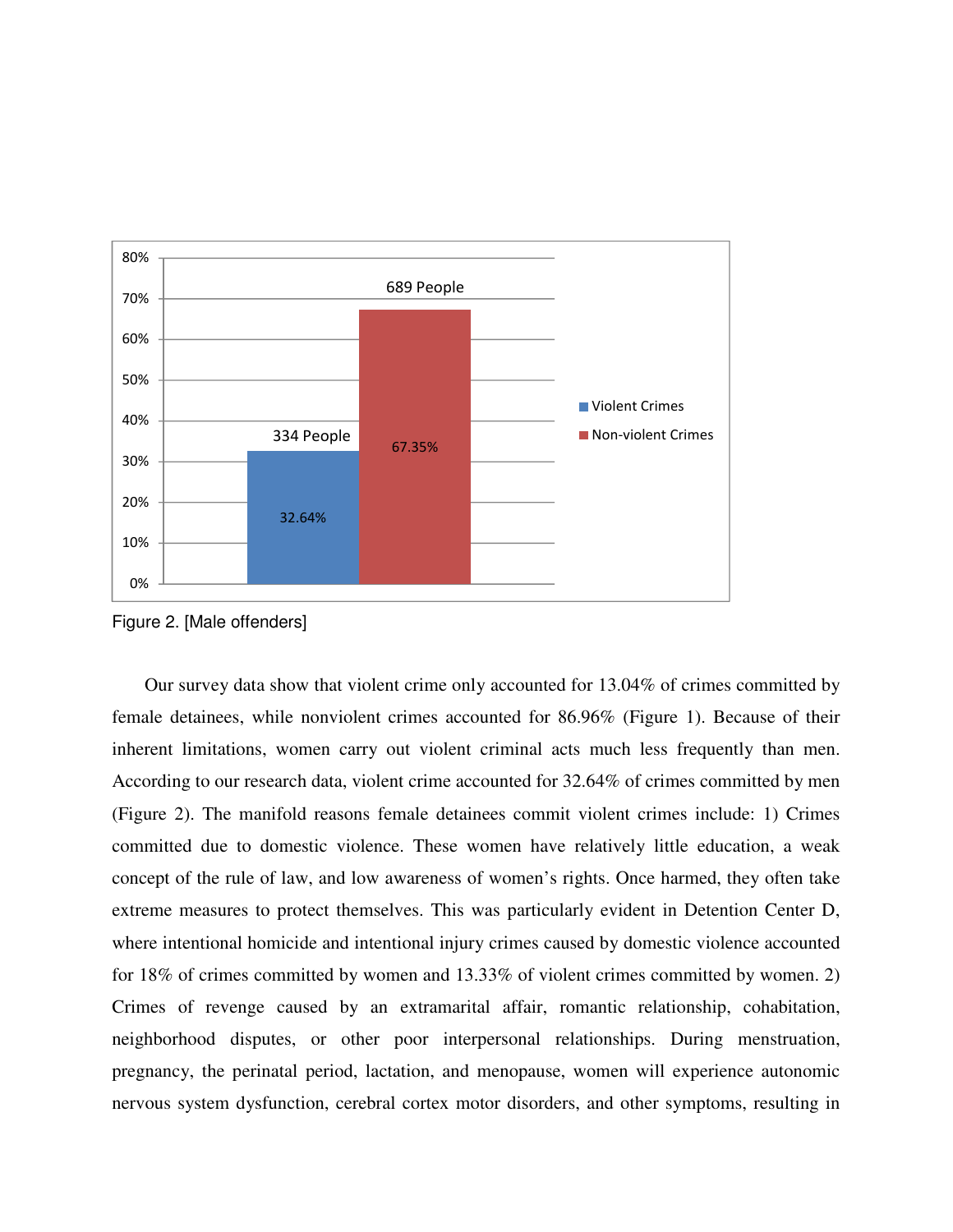irritability and loss of emotional control. If women encounter negative stimuli at this time, they will become easily excited and easily develop a narrow, suspicious, jealous, and paranoid mentality, which induces crime. 3) Amid the culture of violence, crimes committed as a form of thrill-seeking. Women have strong psychological dependencies, poor self-protection skills, and often take hints or cues from people and comply with authority. Women lack their own judgment and the ability to master their own destiny. They easily attach themselves to people who are fond of acting violently and who have faulty moral characters, and under their influence, commit crimes as a form of thrill-seeking.



2. Drug Crime<sup>18</sup>



 $\overline{a}$ 

Our survey data show that ordinary criminal offenses account for a large proportion of crimes committed by women. Among them, drug offenses account for 41.88% of crimes (Figure 3) and 48.17% of non-violent crimes. The situation is particularly serious in Women's Prison B and Detention Center D, where drug offenses account for 50.66% of crimes committed by women. The incidence of drug crimes among women has remained high mainly for the following reasons: 1) The potential for drug crimes to generate extremely large profits has become the major motive for women to commit such crimes. According to a people's police officer working at Detention Center D, "Drug profits are as much as 500%. For most indigent people who do not

 $^{18}$  Here drug crime includes illegal possession of drugs, transportation or trafficking of drugs, sheltering others to take drugs, etc.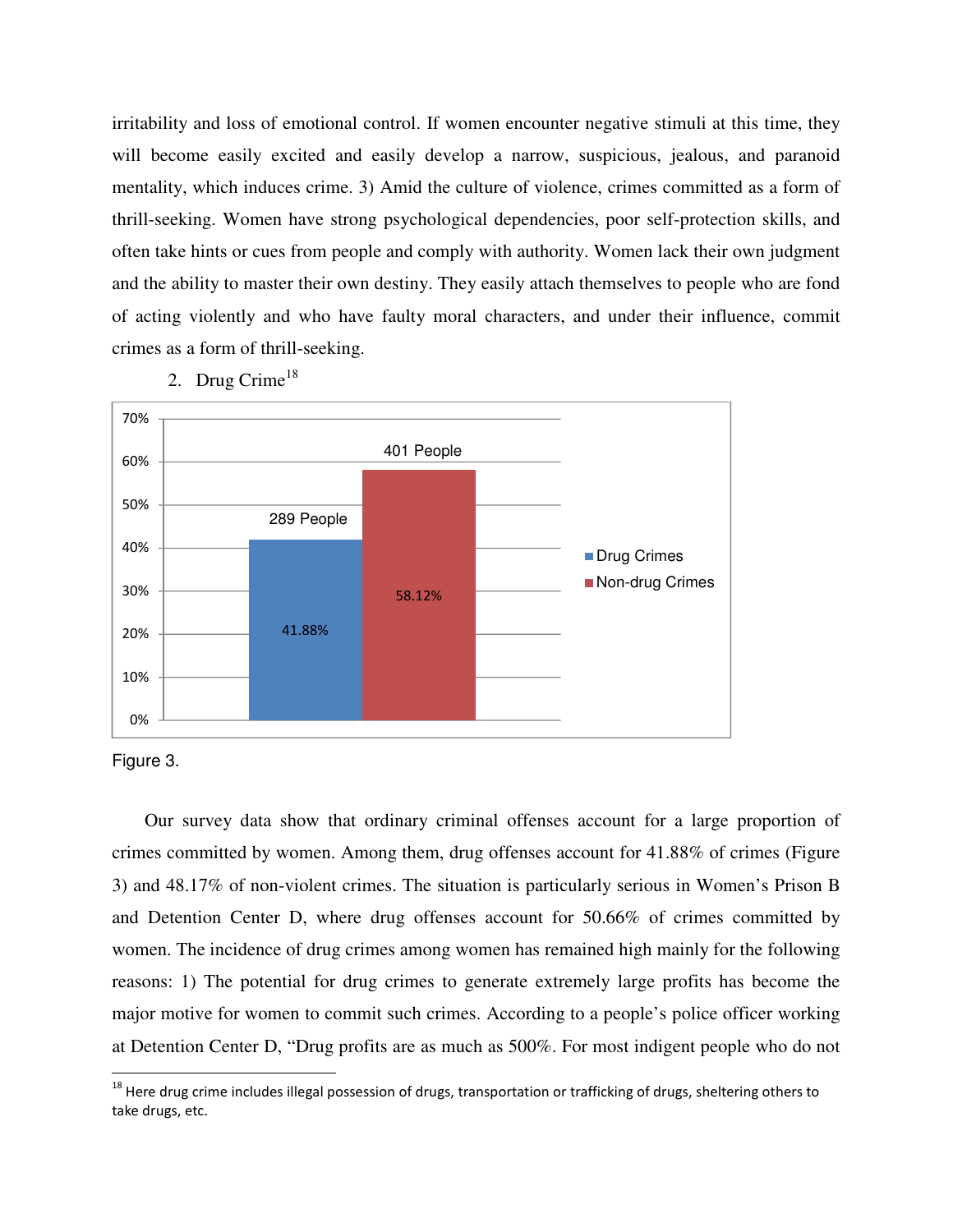have a job or a source of income, this is their shortcut to wealth." 2) Due to women's specific hidden and deceptive physical and psychological characteristics and the special provisions regarding pregnant women included in China's Criminal Law and CPL, a large number of women get involved in drug trafficking activities. 3) The vast majority of women who participate in drug crimes are illiterate or have an education that is below the primary-school level. They often lack awareness about the serious danger of drug crimes and the serious consequences of their behavior and are easily taken advantage of. According to a people's police officer working at Women's Prison B, the education situation is very poor because it is located in a mountainous area in rural western China. Women [involved in drug crime], the vast majority of whom are illiterate, rely on trafficking as a means to earn a living. They do not think this is shameful, nor are they aware of the social harm caused.



3. Property Crime<sup>19</sup>



 $\overline{a}$ 

Our survey data show that property crime accounted for 22.32% of crimes committed by women (Figure 4). Property crimes were particularly prevalent in Detention Center C, accounting for 31.69% of crimes committed by women, second only to drug offenses. The main causes of this type of crime: most women who commit this type of crime are vain, unrealistically competitive with one another, and pursue hedonism. They have a distorted self-centered view of

<sup>&</sup>lt;sup>19</sup> Here property crime includes theft, fraud, snatching, robbery, illegal fundraising, extortion, illegal absorption of public deposits, etc.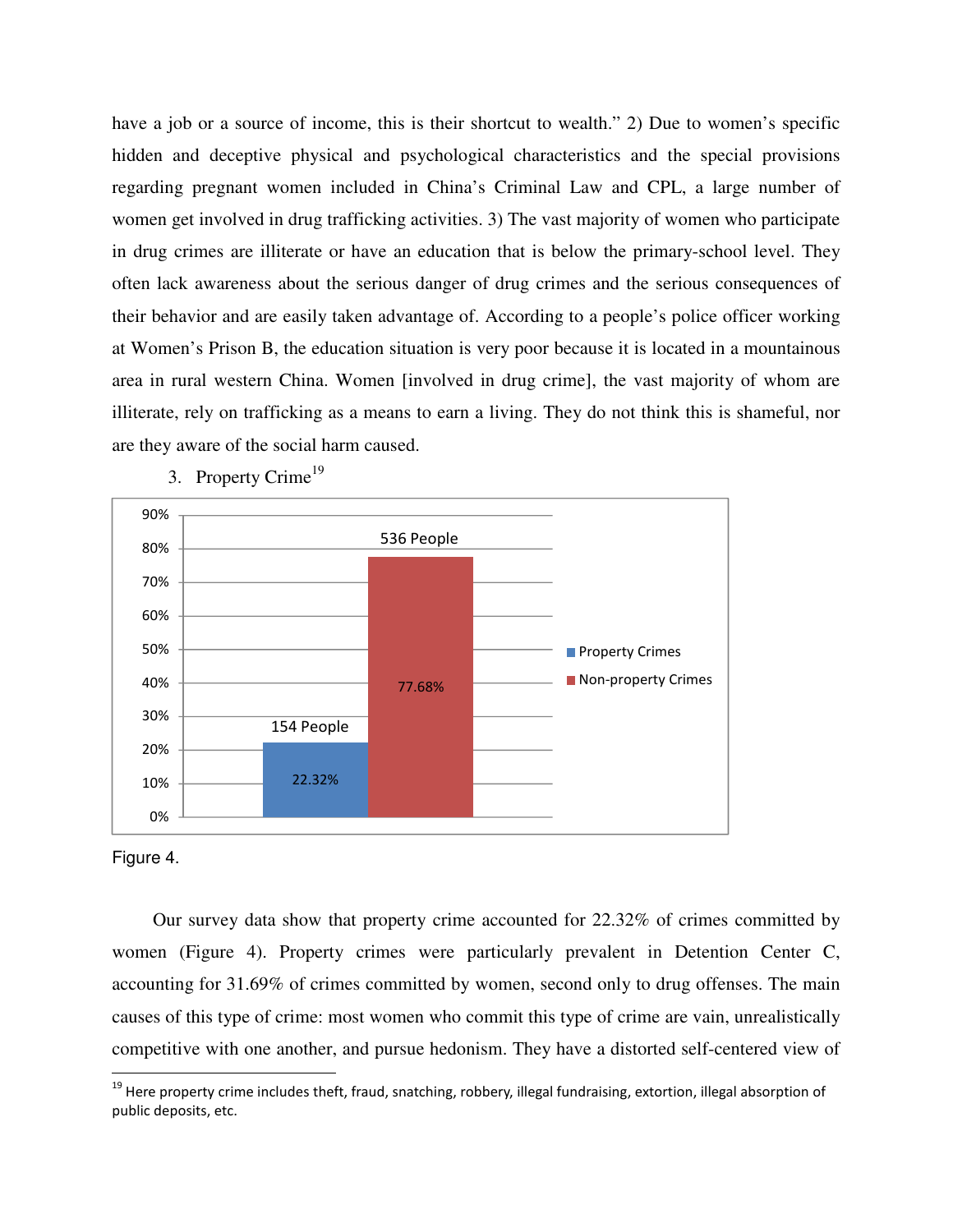the world, view of life, and system of values. They are indifferent to the concept of the rule of law, frequently engage in wishful thinking, and commit illegal crimes out of desperation. When the demand for material things exceeds the scope of their legitimate earnings, or when they do not have an appropriate means to relieve their own materialistic desires, they often use inappropriate means, such as theft, fraud, and extortion, and their behavior presents itself repeatedly. Such cases are particularly evident in economically developed cities in eastern China. Most are migrant workers who have a lot of work pressure, low wages, and an improper desire for materialism that often encourages them to steal, cheat, or threaten to seize the money and goods of others.



4. Women involved in sex crime<sup>20</sup>

Figure 5.

 $\overline{a}$ 

Our research data show that sex crime accounted for 4.06% of crimes committed by women (Figure 5). Women are involved in sex crimes mainly because of: 1) Adverse effects of the mass media. At present, social media contains a lot of pornographic and obscene junk culture. Women are more psychologically dependent and obedient to authority, and thus are easily affected by the hints and cues of various kinds of media. Some women do not have a proper job or skills to earn a living. They are affected by this social phenomenon and, coupled with vanity and a pleasureseeking mentality, easily embark on a life that involves sex crimes. 2) Impact of gender

<sup>&</sup>lt;sup>20</sup> Here sex crime includes introducing prostitution, sheltering others for prostitution, assisting in the organization of prostitution, forced prostitution, etc.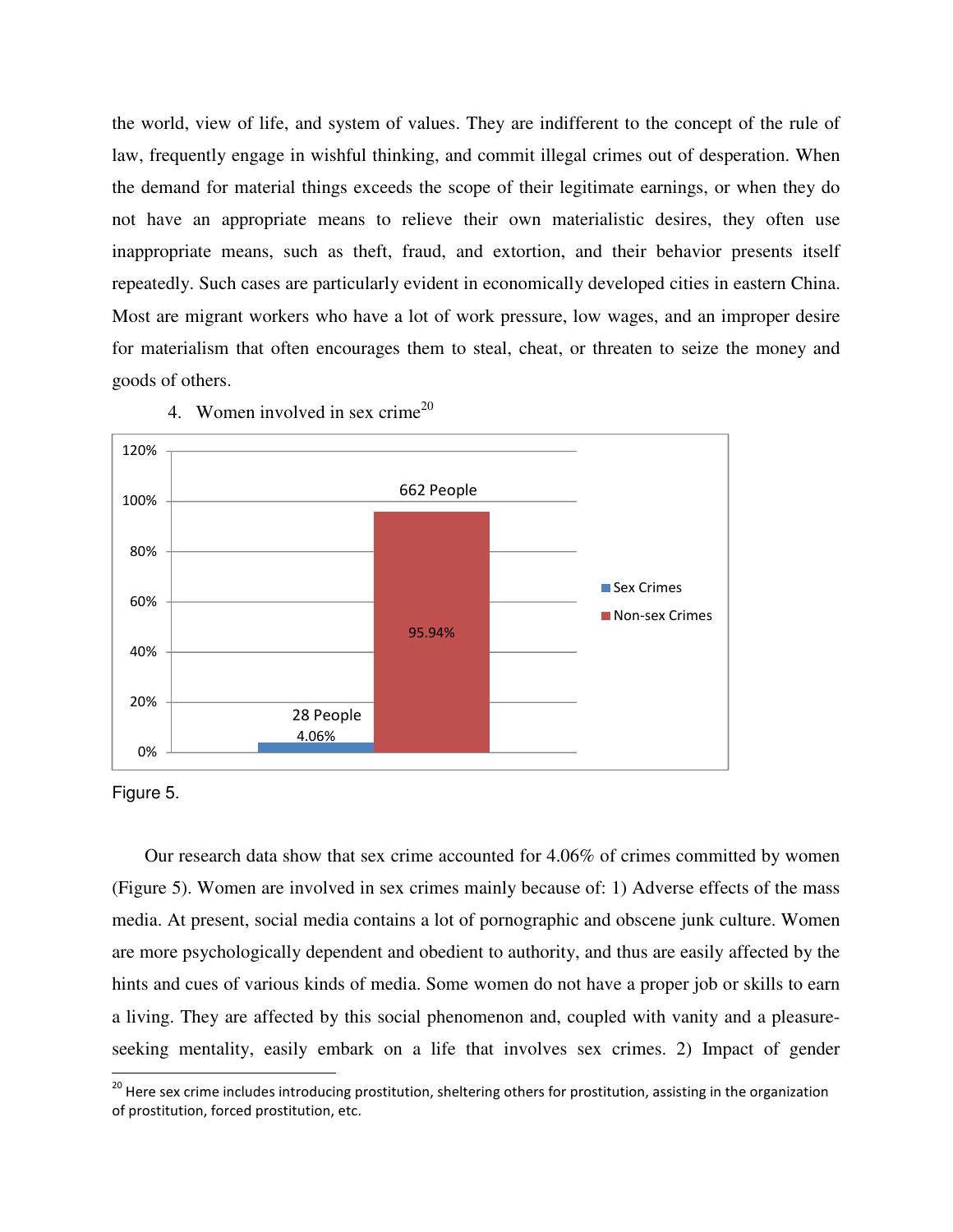discrimination. Due to physical limitations, in today's fiercely competitive society, women are at an obvious disadvantage. They suffer from employment discrimination and have a significantly higher unemployment rate than males. Living in absolute poverty impels them to engage in illegal activities. 3) Strong psychological dependence and poor self-protection skills. Some women do not have a lot of social experience, so their ability to distinguish right and wrong is poor. They easily attach themselves to people of faulty moral character, mistakenly take the wrong path, and are unable to free themselves. After losing their way, they also coerce other women and introduce them into a life of no return.



5. Occupational crime<sup>21</sup>



 $\overline{a}$ 

Our survey data show that occupational crime accounted for 3.33% of crimes committed by women (Figure 6). These crimes mostly involved corruption and embezzlement of public funds, which have a certain connection to the jobs women perform that deal more directly with the handling or management of state-owned property. Since women handle affairs seriously and are meticulous, they hold most of the financial administration jobs in work units. The special nature of such posts provides women with an opportunity to commit crimes by "taking advantage of one's position." Most women who commit occupational crime have higher educational achievement. Basically all of the 23 women who participated in the questionnaire have at least a

<sup>&</sup>lt;sup>21</sup> Here occupational crime includes corruption, bribery, embezzlement, committing fraud for personal gain, dereliction of duty, etc.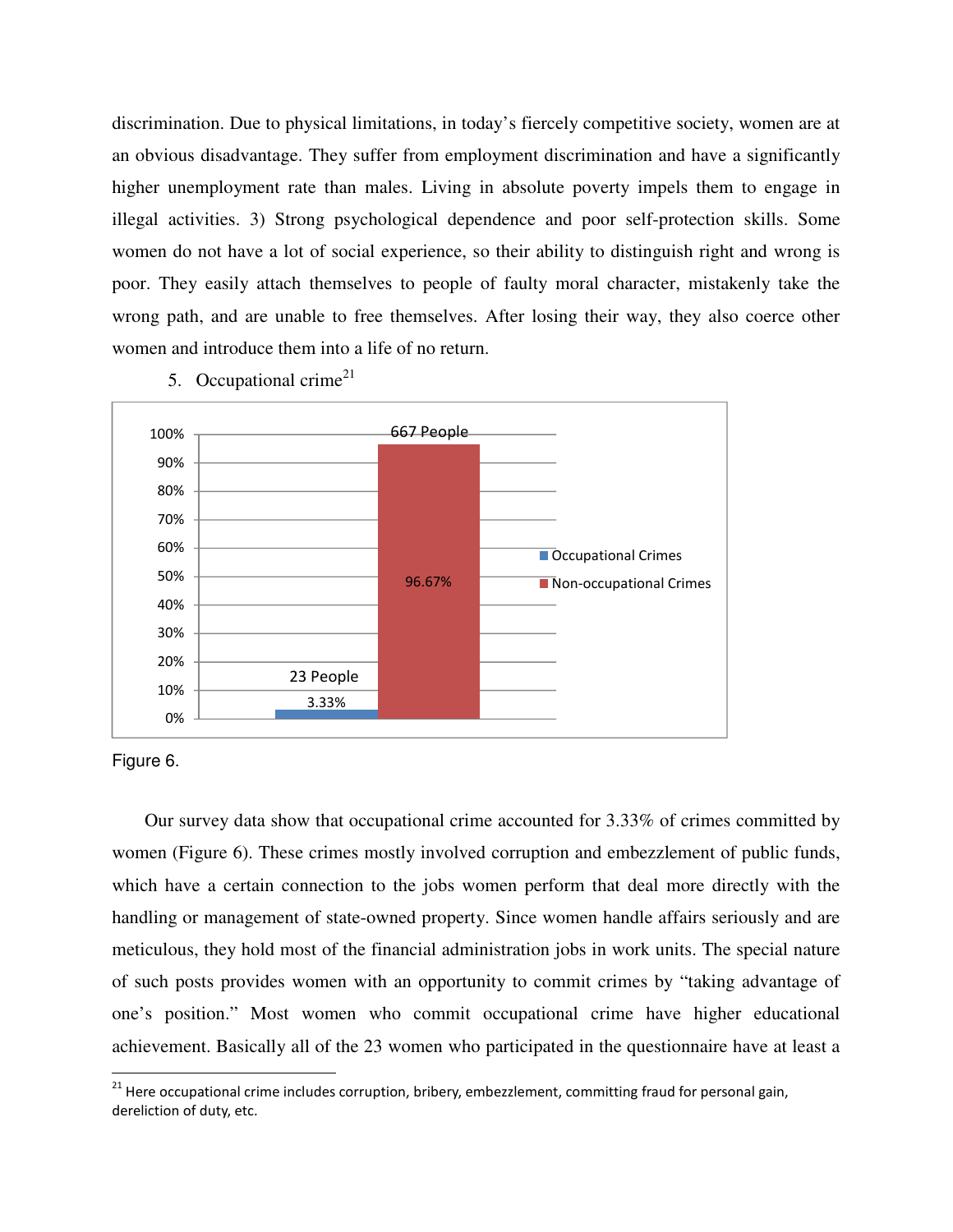college-level degree. The main reasons women commit occupational crimes are: 1) Among women who commit occupational crimes, many are weak-willed and have a strong sense of vanity that cannot withstand all kinds of temptations. When faced with the temptations of others or negative influences from the outside world, they are unable to resist and overcome and, in turn, develop criminal motivations and begin a life of occupational crime. 2) Women are easily affected by emotions. A large proportion of women commit occupational crime on account of the love and affection between family members. 3) Women are generally accountants or cashiers, rather than the people primarily in charge of work units. Out of blind obedience to their superiors, or pressure from their leaders, they passively become a tool for the leader to commit illegal acts.

*Interim summary*: In terms of the criminal breakdown, crimes committed by women are no longer simply murder, injury, and property crimes but have further diversified into an increasing proportion of drug-related crime, sex crime, occupational crime, and serious crime, with increasing trends of crime rings and itinerant crime committed by a single offender.

| Category     | No. of People | Percentage |
|--------------|---------------|------------|
| Married      | 288           | 62.88%     |
| Single       | 164           | 35.81%     |
| <b>Blank</b> |               | 1.31%      |

B. Marital Status

Table 3.

The survey of a total of 458 unconvicted and convicted women incarcerated in Detention Center D and Women's Prison B, respectively, shows that 62.88% of women were married and 35.81% were single (including divorced) (Table 3). Among convicted prisoners in Women's Prison B, 35.86% were divorced. According to a people's police officer working at Women's Prison B, "The problem for women in prison is not whether they want a divorce or not, the problem is whether they will get a divorce or not. The majority of female offenders do not want to divorce, but their husbands have the power to take the initiative to do so. In addition, the stability of a female detainee's marriage strongly correlates to her individual background. Female detainees who are better educated and sentenced to less than 10 years for occupational crimes face less turbulence in their marriages. The most unstable marital relationships are mainly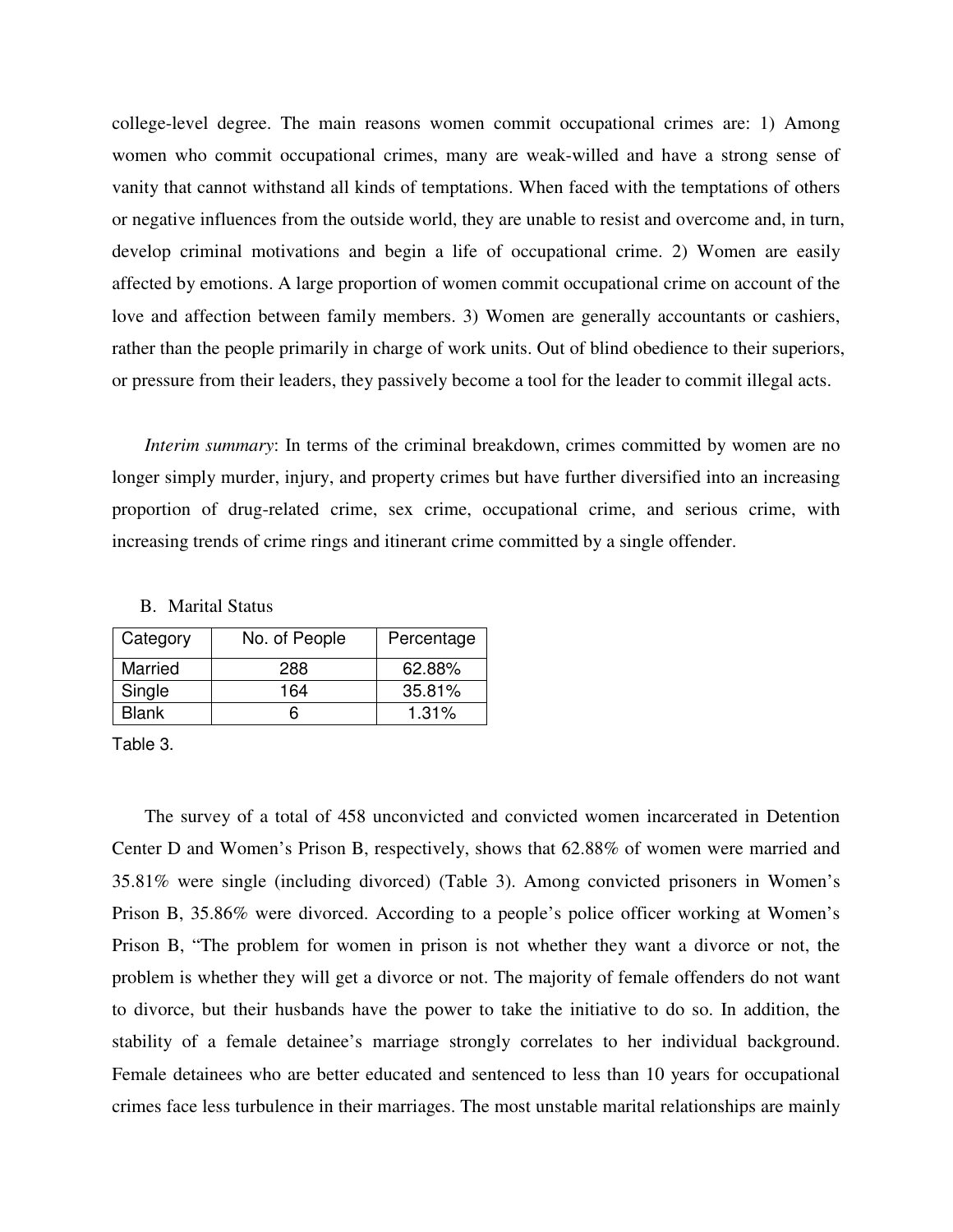those of couples who had children while living together out of wedlock, or those who have no fixed occupation or have a low level of education. From the perspective of age, young inmates are more likely to divorce. They often worry about their other half having an affair on the outside, and thus are more emotionally unstable."

| Category     | No. of people | Percentage |
|--------------|---------------|------------|
| Under 18     |               | 1.30%      |
| $18-30$      | 181           | 26.23%     |
| $30 - 50$    | 439           | 63.62%     |
| 50 and older | 61            | 8.84%      |

C. Age

Table 4.

As can be seen from Table 4, 18–30 year old women accounted for 26.23% of [women surveyed], while 30–50 year olds accounted for 63.62%. Young and middle-aged women (those ages 18–50 in this paper) make up the majority of female offenders. This group of female offenders has a strong capacity to carry out crime, considerable space to do so, and is a serious threat to society.

The reasons women commit crimes vary along with women's stage of life. Female juvenile delinquents account for only 1.30% of female offenders, but they cannot be ignored. The main reasons for female juvenile delinquency are: 1) Female offenders, due to physical and psychological immaturity, are susceptible to the impact of the external environment and adverse effects of the atmosphere. Many are lured in and used as accomplices. 2) Female minors are affected by unhealthy family relationships. These female juvenile offenders may have parents who divorced when they were children, no discipline at home, and lack family love and care; or, in families with better economic conditions, where there is only one child, they may become spoiled, disobedient, and unruly; or, where the parents work outside the home and children are raised by grandparents, their caregivers may lack the strength to discipline them. People ages 18– 30 accounted for 26.23% of female offenders. People in this age group, often referred to as "children of the 80s and 90s," grew up in a period of great change and social development in China. Their reasons to commit crime are also rooted in that era: 1) Apathy towards morals and responsibility and extreme individualism that leads to crime. During this study, researchers asked [detainees] how they felt about the damage caused to their family and others; most said they did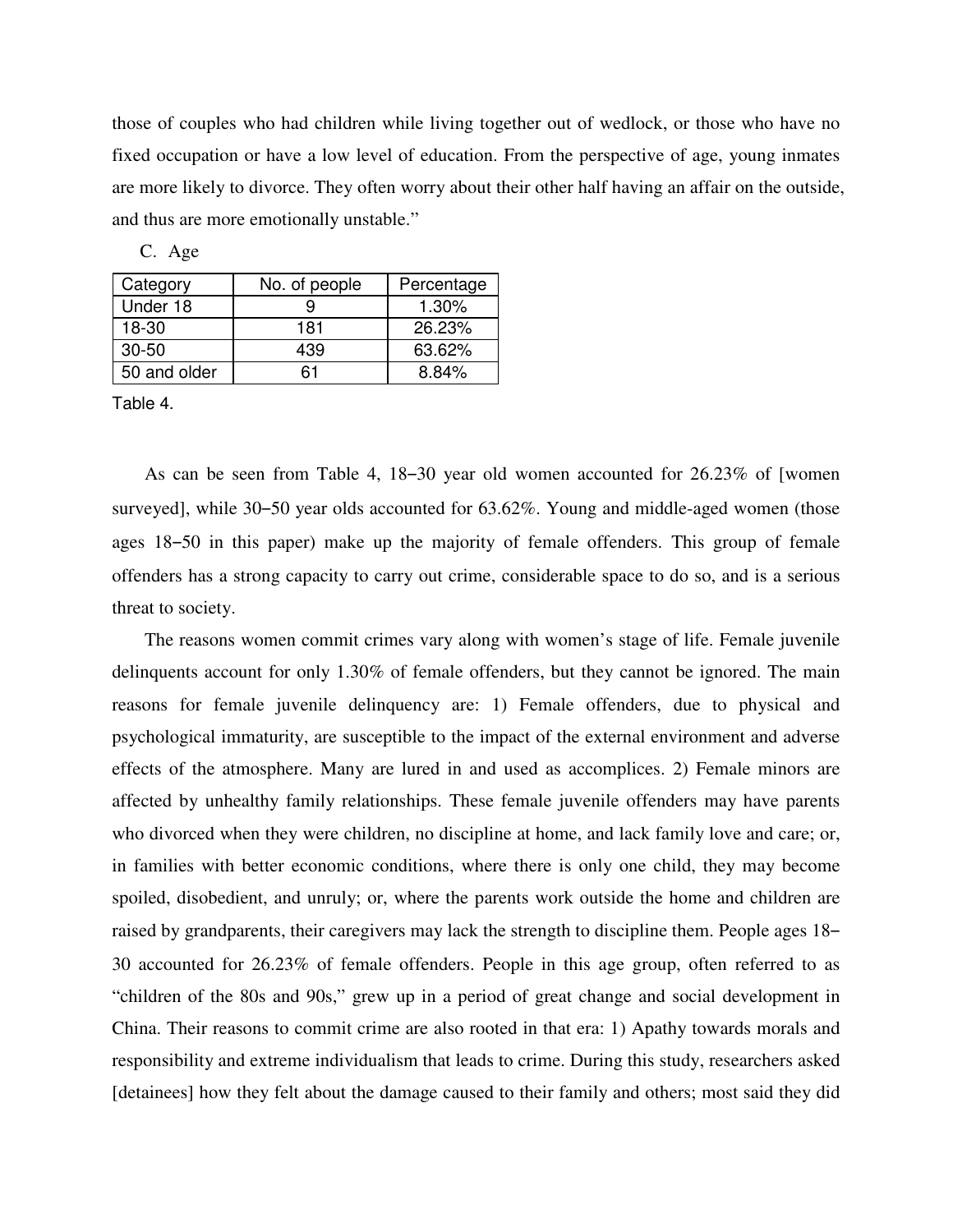not give it much thought; 2) Vain pleasure-seeking that leads to crime. 3) Weak-willed, unable to resist the temptation to sin, they get addicted to drugs as a result of bad friends; then the majority steal, rob, commit fraud, and traffic drugs to raise money. People ages 30–50 accounted for 63.62% of female offenders. These women, whether considering the causes or motives of their crimes or criminal behavior, are diverse and complex, and are not easy to classify. Some of the major factors in this group include spousal domestic violence that leads to murder and revenge and greed for money that leads to embezzlement of public funds, fraud, human trafficking, and so on.

D. First-time and non-first-time offenders

| Category                | No. of | Percentage |
|-------------------------|--------|------------|
| First-time offender     | 412    | 89.96%     |
| Non-first-time offender | -33    | 7.21%      |
| No response             | 13     | 2.84%      |

Table 5.

The survey of a total of 458 women incarcerated in Detention Center D and Women's Prison B shows that first-time offenders accounted for 89.96% of detainees, while non-first-time offenders accounted for only 7.21% of detainees (Table 5). Female detainees are mostly firsttime offenders, casual offenders, and single offenders. Relatively few female offenders are recidivists and people with criminal records. Most of their offences manifest as involuntary crimes due to a lack of legal knowledge and spur-of-the-moment casual crimes. There were relatively few premeditated crimes, and relatively few women who acted as accomplices, with most accomplices being married couples. The dual superposition of a lack of legal knowledge and the stress of survival causes women to unconsciously enter a life of crime, while the double impact of a mentality of leaving things to chance and coveting wealth contributes to occasional crime.

E. Parental Status

| Category     | No. of people | Percentage |
|--------------|---------------|------------|
| Has children | 290           | 63.32%     |
| No children  | 157           | 34.28%     |
| <b>Blank</b> | 11            | $2.40\%$   |

Table 6.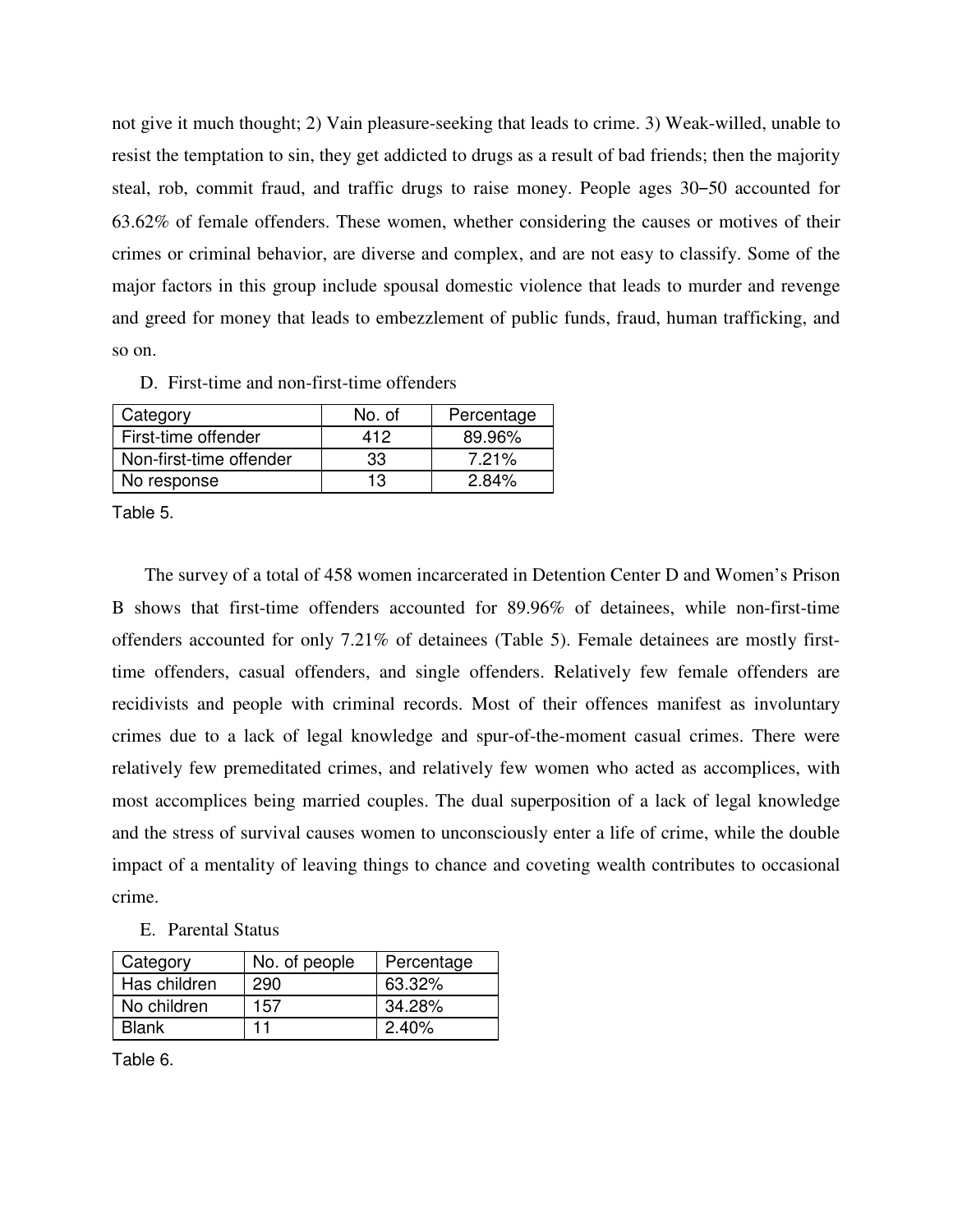The survey of a total of 458 unconvicted and convicted women incarcerated in Detention Center D and Women's Prison B shows that women with children accounted for 63.32% of detainees, while women without children only accounted for 34.28% (Table 6). Women hold a special place in the family. Any household that lacks a [mother figure] loses warmth and happiness, which causes irreparable damage, particularly to the development of minor children. Cases where women go to prison because domestic violence results in murder and intentional injury [are especially difficult]. On the one hand, most families become trapped in a difficult situation. Children become orphans, losing their parent's love and care and prematurely ending their happy childhood. Some children who are unable to go to school wander the streets and become beggars. Some are even attracted by criminal gangs and are lured into a life of crime. On the other hand, these female offenders who lose the happiness of a married family, are mostly abandoned by their loved ones, and have no one to visit them for many years. When coupled with longer sentences, by the time they are released from prison, they have lost their youth, their children no longer recognize them, they feel that their future is bleak, and as a result lose the confidence to reform.

#### II. Current status of management of female detainees in China

# A. National distribution of women's prisons

In principle, China has separate women's prisons for convicted female offenders to carry out custodial sentences. In exceptional cases, separate women's cell blocks are set up in men's prisons. China currently has a total of 36 women's prisons. Excluding Yunnan with three women's prisons and Jiangsu, Sichuan, Henan, Guizhou, and Inner Mongolia each with two women's prisons, other provinces, autonomous regions, and directly administered municipalities each have only one women's prison.<sup>22</sup> Most of these women's prisons are located near capital cities, are easily accessible, and have complete supervision and management facilities. In accordance with Rule 4 of the Bangkok Rules, "women prisoners shall be allocated, to the extent possible, to prisons close to their home or place of social rehabilitation, taking account of their caretaking responsibilities, as well as the individual woman's preference and the availability of appropriate programmes and services." Since China carries out separate, centralized custody of female detainees, it is possible for prisons to be located close to places of social rehabilitation,

<sup>&</sup>lt;sup>22</sup> Yang, Chinese Female Offenders.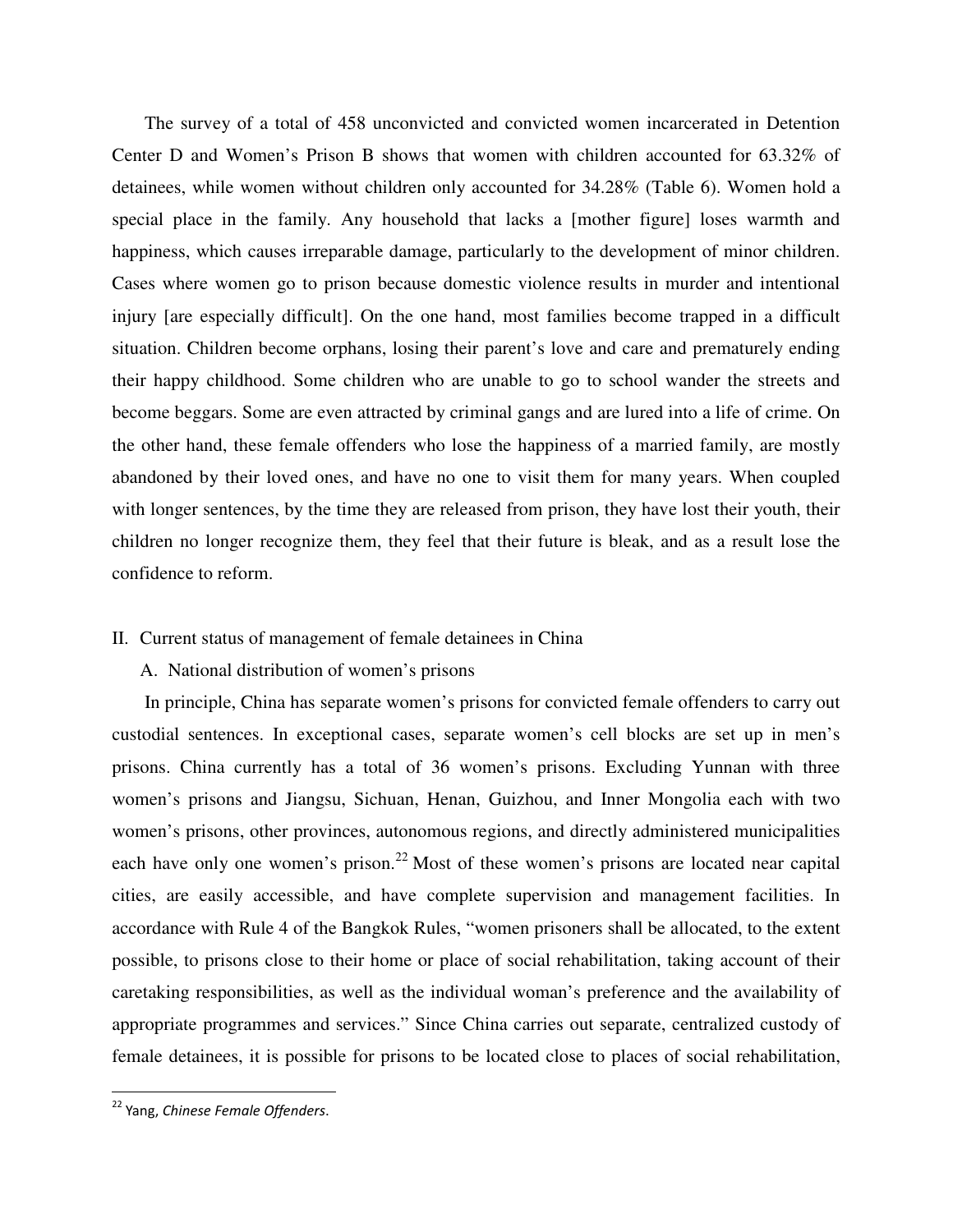but for most female detainees, having a place of detention near their home, so they can fulfill parenting responsibilities, is largely impossible.

B. Mechanism of concentrated custody in detention centers

In May 2009, the MPS issued the Notice on the Implementation of Centralized Custody and Management of Women Detained in Detention Centers. This regulatory document improved the system of separate custody and supervision for female detainees and took the initial step to ensure the rights of female detainees. According to the aforementioned notification, China carries out centralized custody of unconvicted women in detention centers at the municipal level or above. Detention centers have jurisdiction over centralized custody in the place of criminal conduct or outcome of the crime. This has, however, given rise to many problems in eastern coastal cities with significant inward migration: 1) local detention center overcrowding, management difficulties; 2) since the detention site is far from the unconvicted woman's place of residence, it is not easy for unconvicted women to contact family and children; 3) release on guarantee pending trial of non-local unconvicted women turns into a "chronic illness" that is difficult to resolve; in Beijing and Shanghai, as many as 70-80% of crimes are committed by [migrants]; in Shenzhen the percentage is as high as 90%.

C. Proportion and existence of women supervisory officers

According to regulations, the minimum allocation ratio of prison police to prison inmates should be 18%, but according to research in Women's Prisons A and B, there is a shortage of first-line custodial people's police who are women, and they tend to be older. (The average age of custodial people's police women at Women's Prison B is 47.5 years old.) According to a female police officer working at Women's Prison B, "During menstruation and menopause, women have mood swings, many physical discomforts, and in addition still need to take care of their family. Keeping to the standard 18% is certainly not enough, the allocation of custodial people's police should be higher than the general average; furthermore, because supervisory female staff have a high-risk job and cannot leave work early, they must work continuously, and there is a lot of pressure. Once when I worked for more than 40 consecutive hours, my cellphone was left outside of the prison, and I could not contact family."

#### **Part 5. Analysis of China's current guarantees of female detainees' rights**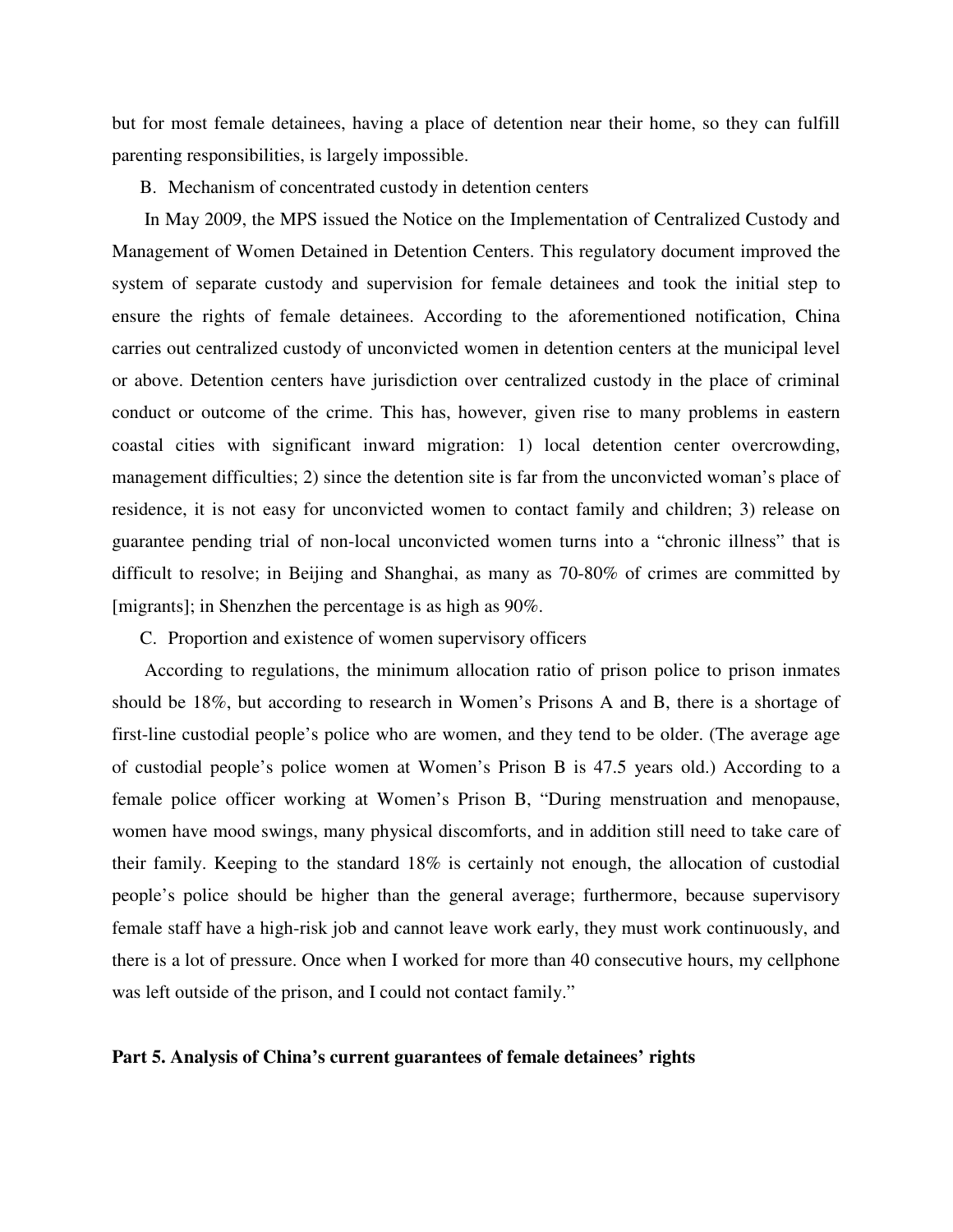Women's physical and psychological characteristics, along with their special roles in society and family, determine that the treatment measures for all detained and imprisoned unconvicted and convicted women should be different from those applicable to male detainees. Only in this way can real gender equality be realized at highly confined detention facilities. It is for this reason that the United Nations General Assembly, in accordance with the Standard Minimum Rules for the Treatment of Prisoners, formulated the Bangkok Rules, to be the guiding document that leads the worldwide promotion of the protection of female detainee's rights. While concerned with the protection of the fundamental rights of women in custody, the Bangkok Rules also focus on the protection of the special physical and psychological rights and requirements that arise because of gender differences, which is an important reference for enhancing China's level of protection of female detainees.

# I. Right to physical health and hygiene among female detainees

# A. Whether to imprison breastfeeding and pregnant women

The unique role women assume during reproduction determines that pregnant or lactating women not only maintain their own health but also bear the important responsibility of birthing and rearing their children. Measures taken to limit the rights of pregnant or lactating women are likely to affect the growth and development of the fetus and infant. However, detention centers and prisons, because of their high degree of containment, often do not have suitable living conditions for pregnant and lactating women and their babies. In this case, in order to avoid transferring the punishment of detention and imprisonment from the pregnant and lactating women to their fetuses and infants, in accordance with humanitarian principles, it is necessary to give special consideration to the detention and imprisonment of pregnant and lactating women, so as to achieve balance between detention and imprisonment and protecting the rights and interests of pregnant and lactating women and their fetuses and infants.

The bodies of pregnant or lactating women tend to be frailer, but their physical health significantly impacts the growth and development of the fetus and infant. In order to keep detention and imprisonment from inflicting irreparable physical and mental damage to them, the Bangkok Rules state: "Prior to or on admission, women with caretaking responsibilities for children shall be permitted to make arrangements for those children, including the possibility of a reasonable suspension of detention, taking into account the best interests of the children." This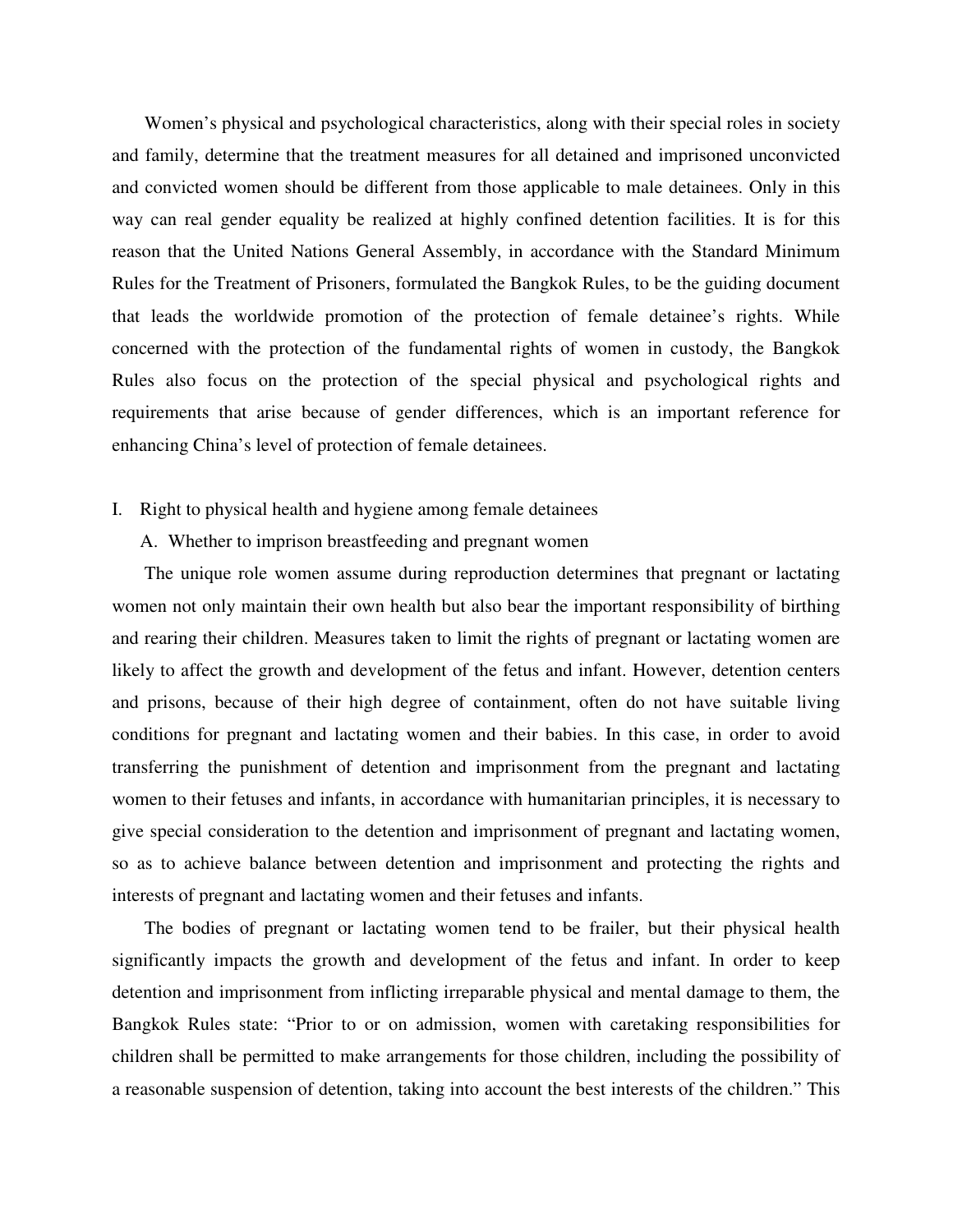provision focuses attention on concerns for children's rights and interests, because the mother, especially a mother in the nursing stage, plays an important irreplaceable role in the healthy development of the child. Therefore, women not requiring immediate detention and imprisonment shall be allowed to make proper arrangements for their children's lives.

China's existing relevant laws and regulations also provide special care to pregnant or breastfeeding women while carrying out compulsory measures or imprisonment and reform. Their contents can be divided into two areas: first, regarding compulsory measures for unconvicted women, pregnant women or women breastfeeding their own babies generally may not be taken into custody and shall be released on guarantee pending trial, placed under residential surveillance, or subjected to other non-custodial compulsory measures. For example, Article 65 of the CPL provides that "a woman who is pregnant or is currently breastfeeding her own baby, whose release on guarantee pending trial does not endanger society, may be released on guarantee pending trial"; Article 72 stipulates that "in line with the conditions of arrest, pregnant or breastfeeding women may be subjected to residential surveillance in lieu of arrest"; Article 133 of the SPC Judicial Interpretation Regarding the Application of the CPL also provides: "the people's court may alter the compulsory measures for arrested defendants who are pregnant or currently breastfeeding their own children." Article 10 of the Detention Center Ordinance provides that detention centers may not take pregnant or breastfeeding women into custody. This provision means that during the criminal justice process these women cannot be subjected to the custodial measures of detention or arrest, because detention centers, which are the only institutions where such detention can lawfully be carried out, cannot admit them.

Second, convicted female prisoners who have been sentenced to fixed-term or life imprisonment may temporarily serve their sentence outside of prison if they are pregnant or currently breastfeeding their babies. Article 254 of the CPL provides that a woman who is pregnant or currently breastfeeding her own child, if sentenced to fixed-term imprisonment or detention, may temporarily serve her sentence outside of prison. Article 296 of the Procedural Regulations for the Handling of Criminal Cases by Public Security Organs states that "a criminal offender duly sentenced into the custody of a detention center who is pregnant or currently breastfeeding her own child may temporarily serve her sentence outside prison."

On the whole, China does not, in principle, carry out compulsory detention measures on women who are pregnant and breastfeeding and, in general, does not take them in to prison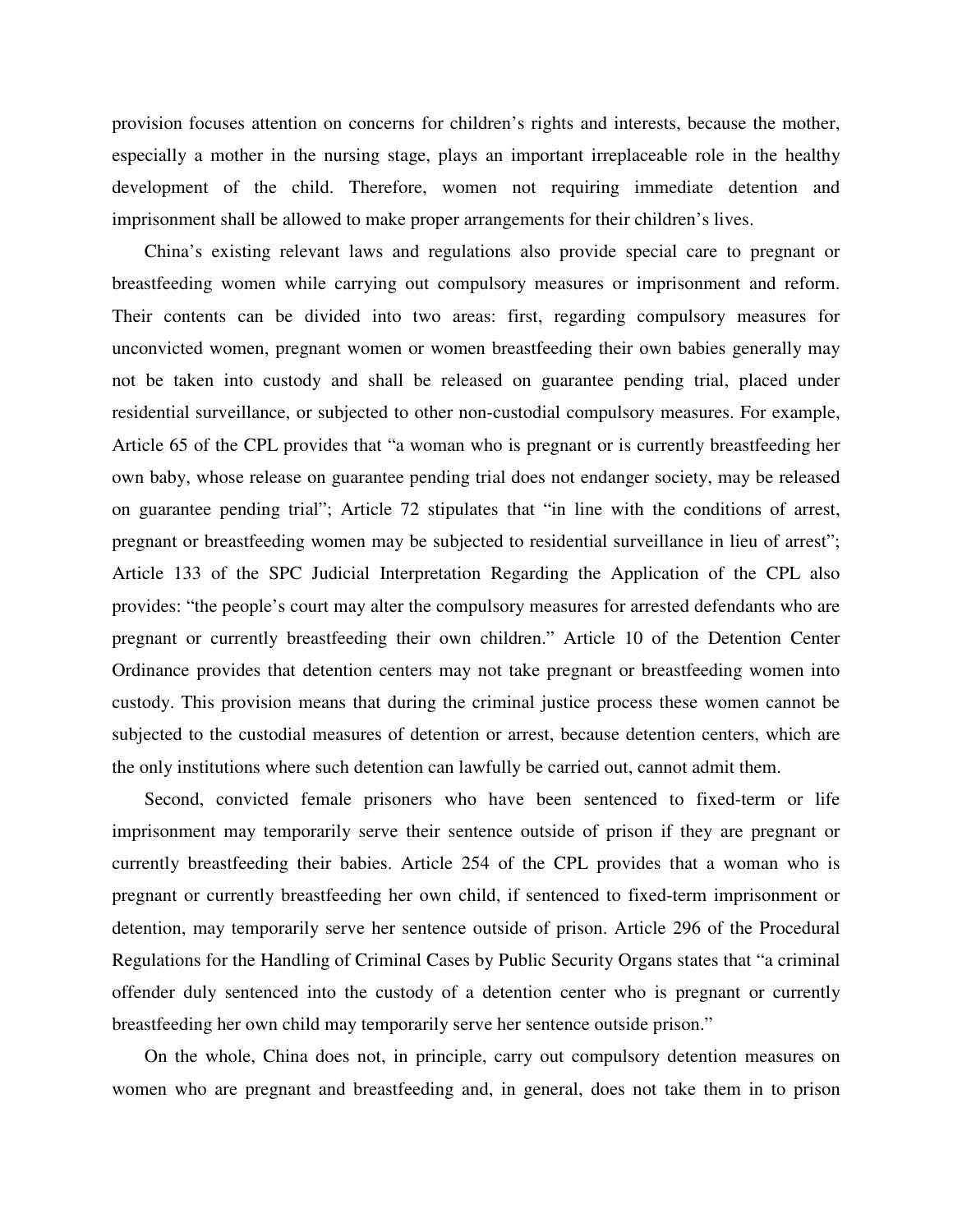custody to serve their sentence, but will instead wait for the nursing period to end and then carry out applicable compulsory measures and penalties that deprive the individual of their personal liberty. Compared to the provisions set out in the Bangkok Rules, non-custodial measures in China for pregnant and breastfeeding women have an even broader scope of application. A very important reason for the occurrence of this situation, according to the provisions of Article 19 of China's Prison Law, is that inmates are prohibited from bringing children with them to serve prison sentences. This differs from the provisions of other countries that allow female prisoners to raise children in prison, so in order to protect the rights and interests of pregnant women and women breastfeeding her own baby, as well as the rights of the fetus and infant, China exempts them all from imprisonment.

During this study, researchers found that, on the issue of detention and imprisonment of pregnant women and women breastfeeding their own babies, detention centers and women's prisons throughout China strictly enforce the law and do not imprison such female detainees.<sup>23</sup> According to a custodial people's police officer working at Detention Center D, "For female detainees transferred by the investigative organ, not only is the investigative organ required to perform pregnancy tests as part of physical examinations conducted prior to their transfer, after being taken into custody, the detention center also has to make arrangements for pregnancy tests for female detainees. When a woman is found to be pregnant, an immediate recommendation is made to the investigative body to change compulsory measures." According to a correctional people's police officer working at Women's Prison B, "For convicted women who are pregnant or breastfeeding their own children, the court will generally simultaneously announce the verdict and that the sentence will be temporarily served outside of prison. When female offenders are admitted to prison, prisons must perform another pregnancy test. If a woman is found to be pregnant, the decision to temporarily execute their sentence outside of prison will be made promptly." Therefore, it can be seen that China fully respects and protects the rights and interests of women who are pregnant or breastfeeding their own children, which embodies the humanitarian spirit while implementing criminal procedure and executing punishment. It is worth noting that in judicial practice there are women offenders who abuse the law to escape

<sup>&</sup>lt;sup>23</sup> The only exception is female offenders sentenced to death with reprieve. Where a female offender is pregnant at the time of sentencing, or it is discovered that she is pregnant after the sentence of death with reprieve takes effect and she is admitted to a prison, women's prisons must continue to carry out confinement in accordance with the CPL, see Ibid. 96, and CPL, Article 254.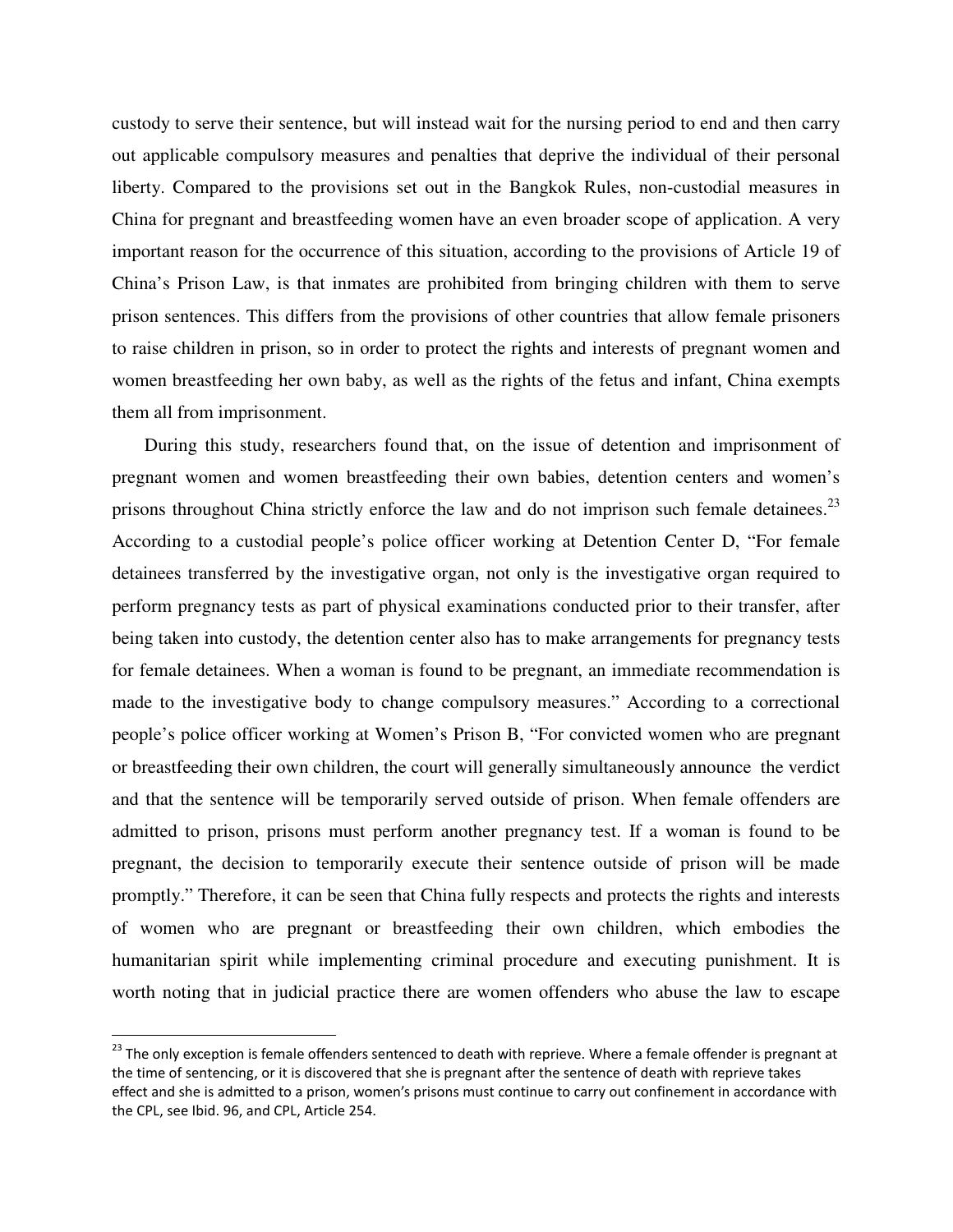custody, especially female drug offenders. According to a custodial people's police officer working at Detention Center D, "After admitting one unconvicted woman on suspicion of drugrelated crimes, [we] discovered that she was pregnant, and according to requirements, she was released on guarantee pending trial. But after her release, she quickly gave birth and then went to live with her fourth boyfriend. Twenty-eight days after she was taken in to custody upon the expiration of her period of guarantee pending trial, [we] found that she was pregnant again and had no choice but to release her on guarantee pending trial. She now has four minor children with no one to raise them. The court temporarily placed them in an orphanage through interdepartmental coordination."

Surveys and interviews researchers conducted with a total of eight custodial people's police women from Detention Centers C and E also found that women who are pregnant or breastfeeding, in judicial practice, are exempt from being held in detention. This is entirely in line with the conclusions our research group obtained through observation, which further illustrates that, in China, pregnant women and women breastfeeding their own babies are exempt from custody.

B. Access to personal hygiene products, hot water, and nutritional supplements among female detainees

Women's specific physical characteristics determine that women have special requirements for personal hygiene products and hot water during their menstrual cycle and other specific times. Due to their high degree of containment, detention centers and prisons cannot provide the same level of convenience as normal social environments. Therefore, for women who are detained or imprisoned, the adequate supply of personal hygiene products and hot water depends entirely on the level of protection of the detention center or prison. In order to guarantee the need for personal hygiene products and hot water among female detainees is met, Rule 5 of the Bangkok Rules states: "The accommodation of women prisoners shall have facilities and materials required to meet women's specific hygiene needs, including sanitary towels provided free of charge and a regular supply of water to be made available for the personal care of children and women, in particular women involved in cooking and those who are pregnant, breastfeeding or menstruating."

China's current laws and regulations are not well defined regarding female detainees' access to personal hygiene products and the supply of hot water, but according to our research group's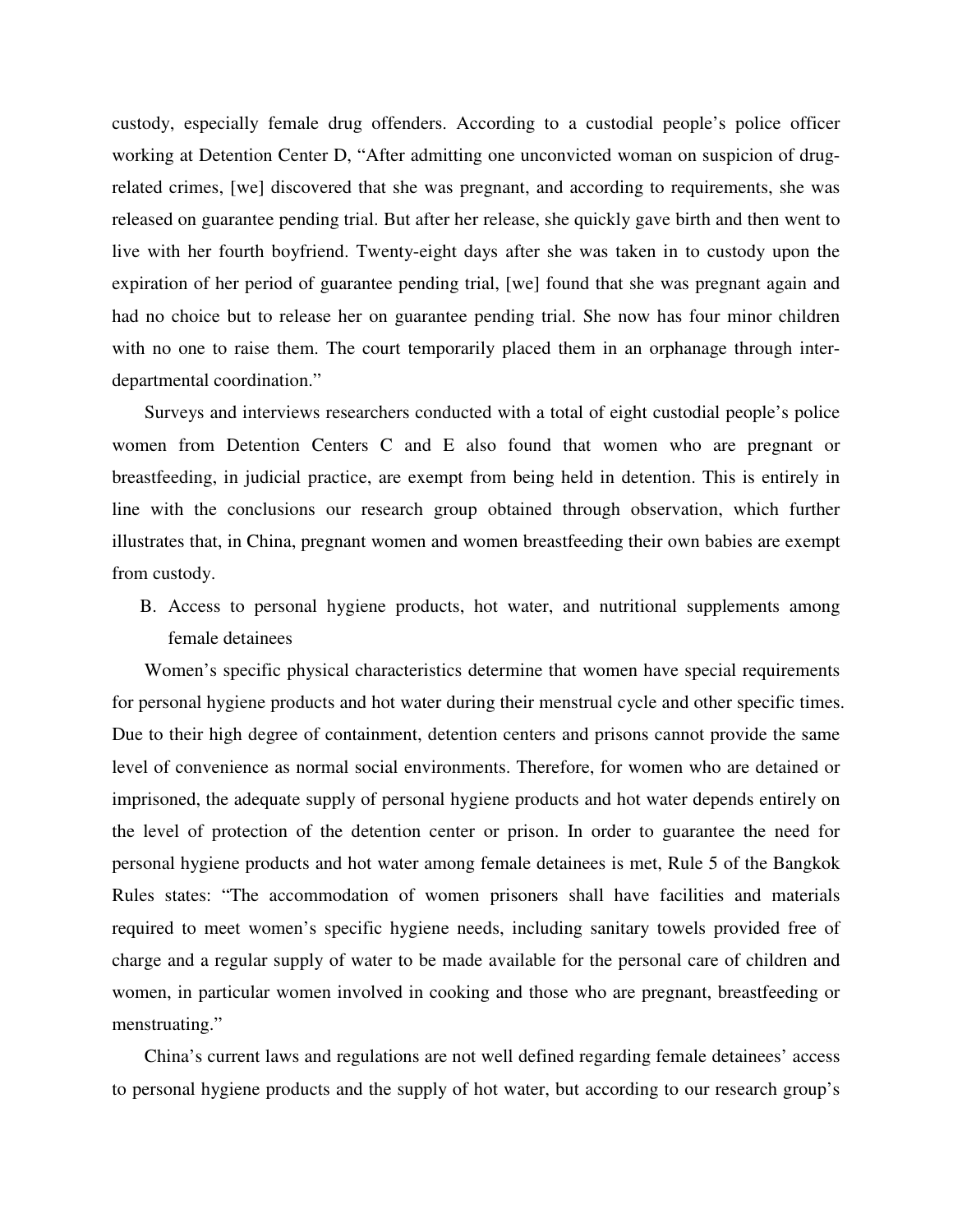on-site observations, the specific gender-based needs of female detainees have been wellprotected. First, with regard to access to personal hygiene products, the most common method for female detainees in China to obtain sanitary towels is by purchasing them themselves in supermarkets operating within detention centers and prisons. Take for example Women's Prison B, where based on different levels of supervision, female detainees have the opportunity to shop at least once a month and spend up to 200 yuan each time.<sup>24</sup> The types of sanitary towels offered in the supermarket are relatively fixed, and the selected brands are moderately priced. The convicted women our research group interviewed said that women can use the shopping opportunity to obtain all of the personal sanitary napkins she needs, and that family members are the main source of funds. For individuals with financial difficulties who are unable to purchase sanitary towels, detention centers and prisons will generally provide them free of charge. These free sanitary towels come from donations made by prison and detention center people's police as well as from women's federations, charitable organizations, and other community organizations. Take for example Detention Center D, where in conjunction with local women's federations, aid is provided to female detainees with family difficulties. The municipal women's association provides in kind donations of sanitary towels and other personal necessities to those identified by the detention center as individuals who need assistance.

The survey results researchers obtained regarding female detainees' access to sanitary towels in Women's Prison B and Detention Centers C and D are consistent with the above conclusions (Table 7).

| Category                     | No. of people | Percentage |
|------------------------------|---------------|------------|
| Yes, but must be purchased   | 577           | 96.17%     |
| Yes, provided free of charge | 18            | $3.00\%$   |
| N٥                           | b             | 0.83%      |

Table 7. [Survey question regarding access to sanitary towels]

 $\overline{a}$ 

Although there exists a certain discrepancy with the stipulation in the Bangkok Rules that sanitary towels be provided free of charge, China's current means for female detainees to obtain

<sup>&</sup>lt;sup>24</sup> Prison B categorizes inmates into strict, general, and lenient control based on sentence lengths, daily performance, etc. Lenient control is subdivided into levels one and two. Different supervision levels afford differential treatment in visitation, shopping, and other privileges.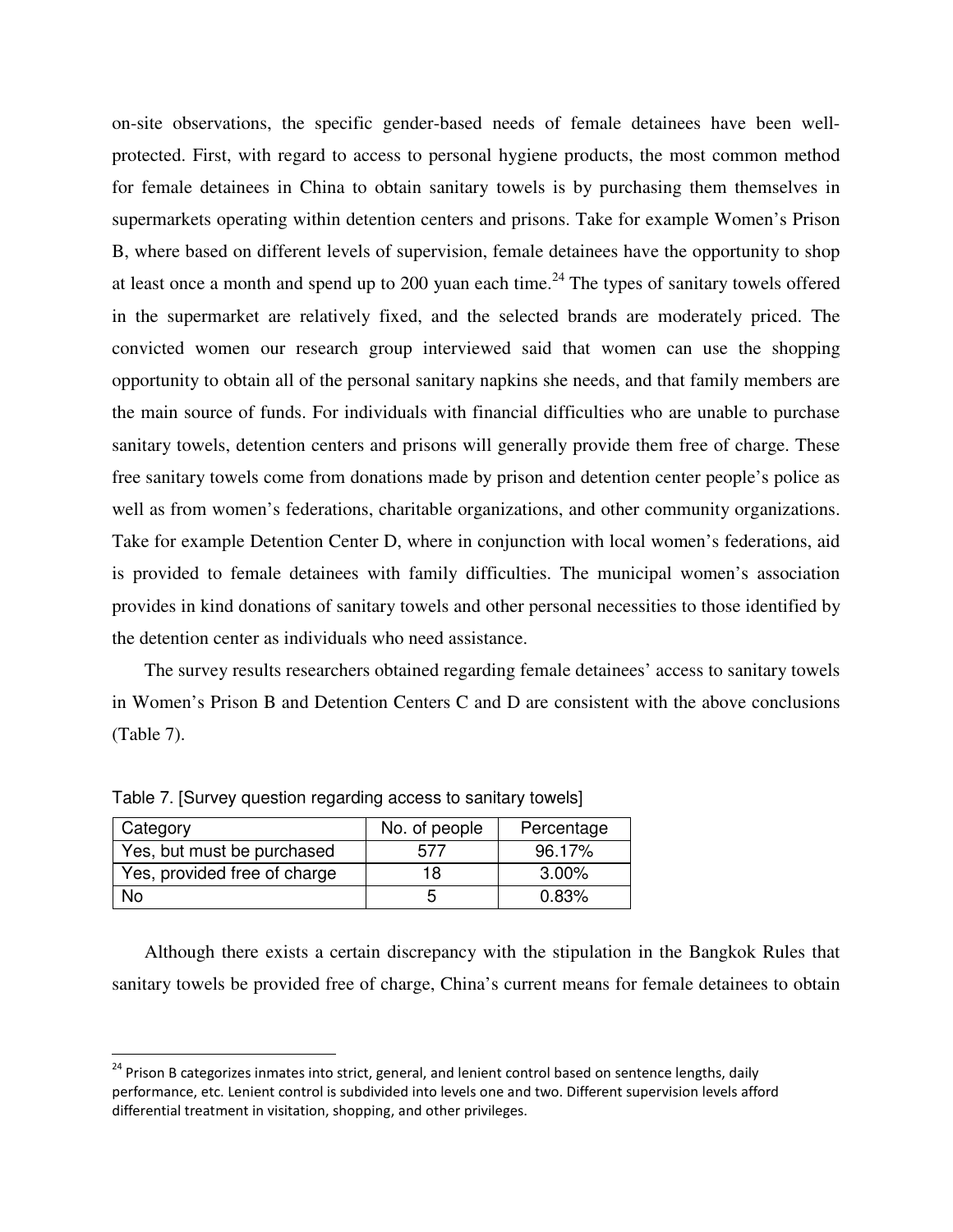sanitary towels are adequately guaranteed, and female detainees with personal economic difficulties are given the necessary assistance through social contributions and other forms of aid.

Secondly, researchers found by viewing relevant hardware installed in detention centers and prisons, by interviewing female detainees, and by having discussions with custodial people's police that standards regarding the supply of hot water for Chinese female detainees is currently limited to meeting the demand for drinking water. Showers need to be regularly scheduled by detention centers and prisons, and hot water for daily washing and laundry has yet to be sufficiently guaranteed.

Take for example Women's Prison B, where according to prison regulations, each prisoner can take one thermos of hot water per day, mainly to drink in their cell. During the daytime working hours, an unlimited amount of drinking water can be directly obtained in the production workshop. Showers are taken once every three to four days. While being interviewed, women prisoners reported that the bottle of water the prison provides is able to satisfy their demand for drinking water, but that it is clearly not enough when they have to bathe and do laundry in the winter. The interviews in Detention Center D revealed a similar situation. Each prison cell has two faucets, one for hot water and one for cold water, and showers are taken once a week. According to this detention center's custodial people's police, due to a lack of boiler room equipment, offering hot water throughout the entire day is not possible. They can only offer centralized hot water three times a day during the morning, afternoon, and evening, and the hot water that is provided can only be used for drinking. Because thermoses are considered dangerous, in order to prevent accidents, the detention center prohibits storing thermoses in prison cells. Female detainees, having no containers to collect the hot water, can only drink it when centralized hot water is provided and must use cups to store the drinking water. According to reports from detention center detainees, the hot water supply can meet the demand for drinking, but one cannot use hot water when washing and doing laundry, which is especially inconvenient during menstruation and other special times.

The results researchers obtained from surveys conducted on the issue of access to hot water for female detainees in Prison B and Detention Centers C and D are consistent with the above conclusions (see Table 8 for more details).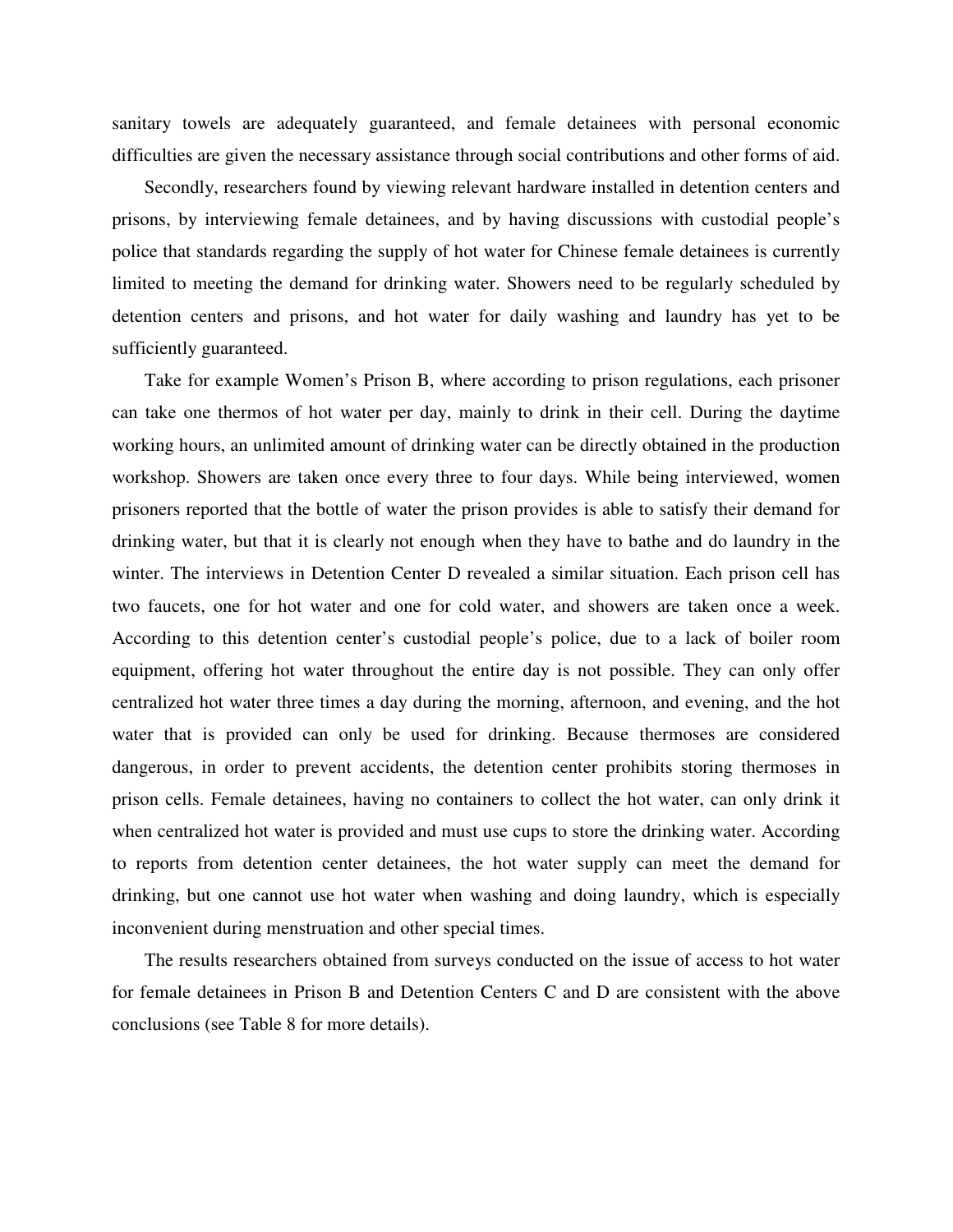| Category     | No. of people | Percentage |
|--------------|---------------|------------|
| Sufficient   | 245           | 40.83%     |
| DК           | 215           | 35.83%     |
| Insufficient | 140           | 23.33%     |

Table 8. [Survey question regarding access to hot water]

The researchers' investigations in the other detention centers and prisons are consistent with reports from the two cases above. From this we can ascertain that female detainees incarcerated in China are currently able to obtain an adequate amount of hot water for drinking; but during menopause and wintertime an adequate supply of hot water cannot be guaranteed for bathing and doing laundry, which can certainly affect women's health. To solve this problem, it is necessary to improve installed hardware and raise the supply capacity of hot water in detention centers and prisons; moreover, it is also necessary to increase attention paid to the special needs of female detainees. They cannot be completely deprived of the ability to store hot water only because there is a certain risk. The thinking and measures of management should be more humane.

C. Specific arrangements for physical examination and medical treatment

Female detainees, as a result of prolonged detention and imprisonment, bear great physical and psychological pressure and are easily prone to health problems. In particular, women with their specific reproductive health needs must be given the necessary gynecological medical examinations. To effectively protect the physical health of female detainees, the Bangkok Rules sets out detailed provisions on the healthcare and personal hygiene of female detainees. The key points include: "The health screening of women prisoners shall include comprehensive screening to determine primary health-care needs, and shall also determine: (a) The presence of sexually transmitted diseases or blood-borne diseases; and, depending on risk factors, women prisoners may also be offered testing for HIV, with pre- and post-test counselling; (b) Mental health-care needs, including post-traumatic stress disorder and risk of suicide and self-harm; (c) The reproductive health history of the woman prisoner, including current or recent pregnancies, childbirth and any related reproductive health issues; (d) The existence of drug dependency; (e) Sexual abuse and other forms of violence that may have been suffered prior to admission" (Rule 6). "1. Gender-specific health-care services at least equivalent to those available in the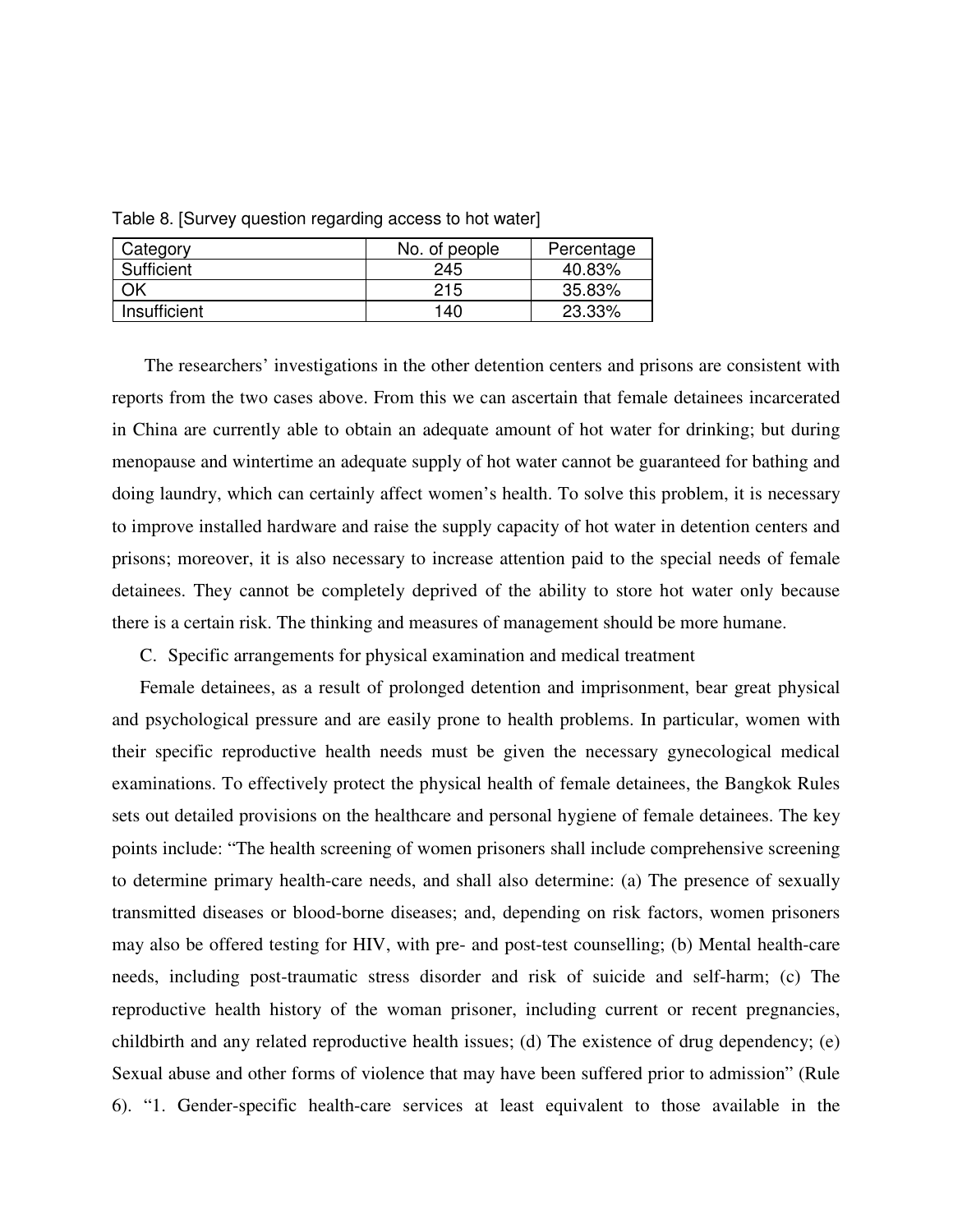community shall be provided to women prisoners. 2. If a woman prisoner requests that she be examined or treated by a woman physician or nurse, a woman physician or nurse shall be made available, to the extent possible, except for situations requiring urgent medical intervention. If a male medical practitioner undertakes the examination contrary to the wishes of the woman prisoner, a woman staff member shall be present during the examination" (Rule 10). "Women prisoners shall receive education and information about preventive health-care measures, including on HIV, sexually transmitted diseases and other blood-borne diseases, as well as gender-specific health conditions" (Rule 17). "Preventive health-care measures of particular relevance to women, such as Papanicolaou tests and screening for breast and gynecological cancer, shall be offered to women prisoners on an equal basis with women of the same age in the community" (Rule 18).

There are a few provisions in existing Chinese laws and regulations related to the health examinations of female detainees. Mainly, in 1988, the MOJ Bureau of Reeducation through Labor issued a notice regarding the National Seminar on Women Prisoners that pointed out, in light of the physical characteristics of female offenders, that necessary medical equipment should be installed, regular medical examinations scheduled, and female doctors allocated. In addition, there are other general regulations on the health examinations of detainees. The Detention Center Ordinance states that detention centers should conduct health examinations upon admission; the Administrative Measures for Offenders Retained at Detention Centers for Sentence Execution provide that, when admitting an offender, a detention center shall perform safety inspections of his or her health, body, and belongings. The MPS Notice on the Standardizing and Strengthening of Detainees Physical Health by Detention Center Management provides that a criminal suspect or defendant, when being admitted to a detention center, must undergo a health examination by a doctor, which includes examination of blood pressure, blood work, ECG, β-Ultrasound, chest Xray, and so on, as well as questions regarding current physical condition, past medical history, drug allergies, family history, etc. Detention center doctors shall make daily rounds each morning and afternoon, one prison cell at a time, to understand the physical health conditions of detainees. After a detainee is in custody for more than six months, a detention center shall, in accordance with medical examination standards for admission, conduct a physical examination of the individual. Article 17 of the Prison Law provides that "offenders who are transferred for execution of criminal punishment shall be admitted if they conform to the provisions of Article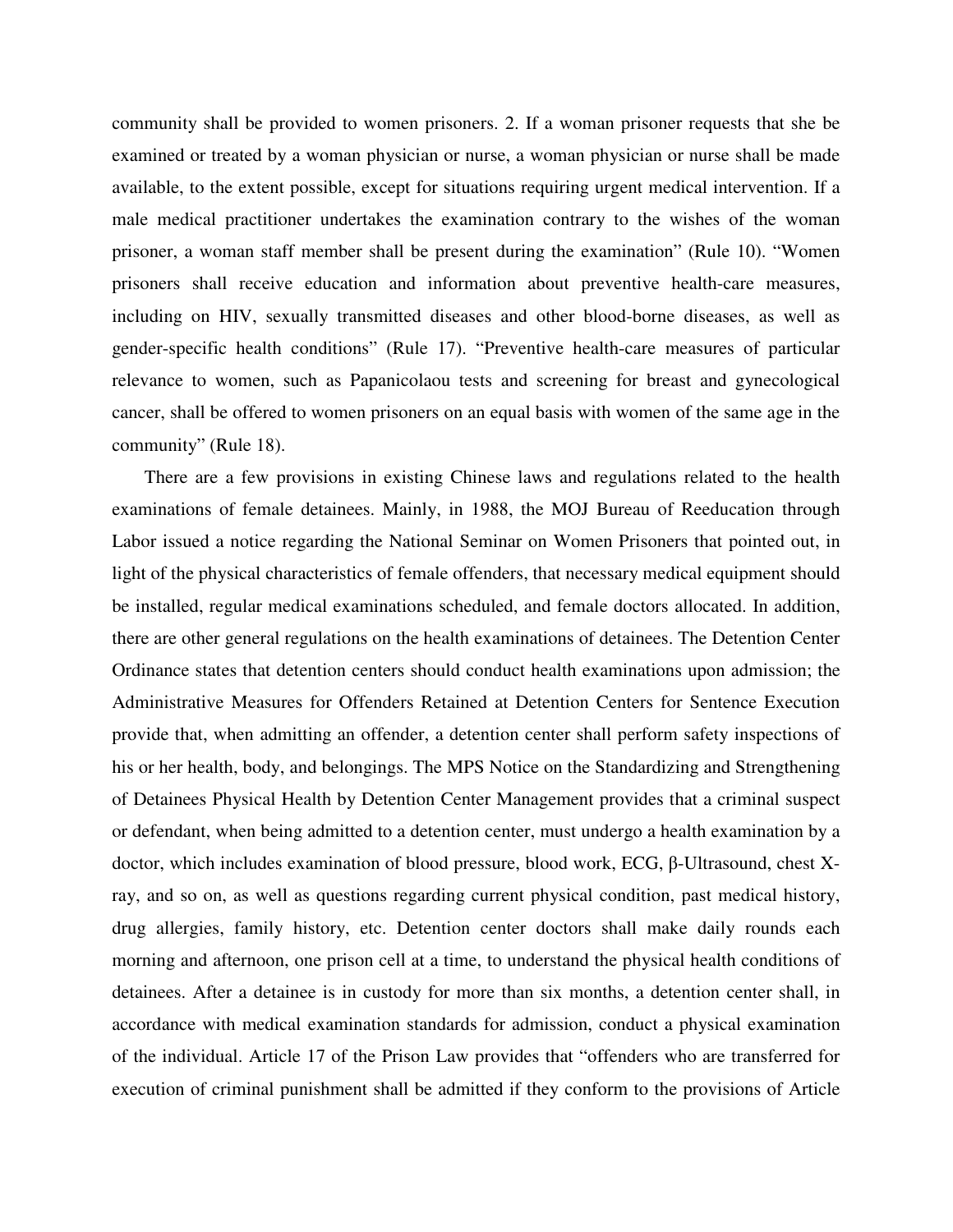16 of this law. After an offender is admitted to prison, the prison shall give him or her a physical examination. After physical examination, for those who meet the criteria for temporary service outside prison, the prison may submit written recommendations to the administrative organ of prisons at the provincial level and above for approval." Article 54 states that: "A prison shall set up medical departments and daily life and hygiene facilities and institute regulations on prisoners' daily life and hygiene. The medical treatment and healthcare of prisoners shall be included in the public health and epidemic prevention program of the area in where the prison is located."

Overall, China's current degree of concern regarding special physical examinations of detained women, in particular gynecological examinations, is clearly insufficient and does not adequately protect the special gynecological examination requirements of detained women. In the course of this study, discussions with custodial people's police at detention centers and prisons, interviews with female detainees, and on-site observations of the medical facilities in detention centers and prisons also confirmed this claim. According to reports of female detainees, they must undergo a physical examination before they are admitted into a prison or detention center and generally must also undergo one physical examination each year. The examination mainly comprises a blood test, urine test, chest X-ray, and blood pressure check. Female detainees do not, however, receive specialized and comprehensive gynecological examinations.

The data researchers collected regarding physical examinations from surveys of unconvicted and convicted women in Women's Prison B and Detention Centers C and D show that 40% of female detainees have never undergone specific gynecological health and disease examinations, which is consistent with the information obtained in interviews (Table 9).

| Category                   | No. of people | Percentage |
|----------------------------|---------------|------------|
| Participated once          | 281           | 46.83%     |
| Participated twice or more | 125           | 20.83%     |
| Never participated         | 236           | 39.33%     |

Table 9. [Survey question regarding participation in gynecological health screenings]

In addition, female detainees can usually report any physical discomfort at any time to a custodial people's police officer to receive treatment in the clinic free of charge. Detained women can be transferred to a hospital for the treatment of major diseases, but costs are meant to be at the women's own expense. If family members cannot afford the expenses, the prison or detention center will cover the cost.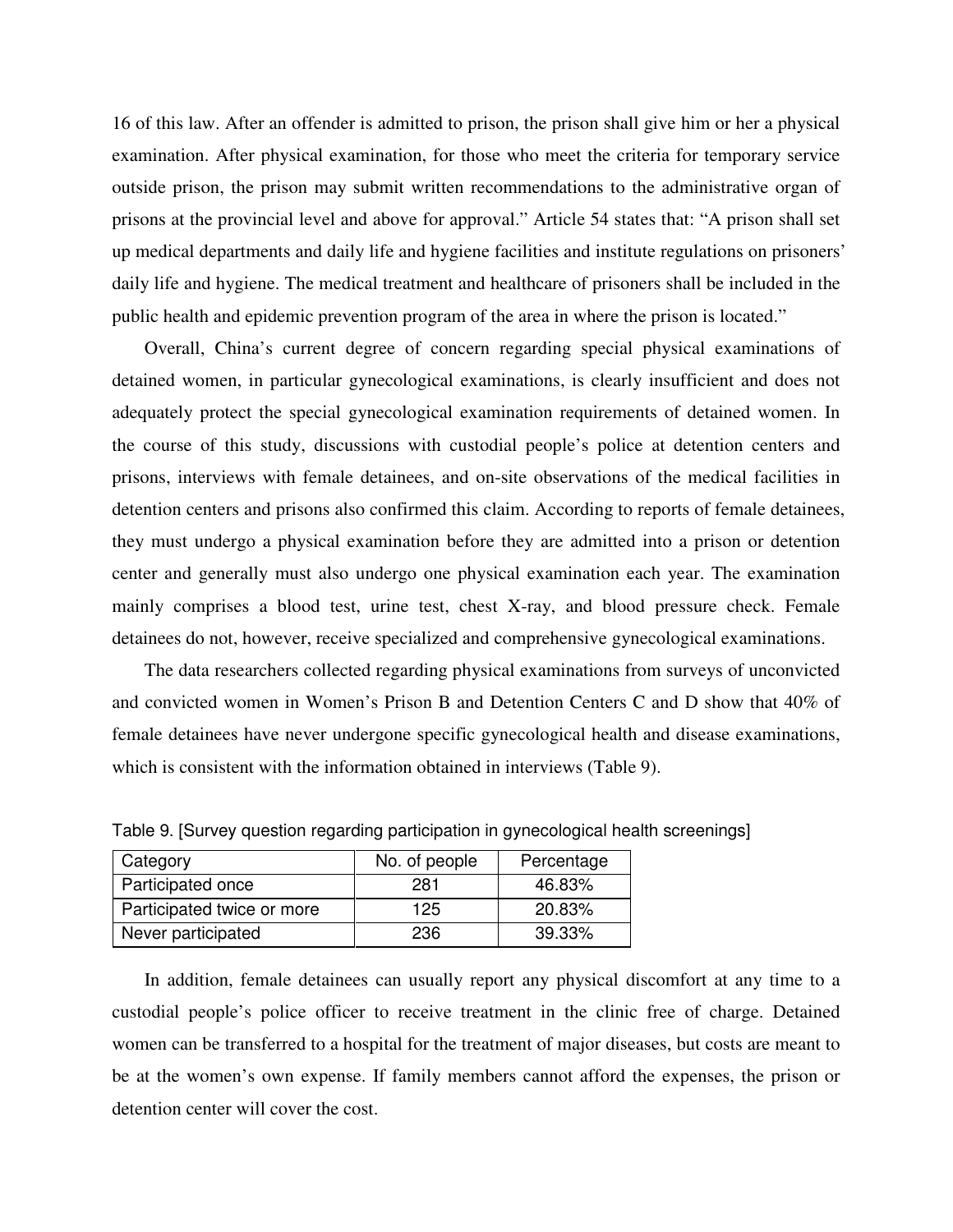With regard to the construction of medical facilities in detention centers and prisons, all of the detention centers and prisons the researchers investigated had dedicated medical rooms that were staffed by full-time doctors. For example, the infirmary in Women's Prison C [*sic*] has two full-time female doctors who are specialized in providing medical services to convicted female offenders. In addition, according to custodial people's police officers, after female detainees are admitted to prison, they must undergo a specialized HIV/AIDS screening. Female detainees who are found to be HIV/AIDS positive undergo treatment in a timely manner. Moreover, in order to provide detained women with appropriate medical care, prisons also seek to improve their level of protection through the social security system. For example in Women's Prison A all prisoners participate in the rural area combined administrative system for serious illness which provides funding for the medical treatment of prisoners with serious illnesses.

It is important to note that the Bangkok Rules set the standard for the gynecological treatment of female detainees as the same standard as the community. In China, however, due to socioeconomic development constraints, the community standard for women's gynecological healthcare is itself relatively low, which is an important macro social context for inferior specialized gynecological care for detained women. The Female Worker Health Care Provisions, China's major regulations on the gynecological health care of women, provides that examinations of menopausal women for gynecological diseases shall be conducted once every 1– 2 years. Article 33 of the Population and Family Planning Law stipulates that "Agencies involved in planned procreation technologies and medical and clinical agencies involved in planned procreation technology services shall, within their respective scope of duties, produce propaganda and provide education on basic knowledge regarding population management and family planning among people of childbearing age; provide pregnancy tests and visitation services to married women of childbearing age; and provide consultation, educational services, and [information about] techniques for family planning and procreational healthcare." In addition, some local regulations also touch upon the issue of women's gynecological exams. For example, the Beijing Municipality Implementation Program for the Provision of Free Cervical Cancer and Breast Cancer Screenings to Eligible Women of Registered Households states that, on a voluntary basis, free breast cancer exams shall be provided to women ages 40–60 who reside in Beijing Municipality, and free cervical cancer exams shall be provided to resident women ages 25‒65. The above provisions show that, due to large geographical differences, China has yet to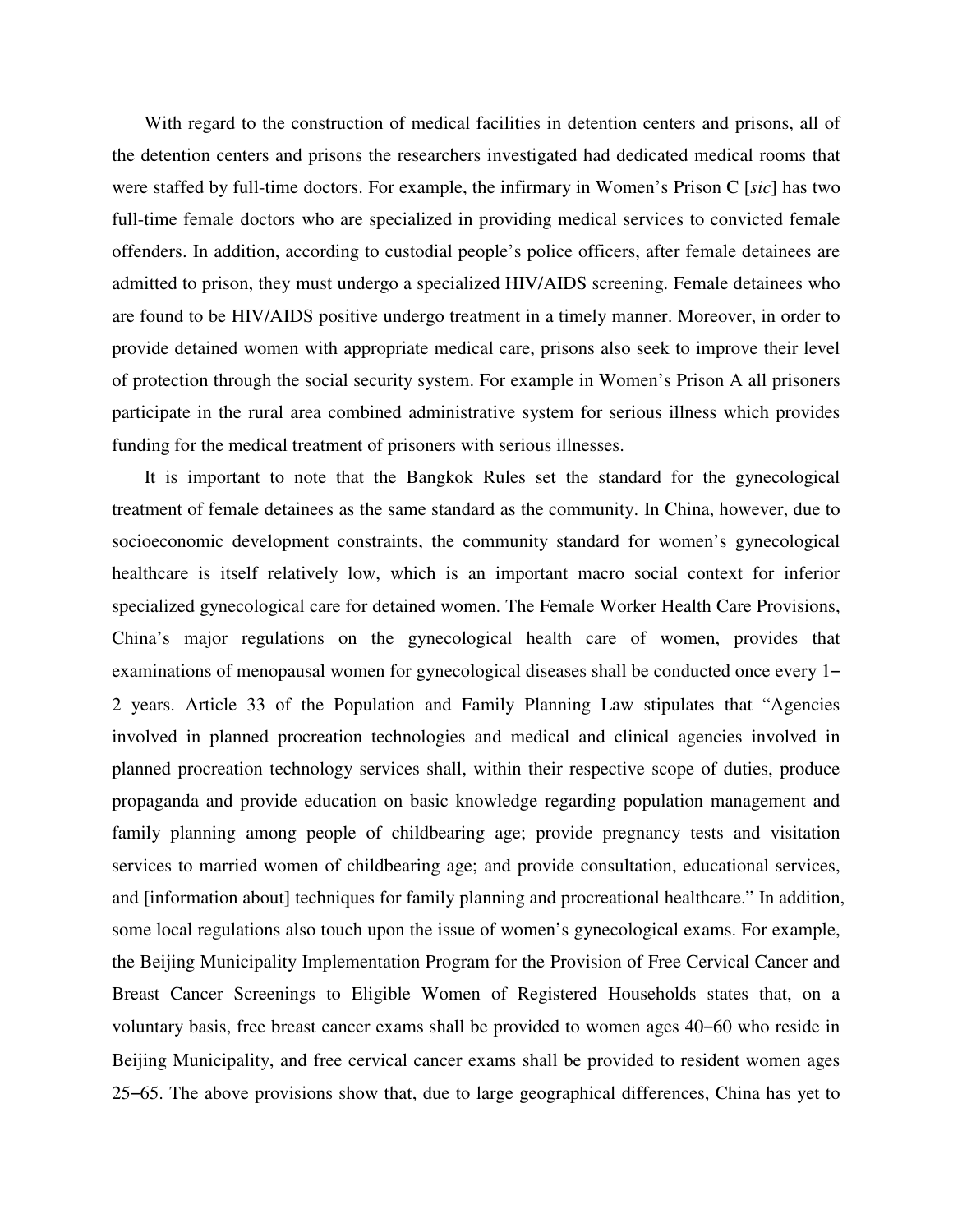implement free specialized gynecological screenings, cervical cancer, breast cancer and other specialized gynecological disease screenings throughout the country. The situation determines that female detainees cannot enjoy above average treatment in regard to the provision of specialized gynecological exams. Furthermore, because specialized gynecological examinations stipulated under the Female Worker Health Care Provisions only apply to menopausal women workers, coverage is very narrow. Therefore, in order to improve the protection of rights to specialized gynecological exams among detained women, effectively improving the gynecological healthcare for women as a whole is a fundamental requirement. The principle of equality based on that foundation can then truly have significance.

#### II. Female detainees' right to marriage and family contact

 $\overline{a}$ 

Women, who play essential household roles like wife and mother, bear an irreplaceable responsibility to maintain the family, and as a result, their sense of dependence on family is also stronger than men's. Once detained or imprisoned, women have their family contact cut, and the forced separation can put enormous psychological pressure on female detainees. Their longing for family, especially the concern for their children, will severely affect life during detention. At the same time, as an important bearer of family responsibility, once they are in detained and imprisoned, women's family members can also be seriously affected, especially their minor children. The absence of the mother's role will undoubtedly have serious negative implications for their normal development. With regard to protecting the rights of children of women serving long sentences, we should not only pay attention to the children's right to life, education, and employment, but we should also be concerned about the difficulties, such as mental development problems, that are associated with not having a mother at home.<sup>25</sup> Thus, the protection of detained women's rights to marry and retain family contact is not only a protection of the individual rights of incarcerated women. It is also an effective protection for maintaining the family, which constitutes the basic unit of social stability and the healthy development of minor children.

On the protection of the right to marry for female detainees and the right to family contact, the Bangkok Rules establish a number of relevant regulations. These include: "1. The number

<sup>&</sup>lt;sup>25</sup> Chaokai Li and Ouyang An, "Study on the Rights Protection of the Children of Female Offenders with Heavy Sentences in Yunnan and Countermeasures," The Journal of Yunnan Nationalities University Social Sciences Edition, no. 4 (2009).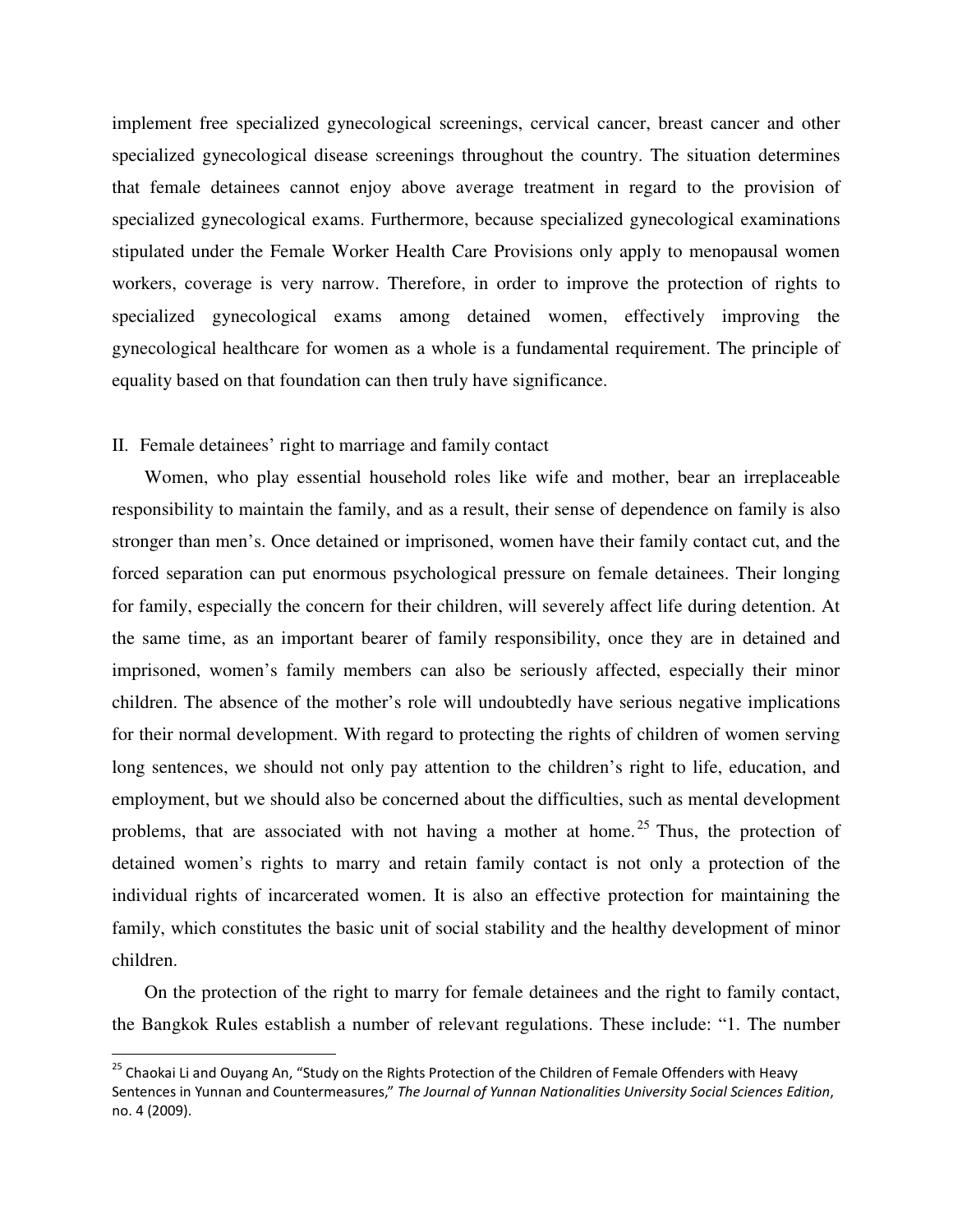and personal details of the children of a woman being admitted to prison shall be recorded at the time of admission. The records shall include, without prejudicing the rights of the mother, at least the names of the children, their ages and, if not accompanying the mother, their location and custody or guardianship status. 2. All information relating to the children's identity shall be kept confidential, and the use of such information shall always comply with the requirement to take into account the best interests of the children" (Rule 3). "Women prisoners shall be allocated, to the extent possible, to prisons close to their home or place of social rehabilitation, taking account of their caretaking responsibilities, as well as the individual woman's preference and the availability of appropriate programmes and services" (Rule 4). "Disciplinary sanctions for women prisoners shall not include a prohibition of family contact, especially with children" (Rule 23). "Women prisoners' contact with their families, including their children, and their children's guardians and legal representatives shall be encouraged and facilitated by all reasonable means. Where possible, measures shall be taken to counterbalance disadvantages faced by women detained in institutions located far from their homes" (Rule 26). "Where conjugal visits are allowed, women prisoners shall be able to exercise this right on an equal basis with men" (Rule 27). "Visits involving children shall take place in an environment that is conducive to a positive visiting experience, including with regard to staff attitudes, and shall allow open contact between mother and child. Visits involving extended contact with children should be encouraged, where possible" (Rule 28). "Prison authorities shall encourage and, where possible, also facilitate visits to women prisoners as an important prerequisite to ensuring their mental well-being and social reintegration" (Rule 43).

In sum, on the protection of incarcerated women's rights to marry and retain family contact, the Bangkok Rules mainly cover the following areas: first, prisons should take the initiative to ask about and record the family information of female detainees, particularly information on minor children, and keep this information strictly confidential; second, women prisoners should be placed in prisons close to home to ensure and encourage members of their family, especially spouses and children, to visit them.

As for inquiring into and paying attention to information related to the family and children, whether it is a detention center or prison, both carry out measures to understand the family situation of female detainees, in particular the situation of children, and provide the necessary attention. The female detainees who were interviewed all clearly expressed that after being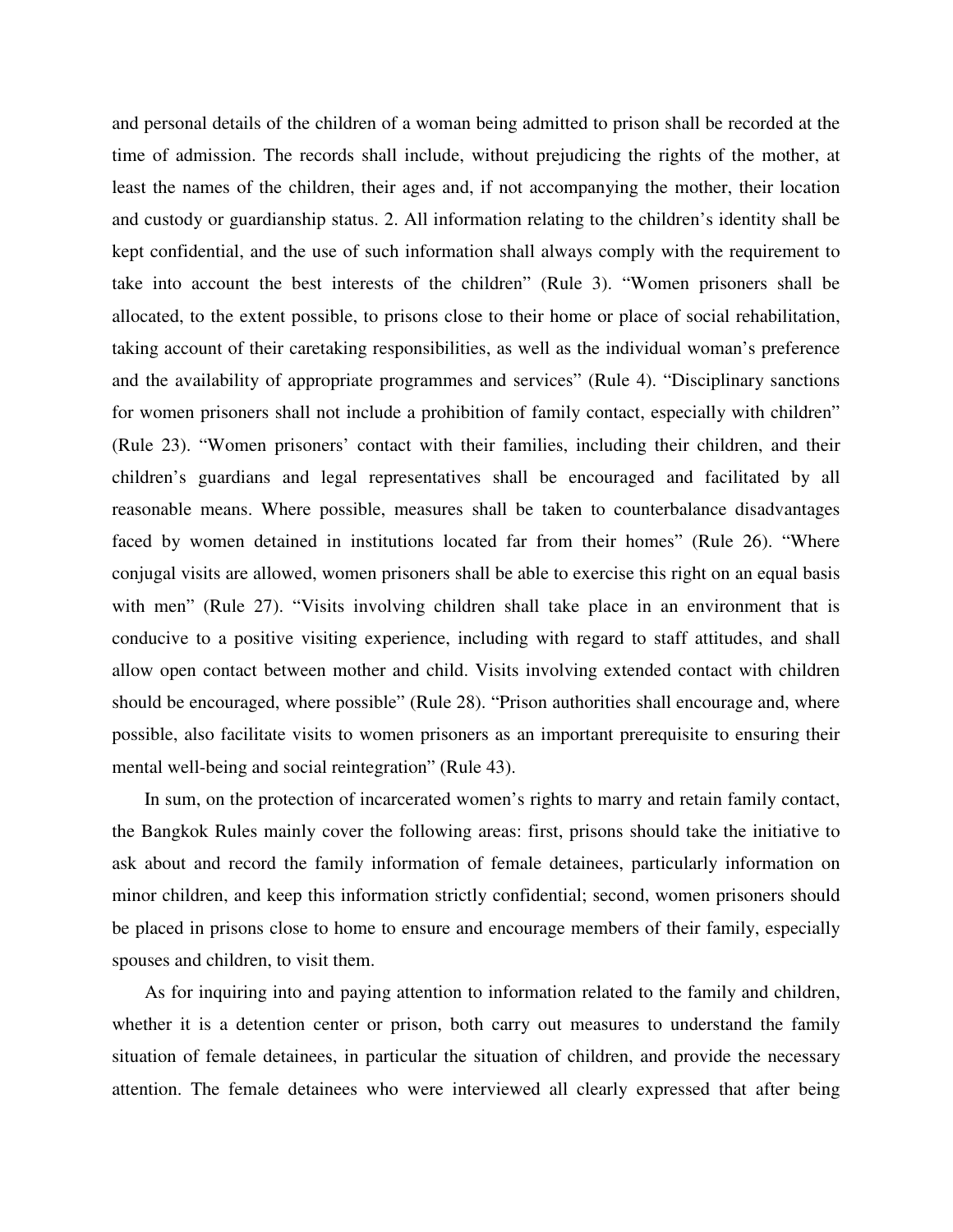admitted to prison the custodial people's police inquired about their family situation in a timely manner, especially about the care and placement of their children. Discussions with the people's police in detention centers and prisons also verified this situation. According to their reports, the problem of proper placement for the minor children of incarcerated women is currently fairly prominent. The situation is especially problematic when the spouse of the incarcerated woman is also in prison or the woman is a single mother. For example, an interviewee in Women's Prison B told researchers that: "Since the alleged offense was intentional homicide, and because the target of the killing was her own husband and soon after she was sentenced her husband's elderly parents died, and there were no other relatives that could take care of the children, one after another, her three minor children dropped out of school and had to make a living on their own." According to our research, the love and attachment incarcerated women have towards their children and the placement situation of their children play an important part in the emotional stability of incarcerated women.

In order to keep the incarceration of mothers from causing gaps in necessary care that cause the unhealthy development of minor children, detention centers and prisons, while making timely inquiries about the family and children of women detainees, shall actively cooperate with civil affairs and other departments to strengthen the care of and aid to these minors. For example, in 2010, the MOJ, Office of the Central Committee for Comprehensive Management of Public Security, MPS, MCA, Ministry of Finance, Ministry of Human Resources and Social Security, State Administration of Taxation, State Administration for Industry and Commerce, People's Bank of China, Central Committee of the Communist Youth League of China, and All-China Women's Federation issued an implementation plan for the Forwarded Notice by the General Offices of the Chinese Communist Party Central Committee and the General Office of the State Council of the Opinion of the Central Committee for Comprehensive Management of Public Security on Strengthening the Placement and Educational Assistance of Individuals Released from Prison or Reeducation through Labor upon Completion of their Sentences. The plan states that, "At least twice each year, prisons and reeducation through labor (RTL) facilities shall ascertain whether situations such as minor children not attending school, crises in family or spousal relationships, or long periods without visitations exist among persons serving out sentences, and notify the county allocation and assistance offices of the registered permanent residence or place of registration [of persons for whom these situations exist] through the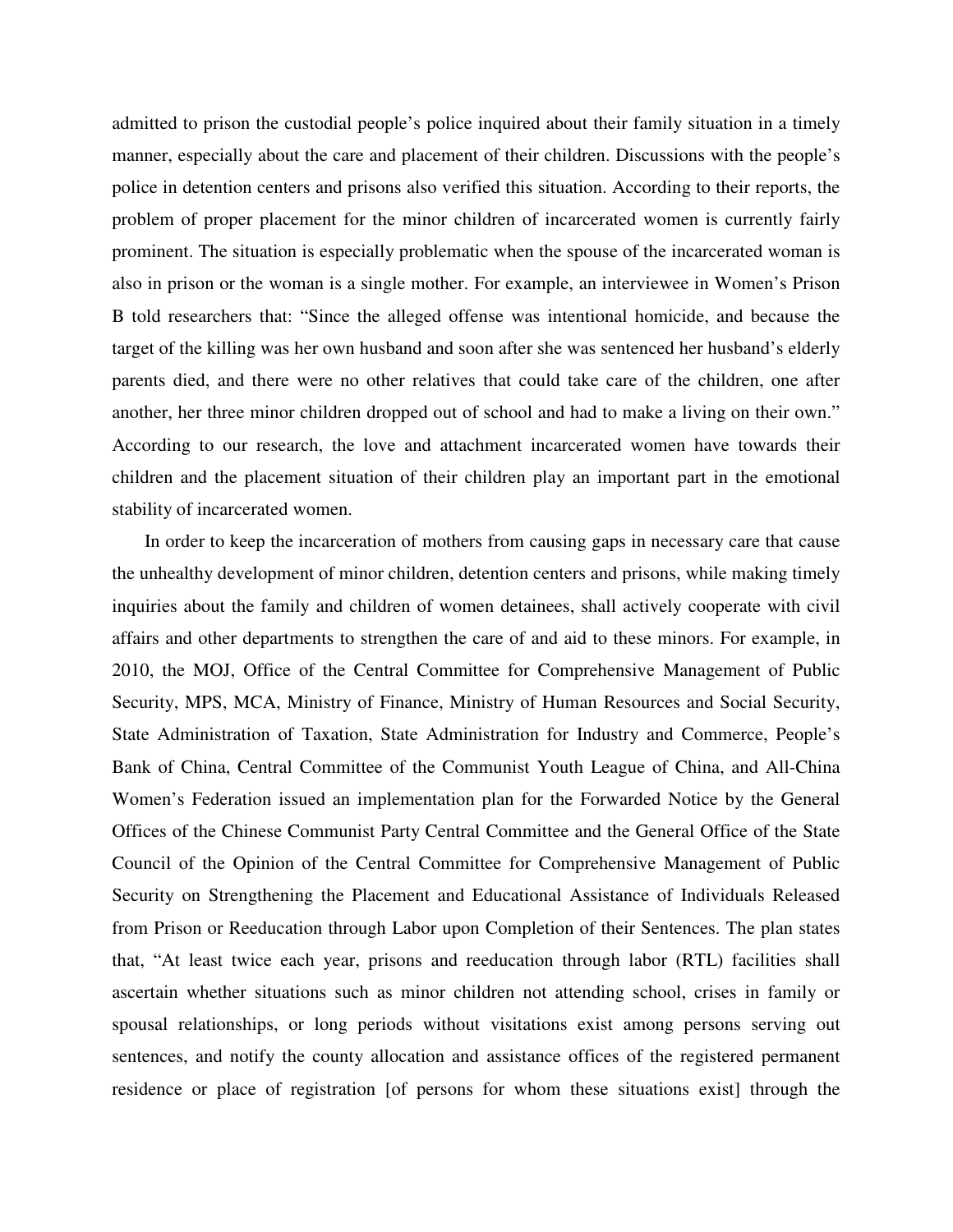Information Management System for Persons Released from Prison. County allocation and assistance office in collaboration with the civil affairs department, education department, and township (neighborhood) people's government (office) shall solve schooling problems of the children of persons serving out prison or RTL sentences, help stabilize family and marriage relationships, and mobilize family members to visit. Prisons, RTL camps, detention centers, judicial institutions, and village (community) organizations should actively create conditions; allocate equipment; use video conferencing, telephones, and other methods to create favorable conditions for their detainees' loved ones to visit and for volunteer helpers to carry out help and education and to promote contact between prisoners, their family members, and the community. The Communist Youth League, women's federations, and other organizations should mobilize families and close relatives of people serving sentences to not give up and to actively participate in help and education and should organize volunteers to help the minor children and needy families of people serving sentences. MCA relief agencies that serve vagrant juveniles can provide living assistance to the children of prisoners or RTL detainees if they do not have guardians or if the prisoners or RTL detainees cannot carry out their responsibilities as guardians."

With regard to the protection of the right to family contact, in China the protection of women detainees' right to family contact currently covers the following areas: First, the geographical location of women's prisons. In 1998, the MOJ and State Development Planning Commission enacted the Prison Administration and Warning Facilities Construction Standards (Trial) that provide: "Juvenile reformatories and women's prisons shall [be located in] provincial capitals or large or medium-sized cities that are easily accessible." In 2010, the Ministry of Housing and Urban-Rural Development and the National Development and Reform Commission formulated the Prison Construction Standards that provide: "New prisons shall [be located] close to economically developed, easy-to-access cities or districts. Juvenile reformatories and women's prisons shall [be located in] large or medium-sized cities that are more economically developed and easy to access." The main reason for women's prisons to be located in accessible large and medium-sized cities is to make it convenient for families to visit female detainees since family visits are beneficial to reform. Second, according to researchers' on-site investigation of Women's Prisons A and B, female prisoners can have at least one visit per month, lasting 20 minutes each time. During the meeting, the two parties are separated by a glass partition and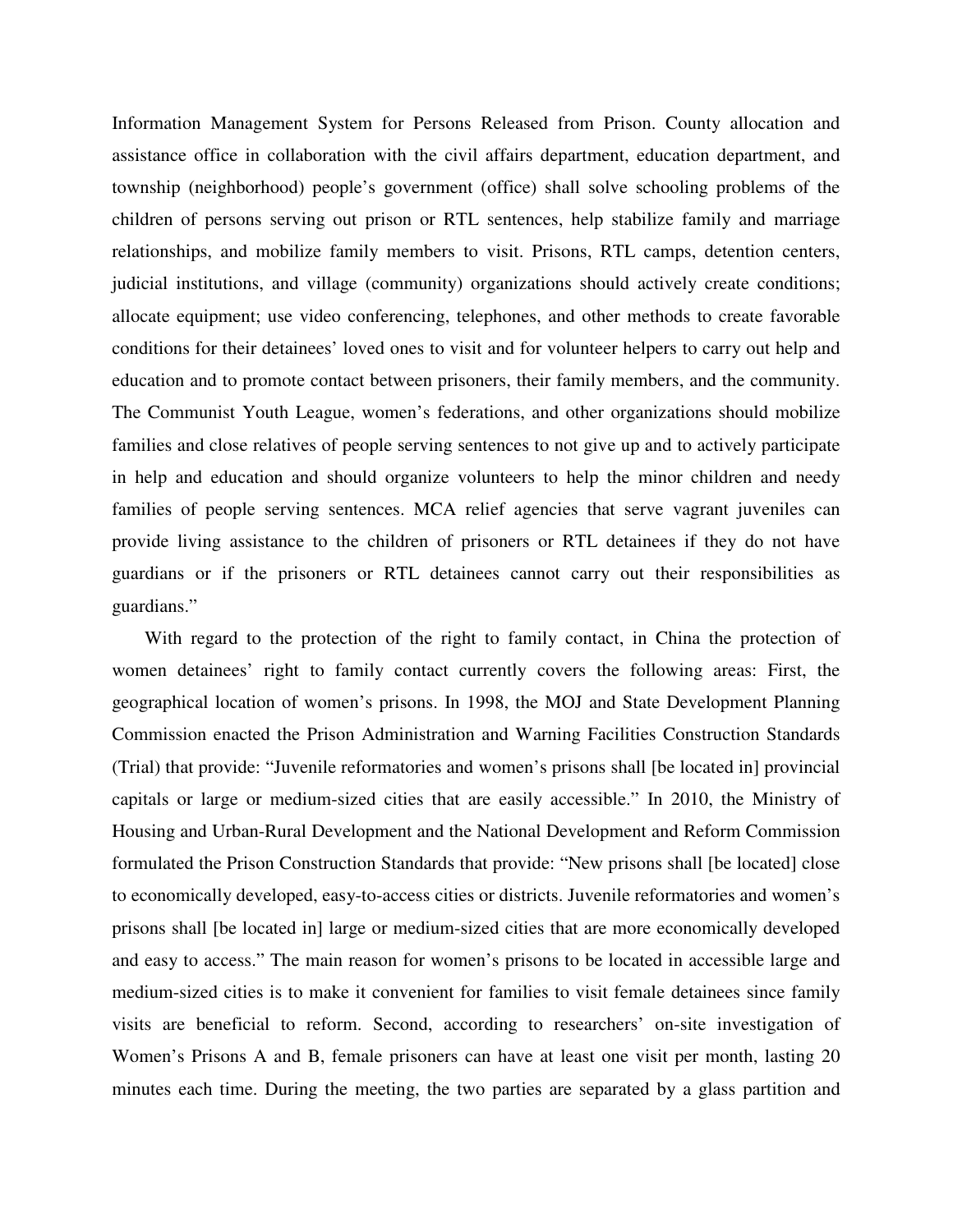communicate through telephone sets in meeting rooms. Third, female detainees can communicate with their families by making telephone calls. For example, Women's Prison B stipulates that each prisoner, according to different levels of supervision, may make one free family telephone call per month, lasting up to five minutes. Based on interviews with female detainees, the recipients of the calls made to loved ones are mainly parents, spouses, and children.

In contrast, the restrictions on the right to family contact among unconvicted women in detention centers are much stricter. To avoid collusion, in current judicial practice, unconvicted women are not allowed to meet with their families under any circumstances. Therefore, in the pretrial detention stage all female detainees are denied the right to meet with their families. Although detention centers have installed one-way video conferencing systems, our research found that its utilization rate was very low and that female detainees can rarely use this method to see their families. For example, almost none of the interview respondents at Detention Center D had seen their family during their period of detention, but all expressed hope for such visits. In response to this situation, detention centers are actively implementing appropriate measures to the greatest possible extent to satisfy the demand female detainees have to visit with their families. According to detention center people's police, to alleviate a female detainee's unstable emotions due to extreme longing for her family, the detention center once visited her family and recorded digital video clips of her child, then played the clips to the detainee with excellent results. To fundamentally solve the conflict between [allowing] unconvicted women to meet with their families and avoiding collusion, detention centers shall standardize visitation regulations and procedures. For example, the MPS Prison Administration Bureau Notice on Promoting Innovative Management Mechanisms clearly states that "in accordance with the principles of convenience for the families of detainees and improved efficiency of detention center work, video visits for detainees are being introduced. For suspects and defendants, detention centers can install one-way video conferencing systems to make it convenient for families to have oneway meetings when they come to the center; criminal offenders may conduct two-way video meetings over the Internet."

In addition, there are still some gaps remaining between China's current system of centralized custody and imprisonment for female detainees and the requirements of the Bangkok Rules regarding custody near the home, which certainly affects the communication between female detainees and their families. Although China's women's prisons are located in large or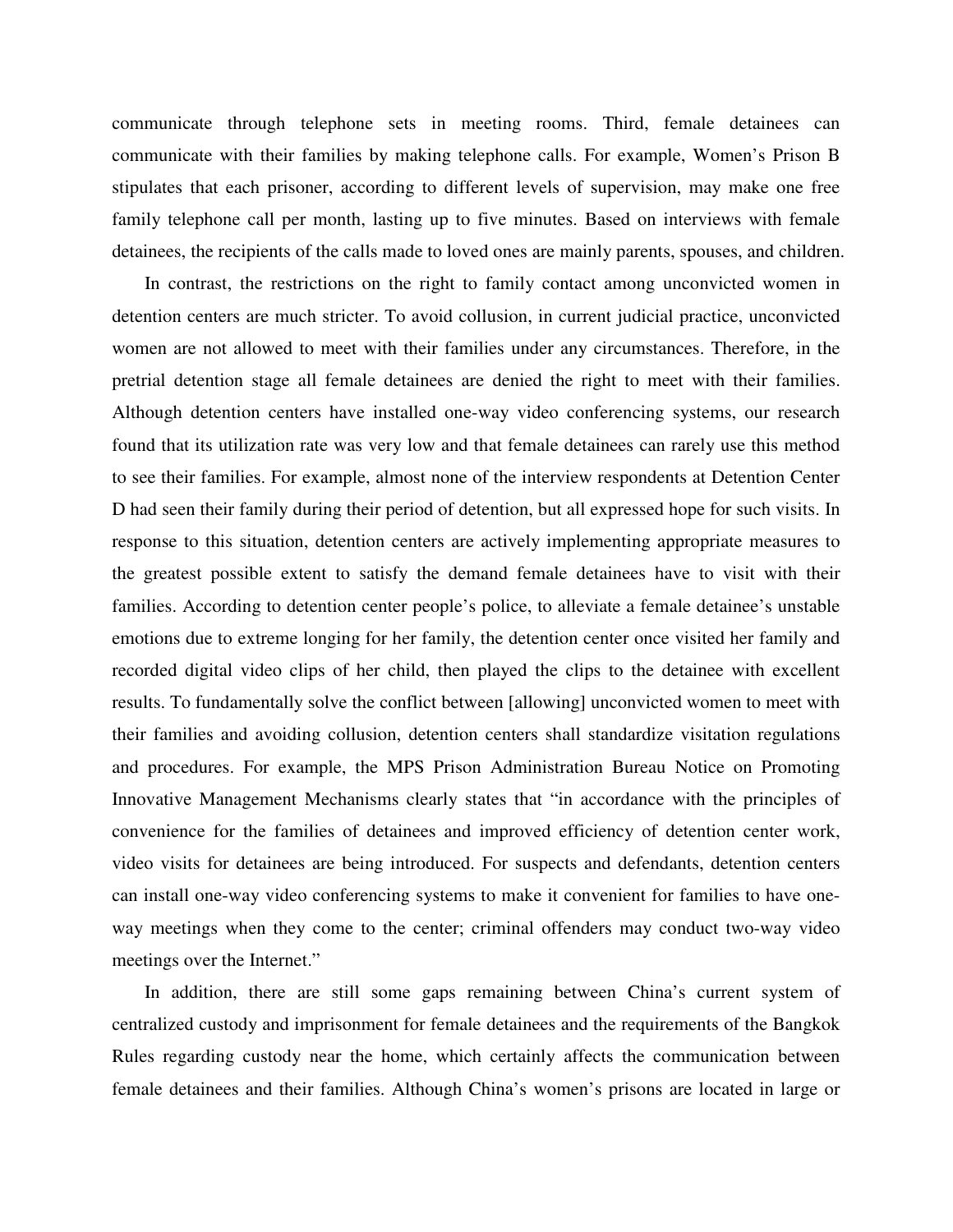medium-sized cities that generally have more convenient transportation links, because each province often has only one to two women's prisons for the centralized custody of convicted women, families that live in areas of the province that are far away from the prisons face relatively large obstacles in visiting convicted women. In addition, since the practice of sending convicted women back to their place of household registration to serve their sentence has yet to be fully implemented, it is even more difficult for family visits to take place. For example, while investigating Women's Prison B, correctional people's police reported that some prisoners whose household registrations are in other provinces have not been visited by anyone in over 10 years and have been completely isolated from their families. Furthermore, there are also some prisoners whose families face [financial] difficulties and are unable to afford the cost of visitations, causing the prisoner to have no visitors for many years. For example, a prisoner reported during an interview that, after she committed her crime, her three minor children were left at home by themselves. She said it was extremely difficult for them to survive and that they are not in a position to visit the prison. While concentrated custody and imprisonment help reduce regulatory costs and is beneficial to carrying out targeted education and reform, the visitation difficulties it creates require attention and need to be solved.

# III. Mental health problems of female detainees

 Female detainees, especially unconvicted women, after being deprived of their liberty and detained in highly contained places of custody and imprisonment, will inevitably be under enormous psychological pressure, which coupled with the uniquely sensitive and delicate personality characteristics of women, could seriously impact their mental health. To avoid mental health threats caused by the confinement of female detainees, the Bangkok Rules put forth a series of provisions to improve the mental health of female detainees, specifically: "Individualized, gender-sensitive, trauma-informed and comprehensive mental health care and rehabilitation programmes shall be made available for women prisoners with mental health-care needs in prison or in non-custodial settings" (Rule 12). "Prison staff shall be made aware of times when women may feel particular distress, so as to be sensitive to their situation and ensure that the women are provided appropriate support" (Rule 13). "Developing and implementing strategies, in consultation with mental health-care and social welfare services, to prevent suicide and self-harm among women prisoners and providing appropriate, gender-specific and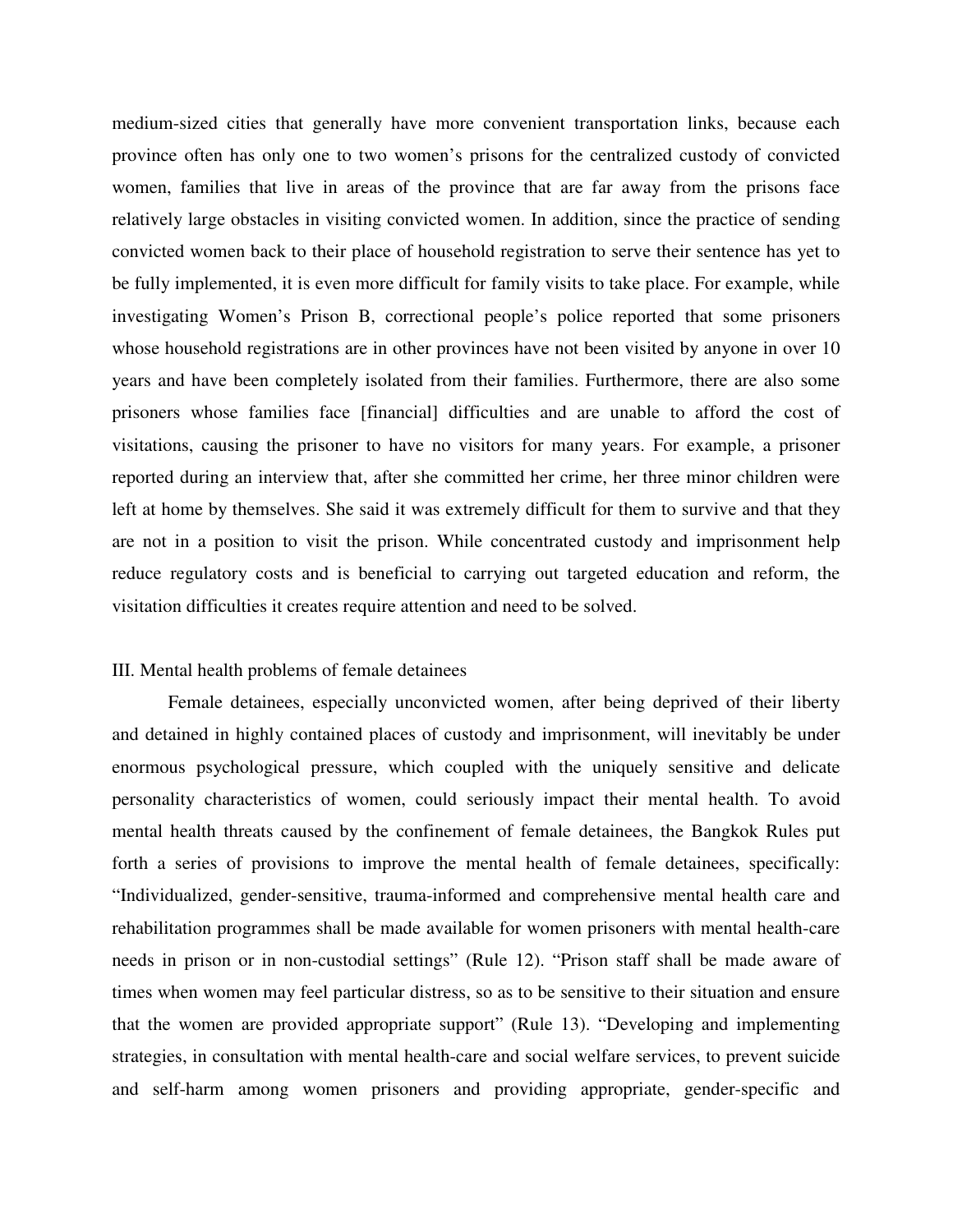specialized support to those at risk shall be part of a comprehensive policy of mental health care in women's prisons" (Rule 16). Based on the aforementioned rules and regulations, during times of detention and imprisonment, necessary mental health services shall be provided for female detainees to prevent them from being plagued by mental illness.

As an important indicator of female detainees' physical and mental health and to ensure the safety of prison management and achieve reform goals, the mental health problems of female detainees are highly significant. "Criminal offenders, a psychologically disadvantaged group in a special stage of re-socialization under the specialized and controlled prison environment, due to the deprivation of liberty, are subject to strict controls and forced to accept things like education and reform through labor, causing their original criminal mind to be stifled and many personal needs to go unmet, which is bound to cause them many negative emotions and a negative mindset. If the negative emotions and negative mindset are not acknowledged and treated in a timely manner, it will affect their ability to accept proper educational reform while serving time in prison."<sup>26</sup> At present, the main guiding document on the psychological treatment of prisoners in China is the Guiding Opinion on Strengthening the Psychological Treatment Work in Prison developed by the MOJ Prison Administration Bureau. The opinion points out that prisons shall establish mental health training centers, under the leadership of the Prison Education and Reform Department. In principle, the number of full-time psychological treatment staff at the mental health training centers should be no less than 1.5% of the total prison population [at the prison where it is located] and must not be less than three people. Each prison area (or subdivision) shall allocate at least one prison people's police officer to serve as a full-time or part-time mental-health counselor.

During this study, researchers found that the mental health of female detainees currently attracts widespread attention. In discussions with custodial people's police, all participants shared their experiences of how to provide psychological counseling to women detainees based on their unique mental activity. And during interviews with female detainees, the interviewees all said that they can interact with people's police when they are in a bad mood, and that this kind of interaction is very helpful for relieving mental stress. Moreover, interacting with other female detainees in the same prison can also play a role in easing mental pressure. However,

<sup>&</sup>lt;sup>26</sup> Ruijuan Ma, "Analysis of the Suicidal Behavior of Detained Female Offenders and Its Prevention," Police Literature, no. 2 (2011).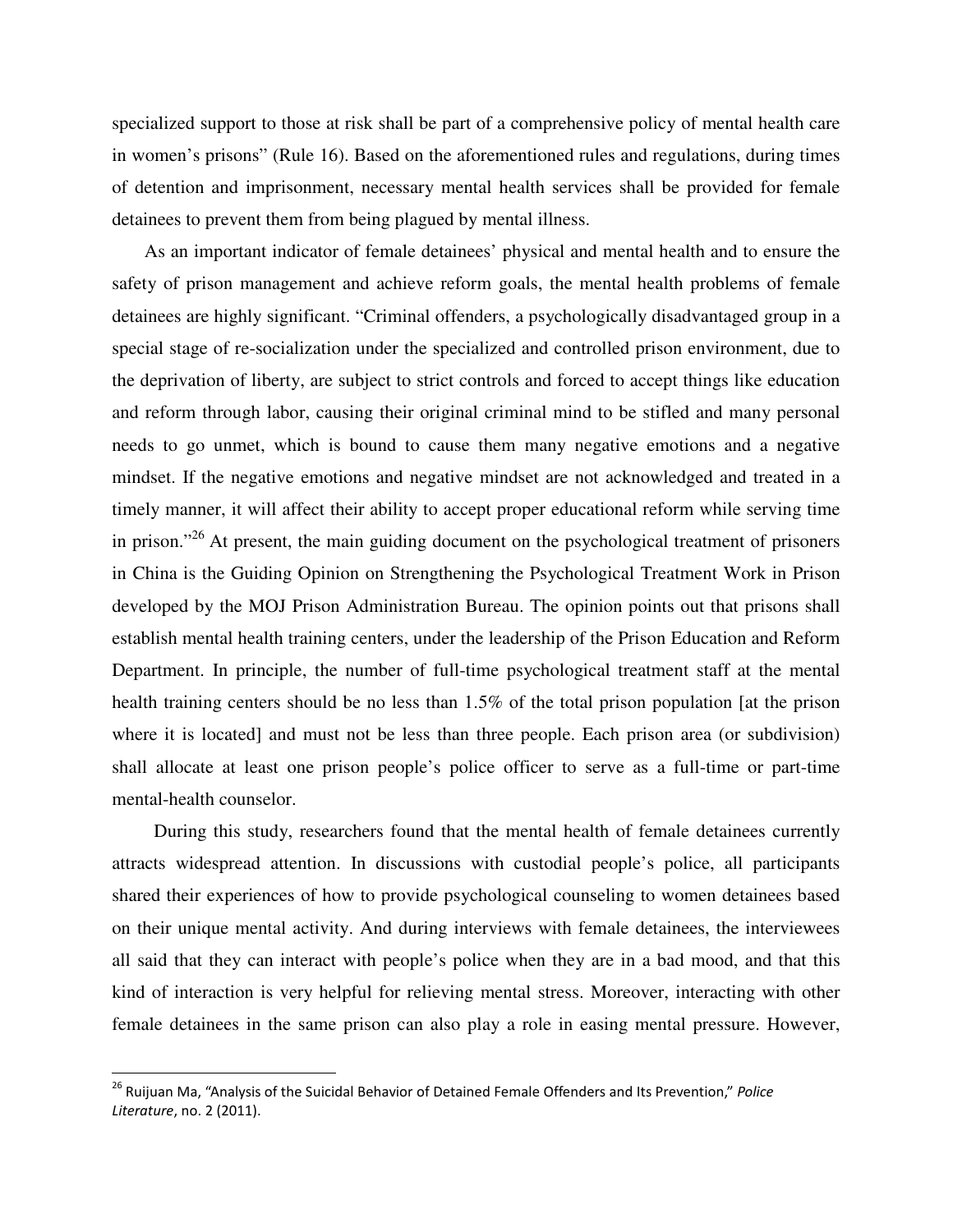compared with the standards set by the Bangkok Rules, there are still some shortcomings in China's current mental health services for female detainees, mainly the lack of professional psychological counseling staff. Although the survey found that some people's police, through self-learning and corporate training, have obtained the appropriate qualifications to be psychological counselors, on the whole, the psychological counseling and education presently available in detention centers and prisons is mostly based on the long-term work experience of custodial people's police. The vast majority of custodial people's police has not received professional psychological corrections training. Detention centers and prisons are not yet equipped with full-time psychologists, but only with part-time custodial people's police who assume the duty of psychologist, which makes it difficult to meet the mental healthcare needs of female detainees.

# IV. Personal dignity and privacy rights

While living in detention centers and prisons, in a state of custody and imprisonment, some of the rights of female detainees must be restricted, but the fundamental moral rights of human dignity and privacy cannot be restricted due to changes in the status of personal physical freedom. For women detainees, they are more susceptible to low self-esteem than are men, thus the protection of their dignity and right to privacy needs special attention.

Relevant provisions of the Bangkok Rules on the protection of human dignity and privacy rights of female detainees mainly include: "1. The number and personal details of the children of a woman being admitted to prison shall be recorded at the time of admission. The records shall include, without prejudicing the rights of the mother, at least the names of the children, their ages and, if not accompanying the mother, their location and custody or guardianship status. 2. All information relating to the children's identity shall be kept confidential, and the use of such information shall always comply with the requirement to take into account the best interests of the children" (Rule 3). "The right of women prisoners to medical confidentiality, including specifically the right not to share information and not to undergo screening in relation to their reproductive health history, shall be respected at all times" (Rule 8). "1. Only medical staff shall be present during medical examinations unless the doctor is of the view that exceptional circumstances exist or the doctor requests a member of the prison staff to be present for security reasons or the woman prisoner specifically requests the presence of a member of staff … 2. If it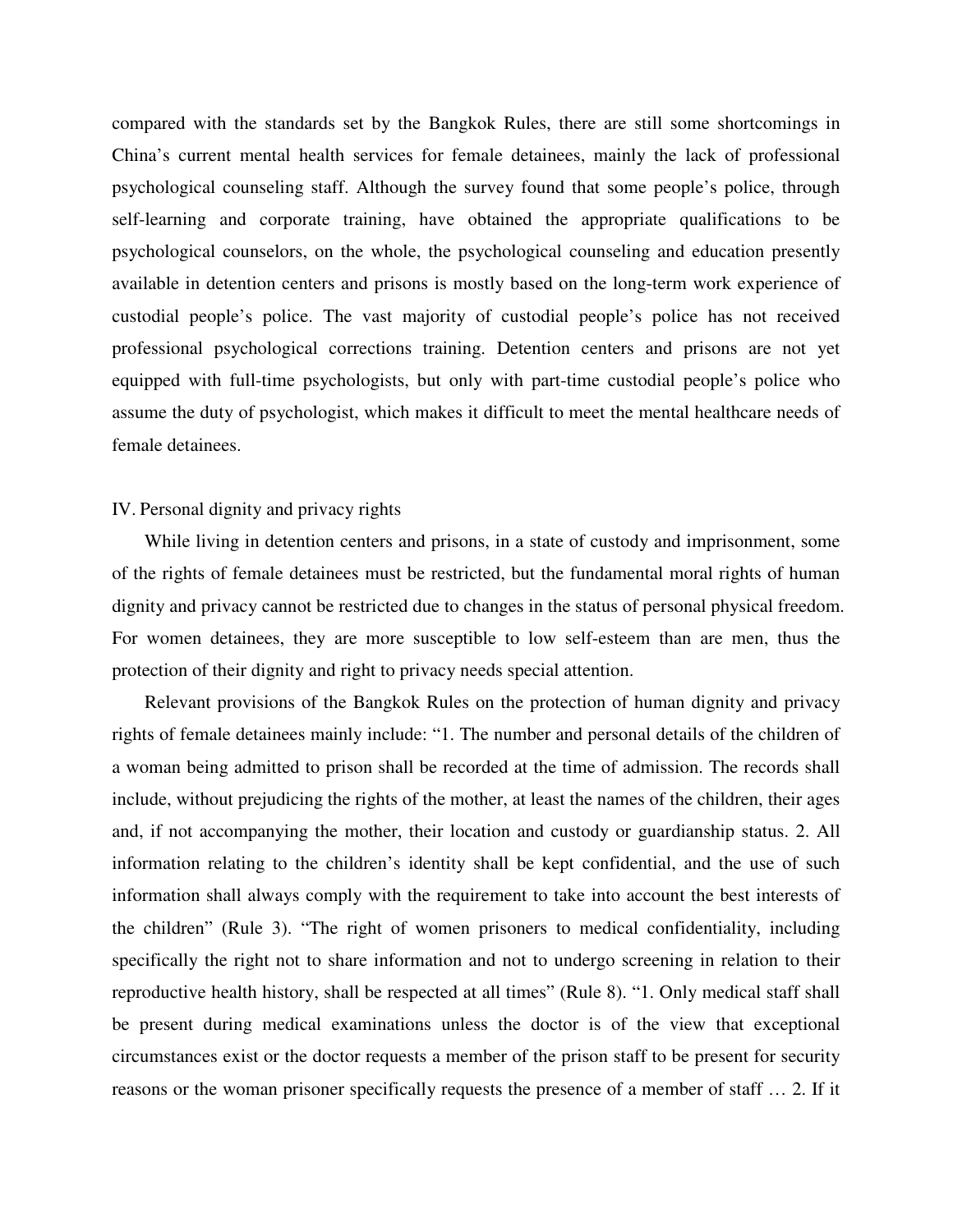is necessary for non-medical prison staff to be present during medical examinations, such staff should be women and examinations shall be carried out in a manner that safeguards privacy, dignity and confidentiality" (Rule 11). "Effective measures shall be taken to ensure that women prisoners' dignity and respect are protected during personal searches, which shall only be carried out by women staff who have been properly trained in appropriate searching methods and in accordance with established procedures" (Rule 19). "Alternative screening methods, such as scans, shall be developed to replace strip searches and invasive bodily searches, in order to avoid the harmful psychological and possible physical impact of invasive bodily searches" (Rule 20). "Prison staff shall demonstrate competence, professionalism, and sensitivity and shall preserve respect and dignity when searching both children in prison with their mother and children visiting prisoners" (Rule 21).

Because of women's special physical and psychological nature, the protection of the dignity and privacy rights of women detainees is decidedly more demanding than that of male detainees. On this point, the Bangkok Rules established many protection measures intended to fully protect the human dignity and privacy of female detainees. Combined with China's current practices in the protection of the dignity and privacy rights of female detainees, researchers mainly investigated the following three components to analyze the achievements and existing problems in the protection of the dignity and privacy rights of female detainees.

A. Sex of staff conducting physical examination upon admission

In accordance with the provisions of the Prison Law and Detention Center Ordinance, all detainees who are admitted into a prison or detention center must undergo a physical examination. In order to avoid injury to a women detainee's right to dignity when coming into physical contact with the opposite sex, both the Detention Center Ordinance and Prison Law emphasize that the physical examinations of women detainees shall be conducted by women staff. In [our] interviews with women detainees, all respondents said that women staff conducted the physical examinations carried out upon admission to the prison or detention center. There were no instances of male staff conducting physical examinations. For example, although the women's cell block in Detention Center D has only three female staff, it still guarantees that female staff are on duty 24 hours a day and responsible for the physical examinations of female detainees entering the center.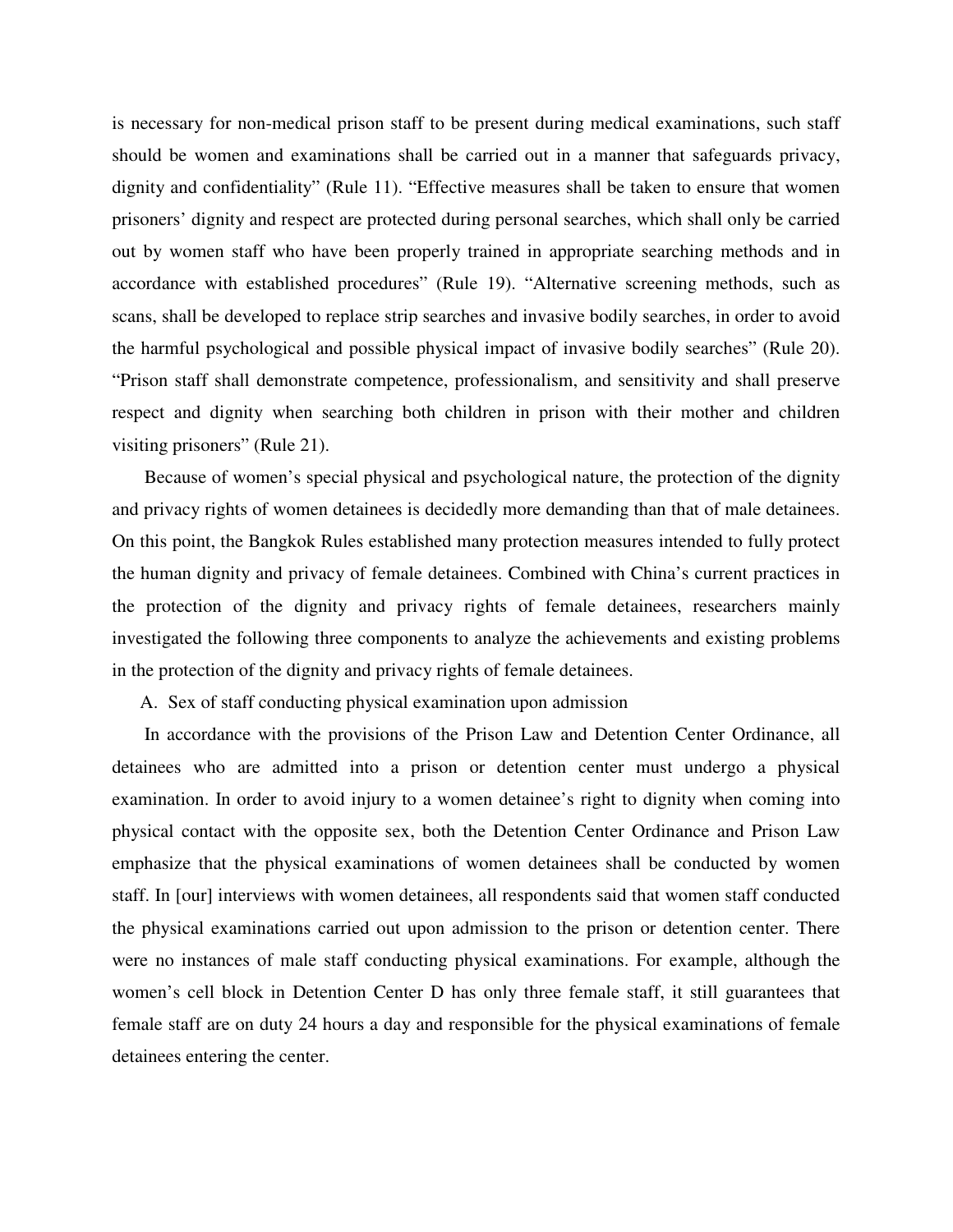Questionnaire data researchers obtained on the topic from Women's Prison B and Detention Centers C and D was largely the same as information collected in interviews (Table 10). However, the questionnaire revealed reports of potential problems that need further verification. For example, about 6% of convicted female offenders and unconvicted women claim their physical examinations were carried out by male staff upon admission, and 8% of respondents reported that they could not remember the details of the physical examination. This feedback is worthy of further validation and attention, because if the information is confirmed to be true, it is a clear violation of the requirements of the Bangkok Rules, a serious infringement on the privacy rights of convicted and unconvicted women, and an action that violates laws and regulations and requires further improvement in systems and procedures to be stopped.

Table 10. Gender of Staff Conducting Physical Examination upon Admission

| Category  | No. of people | Percentage |
|-----------|---------------|------------|
| Male      | 37            | $6.17\%$   |
| Female    | 515           | 85.83%     |
| Uncertain | 48            | $8.00\%$   |

#### B. Positioning and viewing permission of video surveillance cameras

To achieve around-the-clock surveillance of female detainees, all of the detention centers and prisons investigated in this study had surveillance cameras installed in prison cells and workplaces. According to custodial people's police at Women's Prison A, the prison's surveillance cameras are operated around the clock. The custodial people's police in each prison area subdivision have the permission to monitor the video recorded within the area, and the custodial people's police in the prison's master control room have the permission to view all surveillance recordings. The prison's rules stipulate that only female custodial people's police can enter the living areas of female detainees and that only female custodial people's police can browse and view surveillance videos recorded in female detainees' living areas. At Detention Center D, surveillance videos from both the women's and men's detention areas are collected and fed to the control room. According to the research group's observations, the people's police who work in the control room are men. Because the bathroom in the detention center is not completely enclosed, certain infringements to the dignity and privacy rights of female detainees are possible.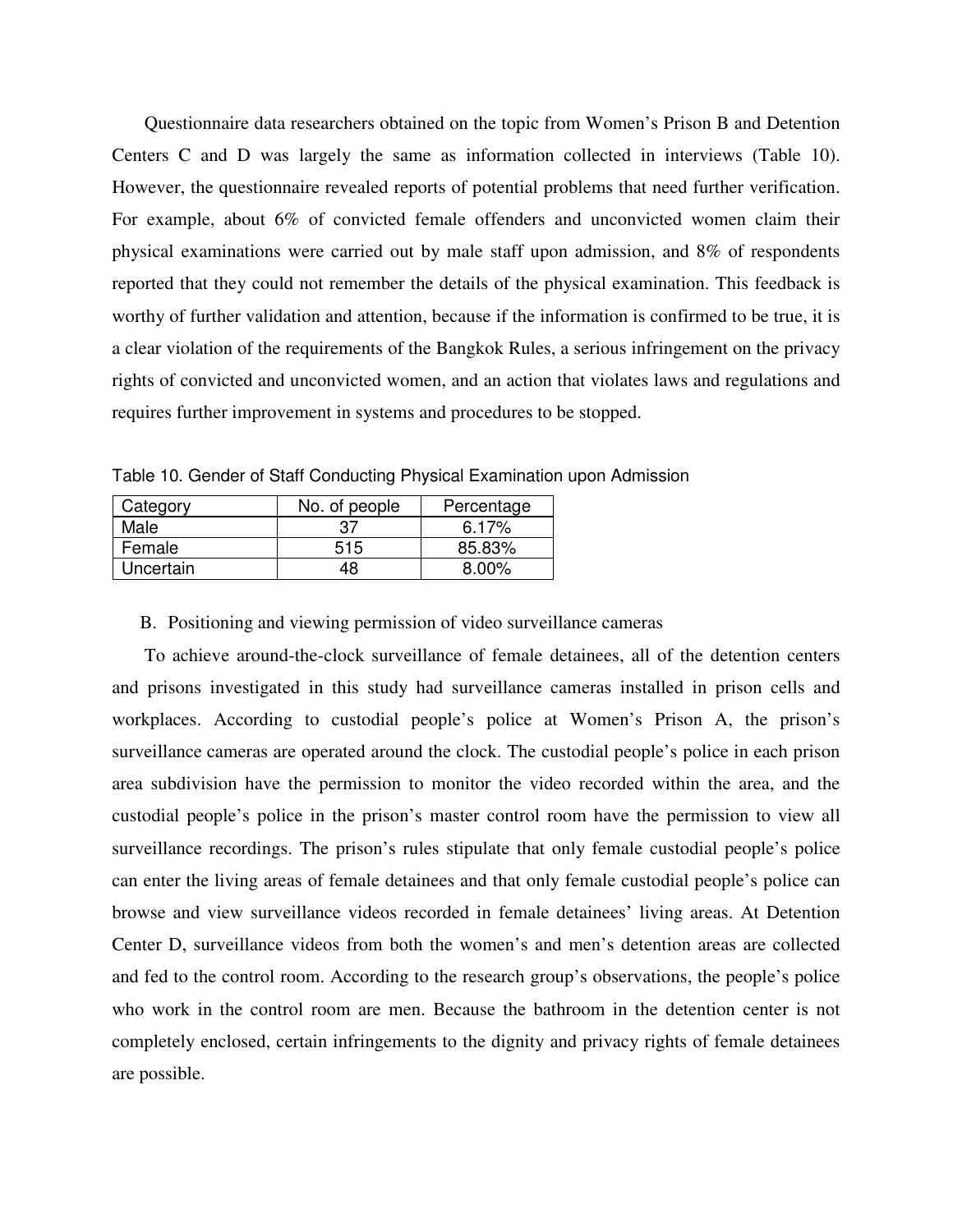In addition, in terms of the construction of living spaces for female detainees, some prisons are protecting the privacy rights of female detainees by remodeling their facilities. For example, Beijing Women's Prison installed opaque frosted glass doors and windows in toilets, showers, and other facilities women offenders, so that the prison's surveillance footage of the female offenders in these specific locations all show images of animated silhouettes, which meets regulatory safety needs and also protects the privacy rights of female offenders.<sup>27</sup>

C. Right to pursue beauty

 $\overline{a}$ 

The pursuit of beauty is common to all. Even though female detainees live in detention centers and prisons, their desire for beauty as women is determined by biological instinct, and this aspiration is mainly manifested in desires regarding clothing and appearance. According to the provisions of the Prison Law, convicted female offenders must wear prison uniforms, and based on reports from custodial people's police, civilian clothes are considered contraband inside prisons; convicted female offenders are only allowed to wear prison issued uniforms. Detention centers permit unconvicted women to wear their own clothing, but they are also required to put on identifiable garments (as outerwear). In addition, women's prisons and detention centers prohibit detainees from wearing makeup, and do not allow cosmetic products other than simple skin care products. Requiring female detainees to wear uniforms helps to maintain the safety of the prison and prevent escape; prohibiting female detainees from wearing makeup assists in their education and reform. However, allowing female detainees under certain conditions to wear civilian clothes and an appropriate amount of makeup, within the context of remaining for long periods in highly contained spaces, will certainly have the positive effects of alleviating psychological pressure and eliminating negative emotions. For example, Women's Prison A allows female detainees to wear their own clothing each year during Spring Festival and other important holidays. The clothes are returned to the prison for safekeeping after the holidays. The practice has received a favorable response.<sup>28</sup>

<sup>&</sup>lt;sup>27</sup> Changchun Yang, "Study on the Legal Protections of the Privacy Rights of Criminal Offenders," master's thesis, Nanjing Normal University, 2012.

<sup>&</sup>lt;sup>28</sup> There are a handful of women's prisons that practice even more progressive approaches. E.g., starting from a perspective of caring for the psychological needs of female offenders, Shandong Women's Prison takes the idea of humane, flexible management and extends it into prisoners' everyday lives. In focusing on women's sense of beauty, the prison trains prisoners to develop a positive and optimistic attitude towards life. See Yang, Chinese Female Offenders, 119.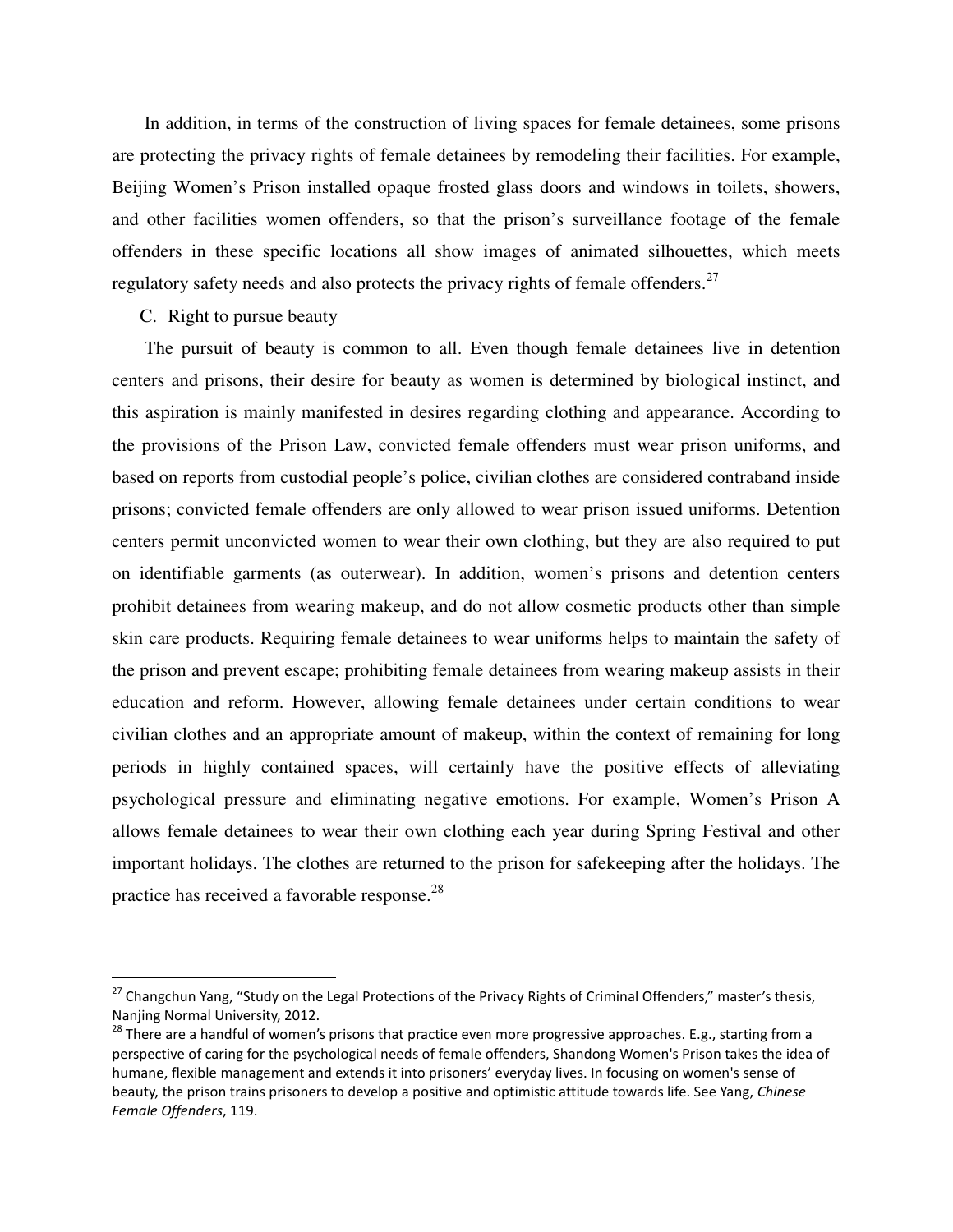#### **Part 6. Conclusions**

 The research in this report on the rights and treatment of female detainees in mainland China under the regulatory framework of the Bangkok Rules is very preliminary. Judging by the selection of the scope and topics of research as well as the research samples, there is both space for and a need for further improvements to this study. Nevertheless, this study made some important findings:

- I. As for status of research studies, academic research on the Bangkok Rules and the protection of the rights and treatment of female detainees is very limited. The research of the few studies that exist is less systematic, lacks overall perspective, and uses outdated research methods. In this sense, promoting relevant systematic research using the framework of the Bangkok Rules is an imperative necessity.
- II. The existing laws and regulations on the treatment of female detainees are scattered and overly simplistic. With regard to the management and protection of the rights of female detainees, special provisions have only been made regarding pregnant and breastfeeding women, separate custody and control, the construction of women's prisons, women's psychological features, and other limited areas. However, most of the provisions were not formulated by law, but rather through standardized regulatory documents which have lower legal status. To a certain extent, this shows that policymakers have limited awareness about the female gender perspective regarding custody and control. Thus, the more deep-seated problem is that policies on optimizing the treatment of female offenders are seriously lacking. Enacted 20 years ago, the Prison Law has limited concern for the problems of female offenders. The Detention Center Ordinance enacted in 1990 also seriously neglects the treatment problems of unconvicted women and for more than 20 years, the policies, laws, and regulations on the management and treatment of female offenders have been quite limited. The central reform plans regarding the judicial system that were recently initiated did not mention reform of the prison system, and improvements to the treatment of female offenders seriously lack policy support.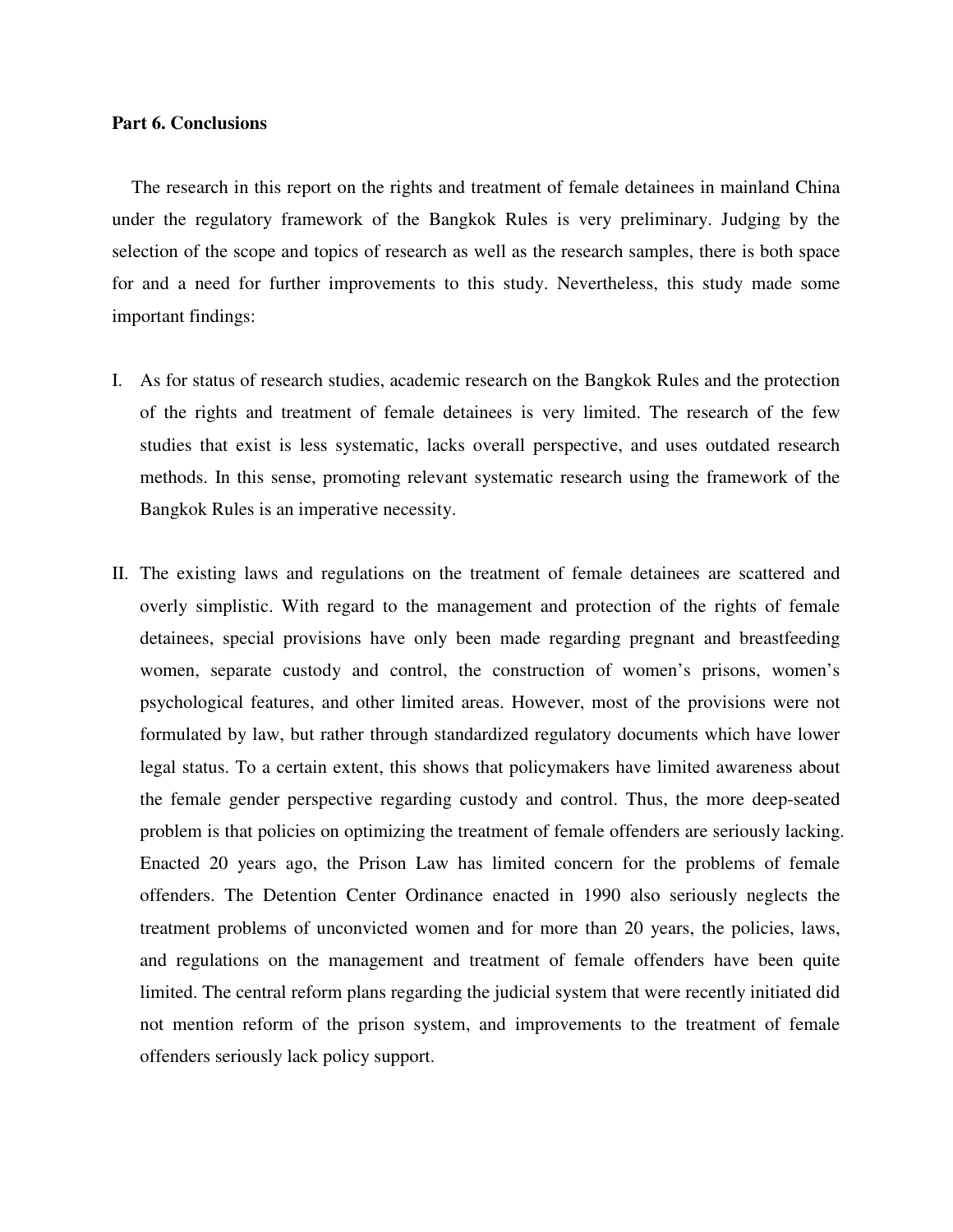- III. In terms of statistical data on the composition and distribution of female offenders, there are three problems that deserve a high level of attention: First, in recent years, the proportion of female offenders has shown a rapid upward trend, rising faster than the proportion of male offenders, which creates additional challenges to implementing the requirements of the Bangkok Rules. Second, the reasons that women offenders commit crime have further diversified, but domestic violence and drugs are two issues of particular concern. The management and control of the causes of crime is much more complex and important than protecting the rights and interests of female offenders, which is necessary only after a crime has been committed. Third, women who are married and have children account for more than 60% of female offenders. This relatively high percentage highlights the significance of family and marital problems.
- IV. From a management point of view, the segregation and separate confinement of female and male detainees helps to reflect their differentiated treatment, to raise managerial professionalism, and to protect the rights of female detainees. However, if fewer detention facilities are built specifically for women, corresponding drawbacks can also result that will specifically impact the normal, effective contact and visits female detainees have with family. In addition, there is currently a shortage of female supervisory staff to manage female offenders, and these staff members lack specialized training and experience poor [professional] mobility, high labor intensity, below average benefits, and other problems, all of which have a direct impact on the treatment of female detainees.
- V. As far as the protection of the rights and treatment of female detainees is concerned, overall, in recent years the government has made many efforts to invest and standardize management in prisons and detention centers. The living conditions and treatment of detainees, including female detainees, have all seen enormous improvements, and in places of detention, basic living conditions are being fulfilled. The humane management and level of respect attached to the rights of female detainees have greatly improved. The main shortcomings that currently exist in the treatment and rights of a female detainee's physical and psychological needs still require further refinement and special protection. With social change and the notion of civil liberties continuously increasing and adapting, the protection of the rights and